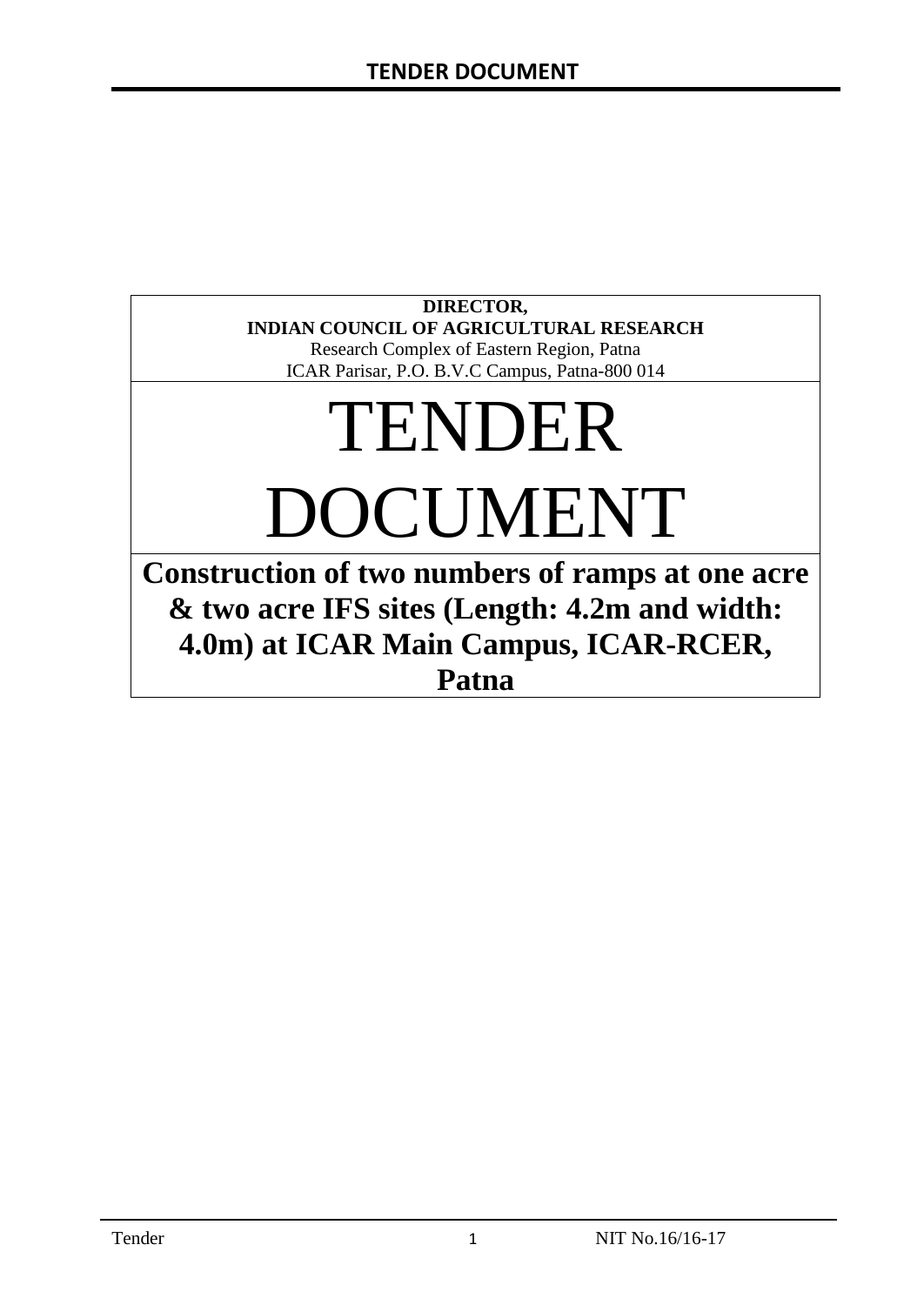# **INDIAN COUNCIL OF AGRICULTURAL RESEARCH RESEARCH COMPLEX OF EASTERN REGION PATNA**

# **TENDER DOCUMENT**

**Construction of two numbers of ramps at one acre & two acre IFS sites (Length: 4.2m and width: 4.0m) at ICAR Main Campus, ICAR-RCER, Patna**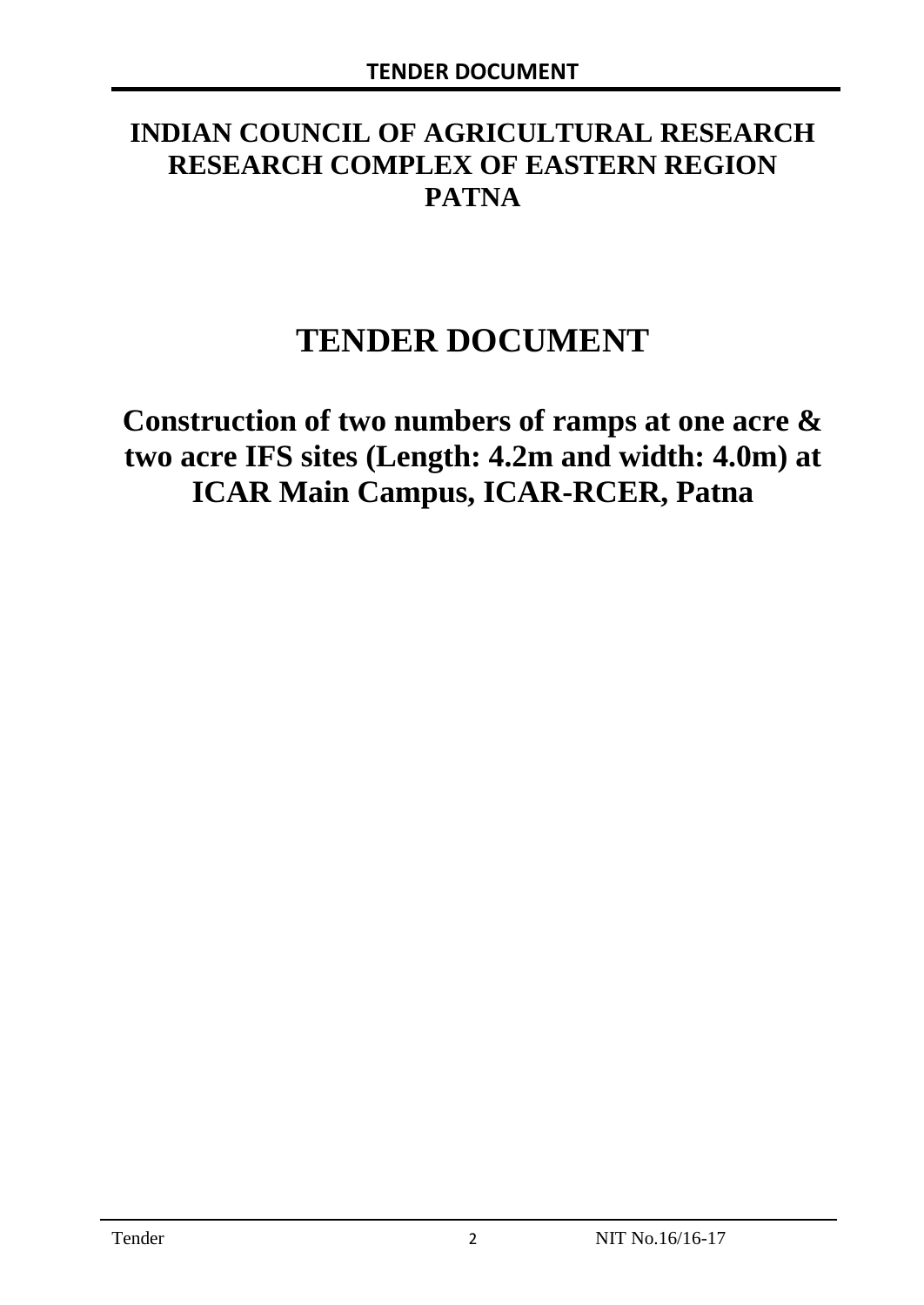# **INDEX**

| Sl. No.                 | <b>Details</b>                                    | Page no.       |
|-------------------------|---------------------------------------------------|----------------|
| 1.                      | <b>NOTICE INVITING TENDERS</b>                    |                |
| 2.                      | <b>INSTRUCTIONS TO TENDERERS</b>                  | 6              |
| A)                      | General                                           | 6              |
| B)                      | Tender document                                   | 7              |
| $\mathcal{C}$           | Preparation of tenders                            | $\overline{7}$ |
| D)                      | Submission of tenders                             | 9              |
| E)                      | Tender opening and evaluation                     | 10             |
| F)                      | Award of contract                                 | 11             |
| $\overline{\mathbf{3}}$ | <b>QUALIFICATION INFORMATION (ANNEXURE-I)</b>     | 12             |
|                         | <b>CHECKLIST TO ACOMPANY THE TENDER</b>           |                |
| 4                       | <b>CONDITIONS OF CONTRACT</b>                     | 13             |
|                         | <b>TENDER</b>                                     | 13             |
| $\overline{A}$          | General                                           | 16             |
| B                       | Time for completion                               | 19             |
| $\overline{C}$          | Quality control                                   | 21             |
| D                       | Cost control                                      | 22             |
| E                       | Finishing the contract                            | 25             |
| $\mathbf{F}$            | Special conditions                                | 26             |
| 5                       | <b>ADDITIONAL CONDITIONS TO TENDER NOTICE</b>     | 38             |
| 6                       | <b>GENERAL SPECIFICATIONS</b>                     | 39             |
| $\overline{7}$          | <b>DRAWINGS</b>                                   | 40             |
| 8                       | <b>BILL OF QUANTITIES</b>                         | 41             |
| 9                       | SCHEDULE - A: PRICE SCHEDULE & BILL OF QUANTITIES | 45             |
| A)                      | Price schedule of contract                        | 46             |
| B)                      | Price summary                                     | 48             |
| $\mathcal{C}$           | Price schedule and Plan/Layout                    | 49             |
| 10                      | <b>Contract Form</b>                              | 50             |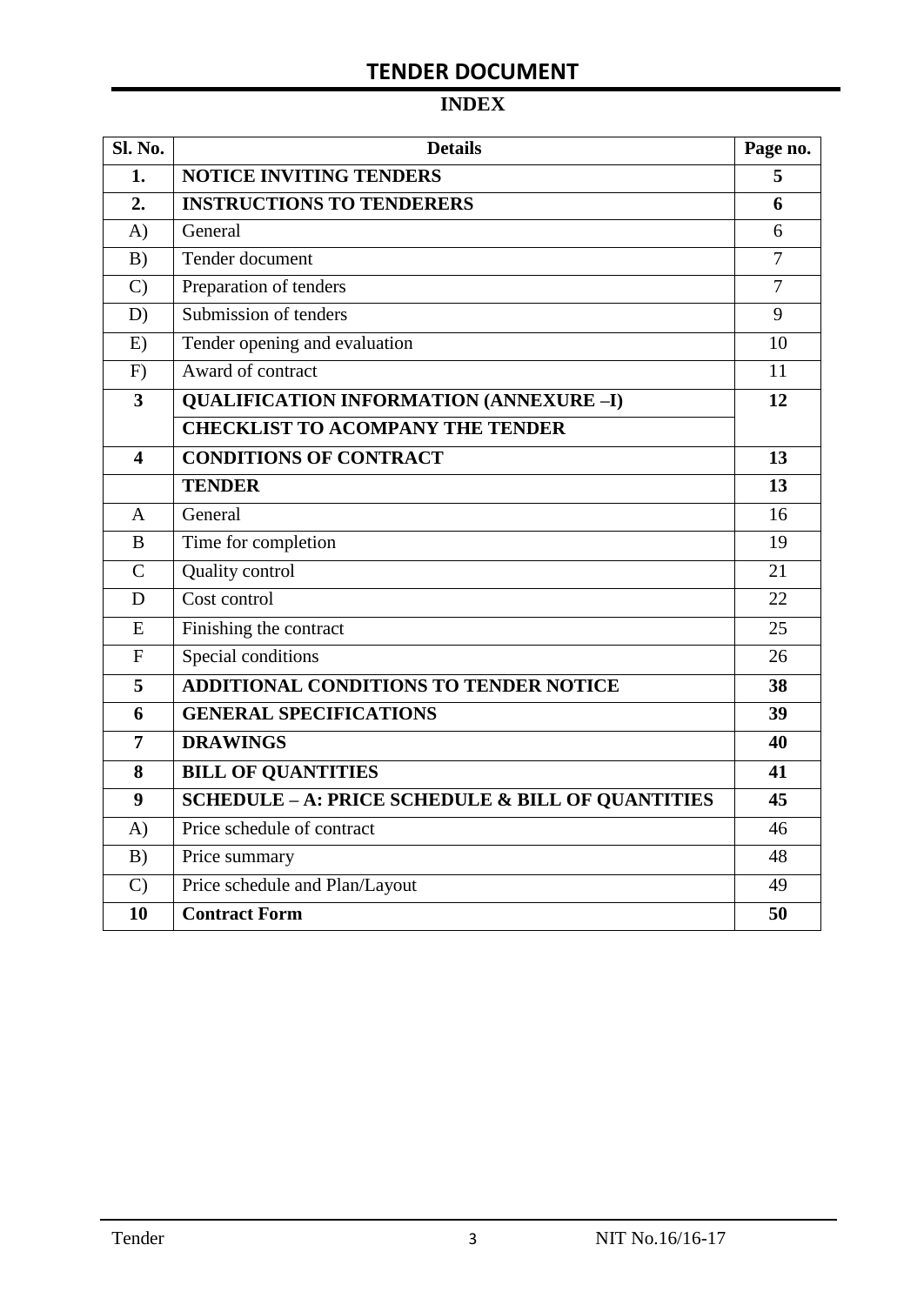# **NOTICE INVITING TENDERS**

# **No. 16/16-17**

# **INDIAN COUNCIL OF AGRICULTURAL RESEARCH RESEARCH COMPLEX OF EASTERN REGION PATNA**

**Name of Work: Construction of two numbers of ramps at one acre & two acre IFS sites (Length: 4.2m and width: 4.0m) at ICAR Main Campus, ICAR-RCER, Patna**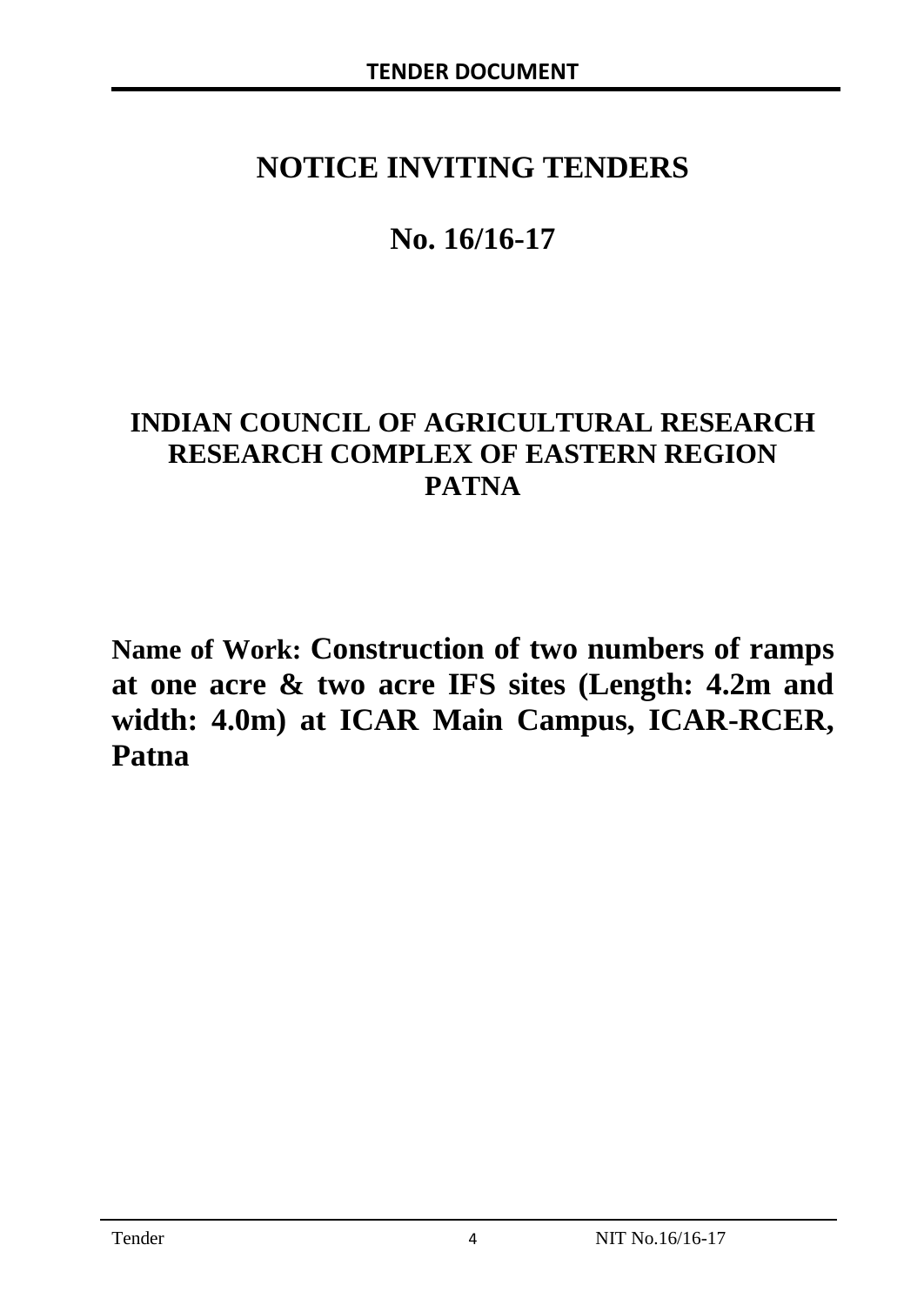# **Notice Inviting Tenders No. 16/16-17**

I) Tenders are invited from eligible Contractors for the work mentioned below:-

| 1.               | <b>Name of the Work</b>                                | Construction of two numbers of ramps at one acre         |  |  |
|------------------|--------------------------------------------------------|----------------------------------------------------------|--|--|
|                  |                                                        | & two acre IFS sites (Length: 4.2m and width:            |  |  |
|                  |                                                        | 4.0m) at ICAR Main Campus, ICAR-RCER, Patna              |  |  |
| 2.               | <b>Estimated cost of the work</b>                      | <b>Rs. 1.26 lakhs</b>                                    |  |  |
| $\overline{3}$ . | Period of completion of work                           | 30 days from the award of the work                       |  |  |
| $\overline{4}$ . | Form of contract / class of firms                      | Registered<br>contractor<br>CCW/<br>PWD/<br>from         |  |  |
|                  | eligible.                                              | CPWD/RWD and similar govt. agencies undertaking          |  |  |
|                  |                                                        | construction work of similar nature.                     |  |  |
| 5.               | E.M.D to be paid in the shape of                       | Rs. 3150.00 (Rs. Three thousand one hundred fifty        |  |  |
|                  | Demand Draft obtained from                             | only)                                                    |  |  |
|                  | Nationalized Bank only.                                |                                                          |  |  |
| 6.               | Issue of tender document                               | Tender documents can be purchased on payment of          |  |  |
|                  |                                                        | Rs. 500/- for the work which estimated cost is less than |  |  |
|                  |                                                        | Rs.3.0 lakhs and Rs. 1000/- for the work which           |  |  |
|                  |                                                        | estimated cost is higher than 3.0 lakhs) in shape of     |  |  |
|                  |                                                        | demand draft towards cost of tender document or          |  |  |
|                  |                                                        | down loaded from website: www.icarreer.in in which       |  |  |
|                  |                                                        | case, a demand draft for Rs.500/- or Rs.1000/- per       |  |  |
|                  |                                                        | work to be enclosed alongwith tender in favour of        |  |  |
|                  |                                                        | "ICAR Unit-ICAR-RCER, Patna", payable at Patna.          |  |  |
| 7.               | date<br>for<br>Last<br>time<br>and                     | 17.09.2016 up to 11.00 A.M.                              |  |  |
|                  | submission of tender.                                  |                                                          |  |  |
| 8.               | Date and time of opening of   17.09.2016 at 11.30 A.M. |                                                          |  |  |
|                  | tender.                                                |                                                          |  |  |

#### II) **Eligibility criteria for tenderer.**

- a) Registered contractor from CCW/CPWD/ PWD/ RWD and similar govt. agencies undertaking construction work of similar nature.
- b) Any type of single civil work of not less than Rs.3.50 lakhs in preceding three years.
- c) Should have a net worth of at least Rs.3.50 lakhs
- d) Certificates in support of existing Commitments.
- e) Valid Labour license and Income Tax Clearance certificate for last Financial Year must be submitted alongwith tender document.
- III) To purchase tender documents by paying an amount of Rs. 500/- or Rs. 1000/- (as applicable) towards cost of tender document including VAT etc. Those not able to purchase tender document can down load the application from web site www.icarrcer.in and submit the D.D for Rs.500/- or Rs. 1000/- (as applicable) along with EMD in the shape of Demand Draft @ 2.5% on Tender Value issued by any Nationalized Bank/Scheduled Commercial bank in favour of "**ICAR Unit: ICAR-RCER, Patna**" to be valid for 3 months from the date of NIT along with bid. The tenderer shall invariably furnish original DD towards EMD to the tender inviting authority along with the Tender Document.
- IV) The tenders will be opened by the Tender Cum Works committee, ICAR-RCER, Patna in the presence of tenderers/or their authorized representatives on the date mentioned above.
- V) If the office happens to be closed on the dates specified above, the respective activity will be performed at the designated time on the next working day without any notification.
- VI) Any other details can be obtained from the Office of the **A.A.O. (P), ICAR-RCER, Patna or www.icarrcer.in**.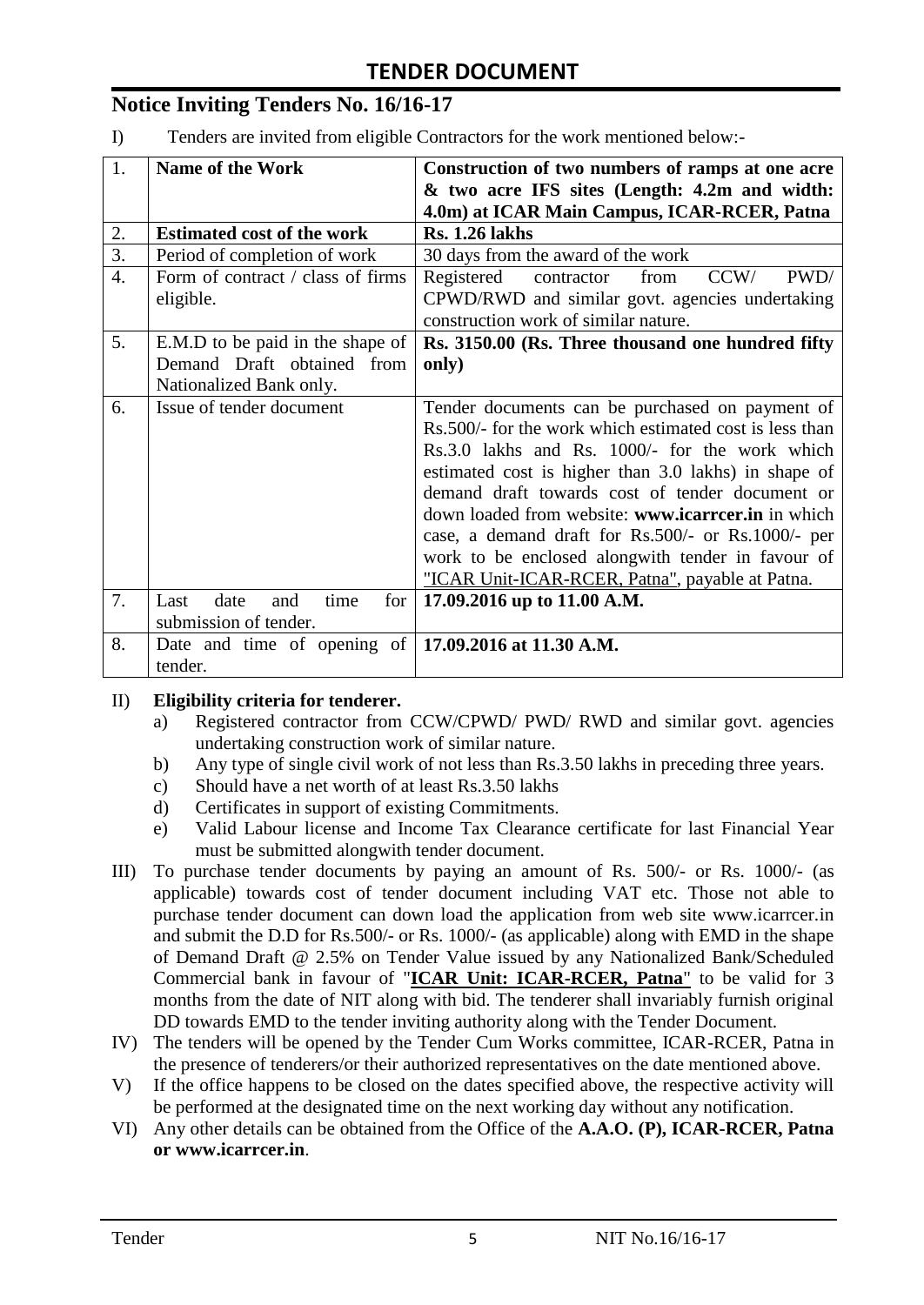#### **INSTRUCTIONS TO TENDERERS A – GENERAL**

#### **1. Name & Scope of work:**

1.1 Brief details of the work are as follows:

|                  | A   Brief description and   Construction of two numbers of ramps at one acre $\&$ two acre |
|------------------|--------------------------------------------------------------------------------------------|
| location of work | IFS sites (Length: 4.2m and width: 4.0m) at ICAR Main                                      |
|                  | <b>Campus, ICAR-RCER, Patna</b>                                                            |
| B Scope of work: | Civil work                                                                                 |
| Period           | of 30 days from the award of the work                                                      |
| Completion       |                                                                                            |

- **1.2** The Director, ICAR-RCER, Patna invites tenders along with EMD of Rs. 3150/- in the shape of Demand Draft issued by any Nationalized Bank**, Payable at Patna** to be valid for 3 months from the date of NIT along with bid. Bids without EMD will be summarily rejected.
- **1.3** The successful tenderer is expected to complete the work within the stipulated time period, as specified in 1.1 C.

#### **2. Firms Eligible to Tender:**

- 2.1 The Firms who are having;
	- a) Registered contractor from CCW/PWD/CPWD/RWD and similar govt. agencies undertaking construction work of similar nature.
	- b) Any type of single civil work of not less than **Rs.3.50** lakhs in preceding the years.
	- c) Should have net worth of at least **Rs.3.50** Lakhs.
	- d) Experience in any type of civil work.
	- e) Certificates in support of Existing Commitments.
	- f) Valid Labour license and Income Tax Clearance certificate for last Financial Year must be submitted alongwith tender document.

#### **3. Qualification data of the Tenderers:**

- 3.1 The tenderer shall furnish the following particulars in the formats enclosed, supported by documentary evidence as specified in the formats.
	- a) Check slip to accompany the tender **(in Annexure-I)**.
	- b) Attested copies of documents relating to experience in the similar type of works.
- 3.2 Even though the tenderers meet the above qualifying criteria, they are liable to be disqualified / debarred / suspended / blacklisted if they have
	- Furnished false / fabricated particulars in the forms, statements and /annexure submitted in proof of the qualification requirements and/or
	- Not turned up for entering into agreement, when called upon.
	- Record of poor progress such as abandoning the work, not properly completing the contract, inordinate delays in completion, litigation history or financial failures etc. and/or
	- Participated in the previous bidding for the same work and had quoted unreasonably high tender rate and
	- Even while execution of the work, if found that the work was awarded to the Contractor based on false / fake certificates of experience, the Contractor will be blacklisted and work will be taken over invoking relevant standard rules of GOI.
- 3.3 **A tenderer submitting a Tender which the tender accepting authority considers excessive and or indicative of insufficient knowledge of current prices or definite attempt of profiteering will render him liable to be debarred permanently from tendering or for such period as the tender accepting authority may decide. The tenderer overall quote should be based on the controlled prices for the materials, if**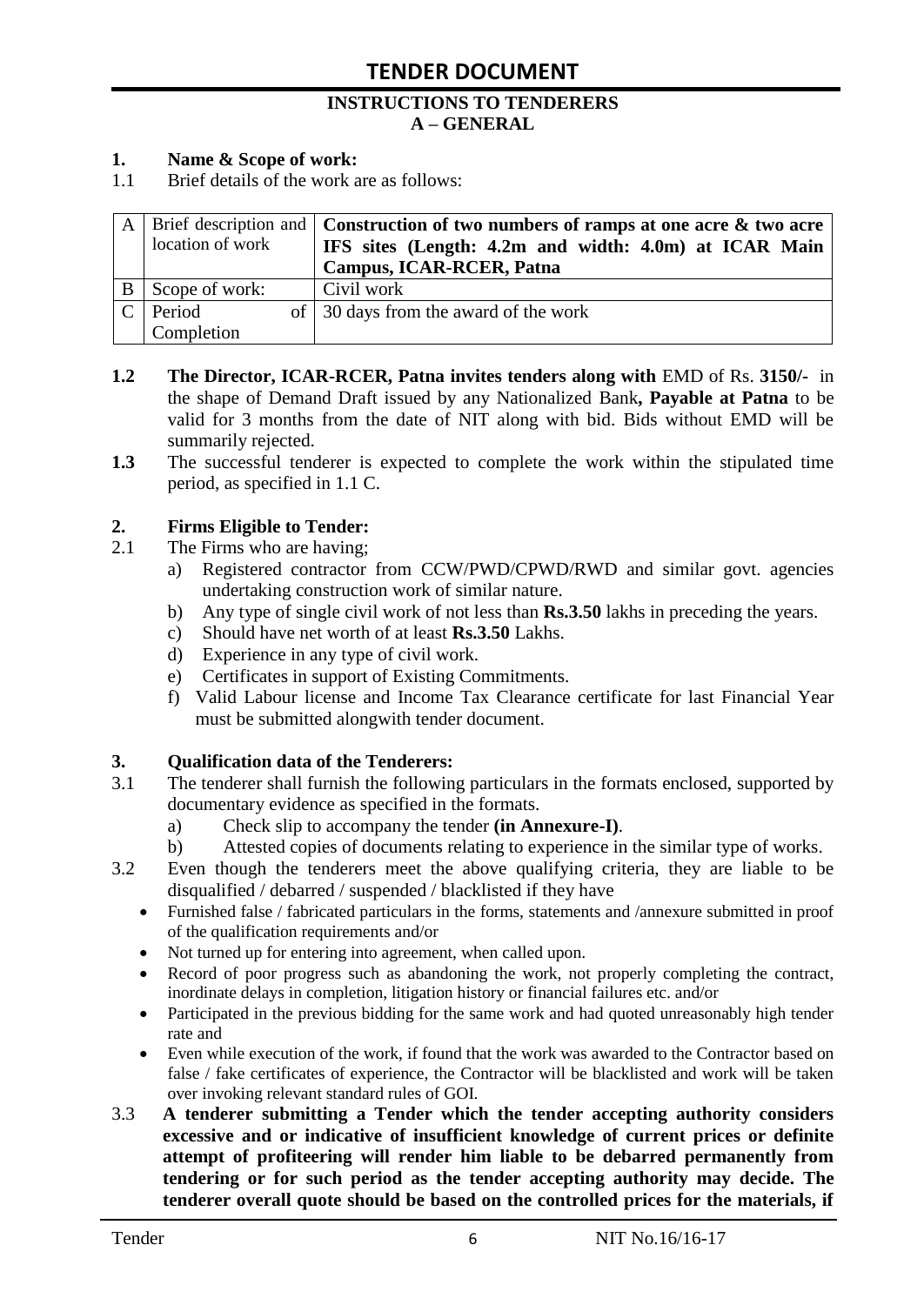**any, fixed by the Government or the reasonable prices permissible for the tenderer to charge a private purchaser under the provisions of clause-6 of the hoarding and profiteering prevention ordinance of 1943 as amended from time to time and on similar principle in regard to labour supervision on the construction.**

#### **4. One Tender per Tenderer:**

4.1 Each Tenderer shall submit only one Tender for the work. A Tenderer who submits more than one Tender will cause disqualification of all the Tenders submitted by the Tenderer.

#### **5. Cost of Tendering**

5.1 The Tenderer shall bear all costs associated with the preparation and submission of his Tender and the tender inviting authority will in no case be responsible and liable for those costs.

#### **6. Site Visit.**

6.1 The Tenderer, at the Tenderer"s own responsibility and risk is advised to visit and examine the Site of Work and its surroundings and obtain all information that may be necessary for preparing the Tender for entering into a contract, for construction of the work. The costs of visiting the site shall be at the Tenderer's own expenses.

# **B. TENDER DOCUMENT**

#### **7. Contents of Tender document.**

- 7.1 One set of Tender document, comprises of the following:
	- 1) **Notice Inviting Tenders (NIT)**
	- **2) Instruction to Tenderers**
	- **3) Forms of Tender and qualification information**
	- **4) Conditions of Contract.**
	- **5) Specifications.**
	- **6) Drawings.**
	- **7) Forms of Securities. i.e., EMD, Additional Security etc.**
	- **8) Bill of quantities and Price.**

### **8. Clarification on Tender Documents.**

8.1 A prospective Tenderer requiring any clarification on Tender documents may contact the Administrative Officer at the address **indicated in the NIT**. The Administrative Officer will also respond to any request for clarification, received through post.

#### **9. Amendment to Tender Documents.**

- 9.1 Before the last date for submission of Tenders, the Tender Inviting Officer may modify any of the Contents of the Tender Notice, Tender documents by issuing amendment / Addendum.
- 9.2 Any addendum/amendments issued by the Tender Inviting Officer shall be part of the Tender Document and it shall either be communicated in writing to all the purchasers of the Tender documents or notified in the News Papers in which NIT was published.
- 9.3 To give prospective Tenderers reasonable time to take an addendum into account in preparing their bids, the Tender Inviting Officer may extend if necessary, the last date for submission of tenders.

# **C. PREPARATION OF TENDERS**

**10. Language of the Tender:** All documents relating to the tender shall be in the English Language only.

#### **11. Documents comprising of the Tender.**

11.1 The bidders are requested to submit a proposal as detail in this document.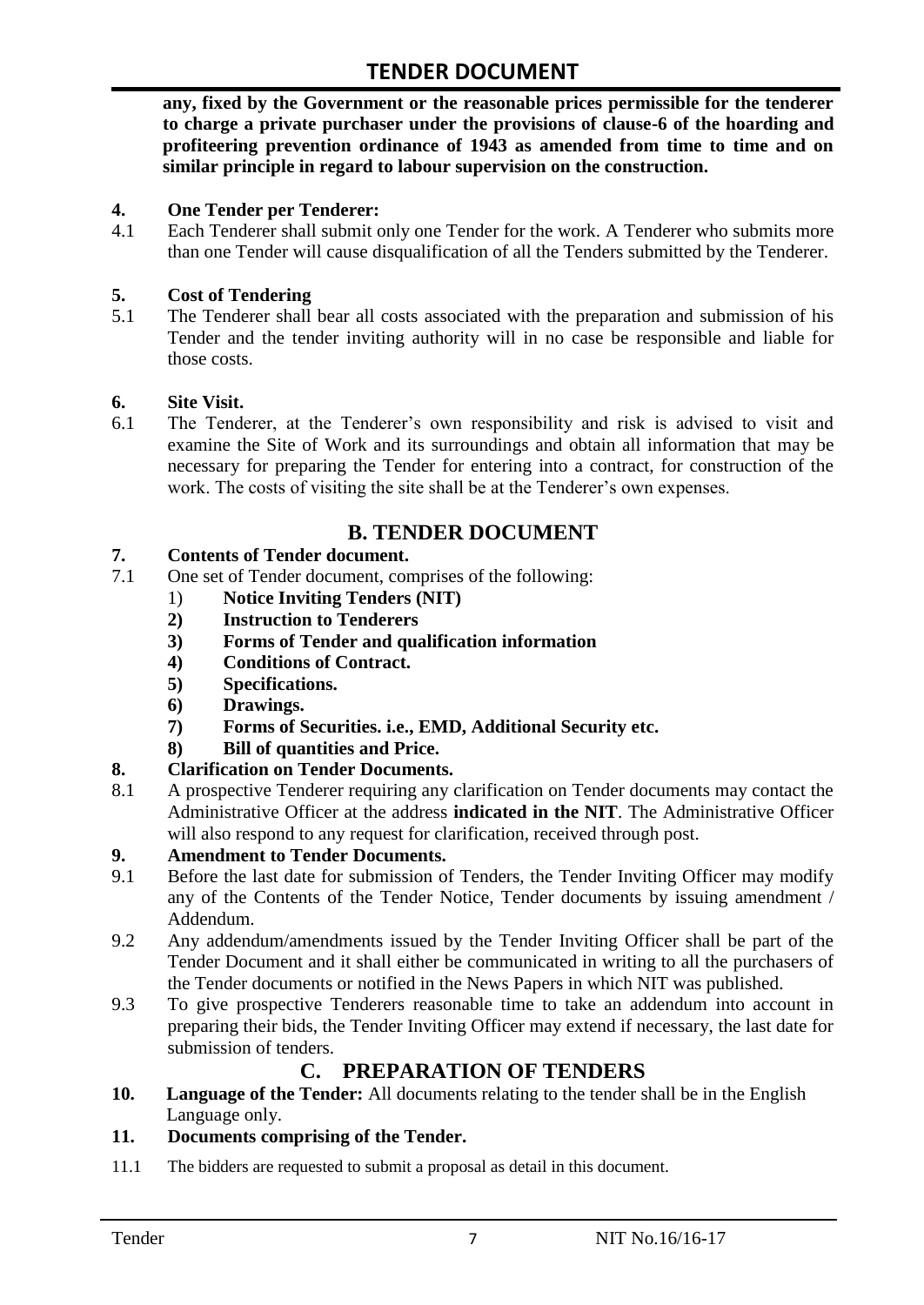- 11.2 The bidders, who are desirous of participating in the Tender, shall sign on all the statements, documents, certificates, tender document purchased by him, owning responsibility for their correctness/authenticity.
- 11.3 **Earnest Money Deposit (EMD):** The bidders shall submit EMD as indicated earlier along with the Proposal. The proposals without EMD are liable for rejection.
- **11.4 The tenderer should place two bids in separate envelopes namely;**
	- **a) Technical bid**
	- **b) Financial bid or Price bid Both the envelope should clearly mention the NIT No. and type of bid i.e. technical or financial or price bid.**

#### **11.5 Proposal of Technical Bid**

- a. In preparing the Technical bid, bidders are expected to examine the documents comprising this tender document in detail. Material deficiencies in providing the information requested may result in rejection of a Proposal.
- b. While preparing the Technical bid, bidders must give particular attention to the following:
	- I) If a bidder considers that they do not have all the expertise for the Assignment, it may obtain a full range of expertise by associating with other firms as appropriate.
	- II) The Technical Proposal should provide the following information using the attached Standard Forms, where ever applicable
	- III) A brief description of the bidder organization and an outline of recent experience on assignments of a similar nature. For each assignment, the outline should indicate, inter alia, duration of the assignment, contract amount, and bidder involvement.
	- IV) List of equipment make, model etc with technical brochures, if any equipment is to be supplied.
	- V) List of personnel who will be looking after the work execution.
	- VI) Any comments or suggestions on the proposed scope of work, list of services, and any facilities expected to be provided by the **ICAR-RCER, Patna**.
	- VII) Any additional comments/ remarks.
- c. The Technical Proposal shall not include any financial information.
- **11.6** The Technical proposal will be reviewed by Tender cum Works Monitoring Committee of the **ICAR-RCER, Patna** and the clarifications, particulars if any required from the bidders will be obtained or in the conventional method by addressing the bidders.
- **11.7 The Tender Document will be opened in front of Tender cum Works Monitoring Committee of the ICAR-RCER, Patna at the time and date as specified in the tender documents.**

#### **12. Price Offer:**

- 12.1 The tenderer should however quote his lump sum tender based on this schedule of quantities. He should quote his offer as an overall tender percentage. The over all tender percentage should be written both in words and figures. The bid offers i.e., percentage shall be written both in figures and words legibly and free from erasures, over writings or corrections of figures. Corrections where unavoidable should be made by crossing out, and rewriting duly initialising with date.
- 12.2 The Schedule A contains not only the quantities but also the rates worked out by the department and the amount for each item and total value of the estimated contract. The tenderer should workout his own rates keeping in view the work, site conditions and quote his overall tender percentage with which he intends to execute the work.
- 12.3 The bid offer shall be for the whole work and not for individual items / part of the work.
- 12.4 All duties, taxes, and other levies payable by the contractor as per State / Central Government rules, shall be included in the tender percentage quoted by the tenderer.
- 12.5 **The tendered contract amount as computed based on overall tender percentage is subject to variation during the performance of the Contract in accordance with variation in quantities etc.**
- **13. Validity of Tenders:**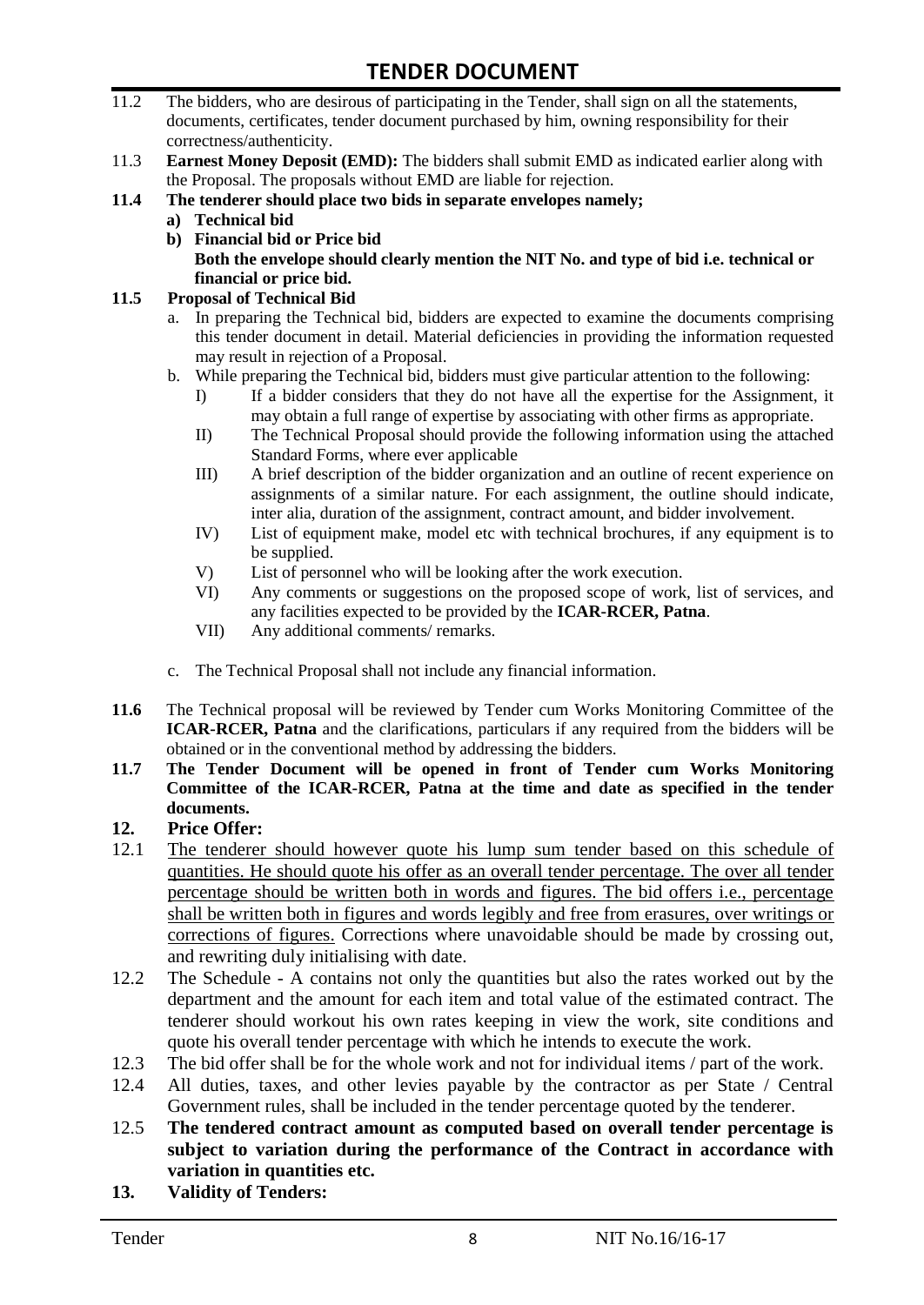- 13.1 Tenders shall remain valid for a period of not less than six months from the last date for receipt of Tender.
- 13.2 During the above mentioned period no plea by the tenderer for any sort of modification of the tender based upon or arising out of any alleged misunderstanding or misconceptions or mistake or for any reason will be entertained.
- 13.3 In exceptional circumstances, prior to expiry of the original time limit, the Tender Inviting Officer may request the bidders to extend the period of validity for a specified additional period. Such request to the Tenderers shall be made in writing. A Tenderer may refuse the request without forfeiting his E.M.D. A tenderer agreeing to the request will not be permitted to modify his Tender, but will be required to extend the validity of his E.M.D for a period of the extension.

# **14.** Signing of Tenders<br>14.1 If the tender is made

- If the tender is made by an individual, it shall be signed with his full name and his address shall be given. If it is made by a firm, it shall be signed with the co-partnership name by a member of the firm, who shall also sign his own name, and the name and address of each member of the firm shall be given, if the tender is made by a corporation it shall be signed by a duly authorized officer who shall produce with his tender satisfactory evidence of his authorization. Such tendering corporation may be required before the contract is executed, to furnish evidence of its corporate existence. Tenders signed on behalf of G.P.A holder will be rejected.
- 14.2 The tender shall contain no alterations or additions, except those to comply with instructions issued by the tender inviting officer, or as necessary to correct errors made by the tenderer, in which case all such corrections shall be initialled by the person signing the tender.
- 14.3 No alteration which is made by the tenderer in the contract form, the conditions of the contract, the drawings, specifications or statements / formats or quantities accompanying the same will be recognized, and, if any such alterations are made the tender will be void.

# **D. SUBMISSION OF TENDERS.**

#### **15. Submission of Tenders:**

- 15.1 The tenderer shall invariably ensure that the following are to be submitted along with tender document.
	- **a) Check slip**
	- **b) Copy of Experience Certificate in Similar type of Work.**
	- **c) Any type of single civil work of not less than Rs.3.50 lakhs in preceding three years.**
	- **d) DD towards EMD.**
	- **e) Declaration towards the genuineness of the certificates**
- 15.2 The successful tenderer shall furnish the original hard copies of all the documents/ EMD / certificates / statements by them before concluding the agreement.
- 15.3 Submit tenders in as explained above. The tender should be submitted in a water proof covers and duly sealed. The cover should clearly indicate the Tender Number, Name of work tendered, due date for opening, address of the bidder and the Bid schedule. The EMD should be enclosed prominently along with the BID.
- **16. Last date / time for submission of the tenders.**
- 16.1 Tenders must be submitted not later than the date and time specified in NIT. In the event of the specified date / time for the submission of bids declared as holiday, the bids will be received on the next working day.
- 16.2 The Director, ICAR-RCER may extend the dates for issue and receipt of Tenders by issuing an amendment in which case all rights and obligations of the Incharge and the Tenderers will remain same as previously.

#### **17. Late tenders**

17.1 Any tender received after the last date / time prescribed will be summarily rejected.

#### **18. Modification to the tender**

18.1 No tender shall be modified after the last date / time of submission of tenders.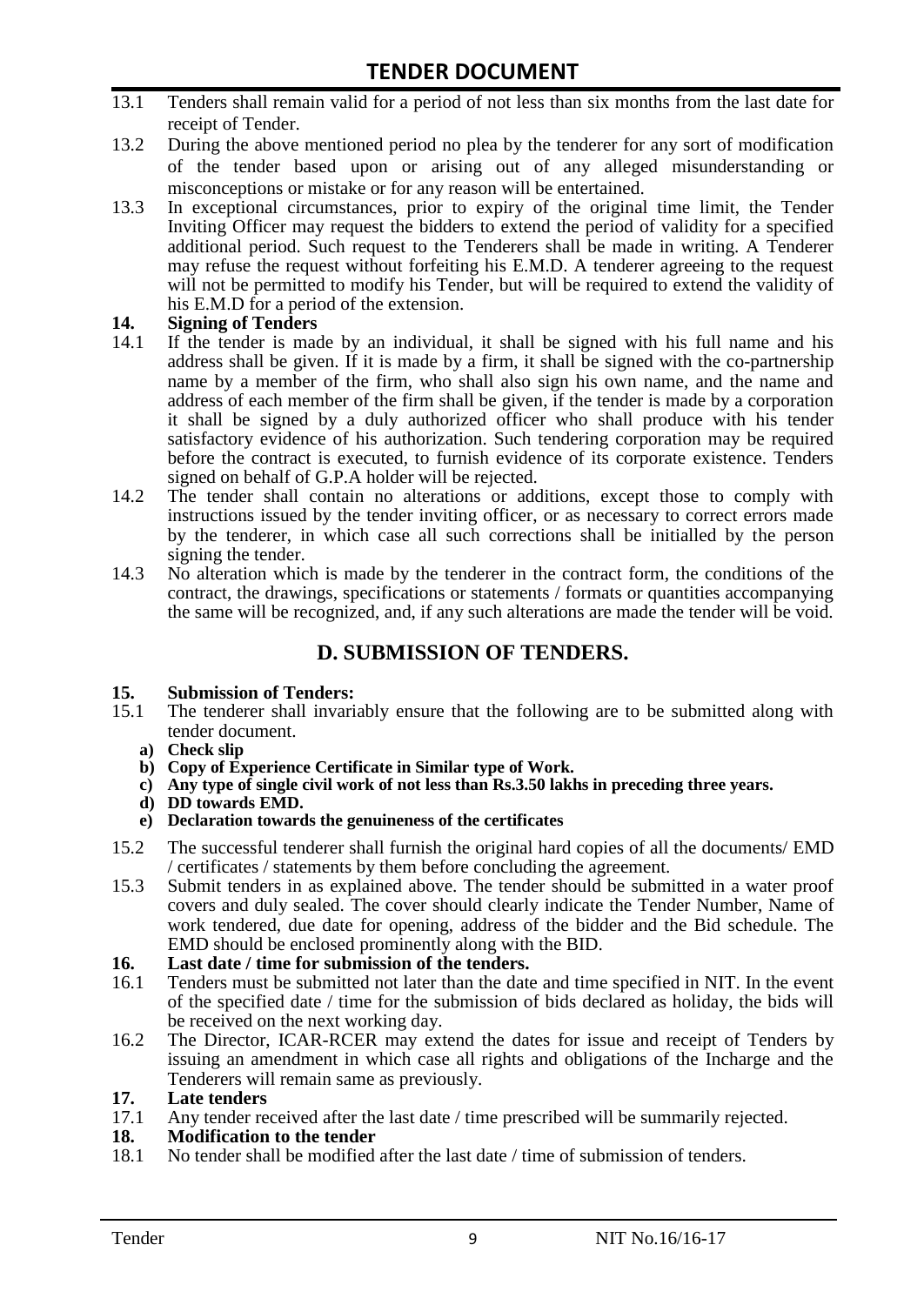# **E. TENDER OPENING AND EVALUATION**

- **19. Tender opening**
- 19.1 **The tenderers or their authorized representatives can be present at the time of opening of the tenders. Either the tenderer himself or one of his representative with proper authorization only will be allowed at the time of tender opening. If any of the tenderer is not present at the time of opening of tenders, the tender opening authority will, on opening the tender of the absentee tenderer, reads out and record the deficiencies if any, which shall be binding on the tenderer.**
- 19.2 **The technical bid containing qualification requirements as per Annexure: I and statement I to VII in 11:5 (b) will be evaluated by the tender opening authority and the minutes are recorded which will be signed by the tender opening authority as well as tenderers or their authorized representatives present.**

#### **20. Clarification of the Tender Document.**

- 20.1 The tender opening authority may call upon any tenderer for clarification on the statements, documentary proof relating to the Tender Document. The request for clarification and response thereto shall be in writing and it shall be only on the qualification information furnished by the tenderer. The clarification called for from the tenderers shall be furnished within the stipulated time, which shall not be more than a week.
- 20.2 The tenderer if so desirous, shall agree in writing to furnish the clarification called for within the stipulated time and, for disqualification and rejection of his tender in the event of failure to do so.

# **21. Examination of Tender Document and determination of responsiveness**

- 21.1 The Director, ICAR-RCER will evaluate whether each tenderer is satisfying the eligibility criteria prescribed in the tender document and declares them as a qualified tenderer.
- 21.2 If any alteration is made by the tenderer in the tender documents, the conditions of the contract, the drawings, specifications or statements / formats or quantities the tender will be rejected.
- 21.3 Tenders shall be scrutinized in accordance with the conditions stipulated in the Tender document. In case of any discrepancy of non-adherence conditions the tender accepting authority shall communicate the same which will be binding both on the tender opening authority and the tenderer. In case of any ambiguity, the decision taken by the tender accepting authority on tenders shall be final.
- 21.4 Those proposals which are found to meet the minimum standards as prescribed by the Director, ICAR-RCER will be treated as responsive bids.

# **22. Evaluation and comparison of price.**

- The committee will evaluate and compare the price of all the qualified tenderers.
- 22.2 Negotiations at any level are strictly prohibited. However, good gesture rebate, if offered by the lowest tenderer prior to finalization of tenders may be accepted by the tender accepting authority.
- 22.3 Selection of tenderer among the lowest and equally quoted tenderers will be in the following orders:
	- **a) The tenderer whose bid capacity is higher will be selected.**
	- **b) In case the bid capacity is also same the tenderer whose annual turnover is more will be preferred.**
	- **c) Even if the criteria incidentally become the same, the turnover on similar works and thereafter machinery available for the work and then the clean track record will be considered for selection.**

#### **23. Process to be confidential**

- 23.1 Information relating to the examination, clarification, evaluation and comparison of tenders and recommendations for the award of a contract shall not be disclosed to tenderers or any other persons not officially concerned with such process until the award to the successful tenderer has been announced by the tender accepting authority. Any effort by a tenderer to influence the processing of tenders or award decisions may result in the rejection of his tender.
- 23.2 No Tenderer shall contact the Director, ICAR-RCER or any authority concerned with finalisation of tenders on any matter relating to its Tender from the time of the Tender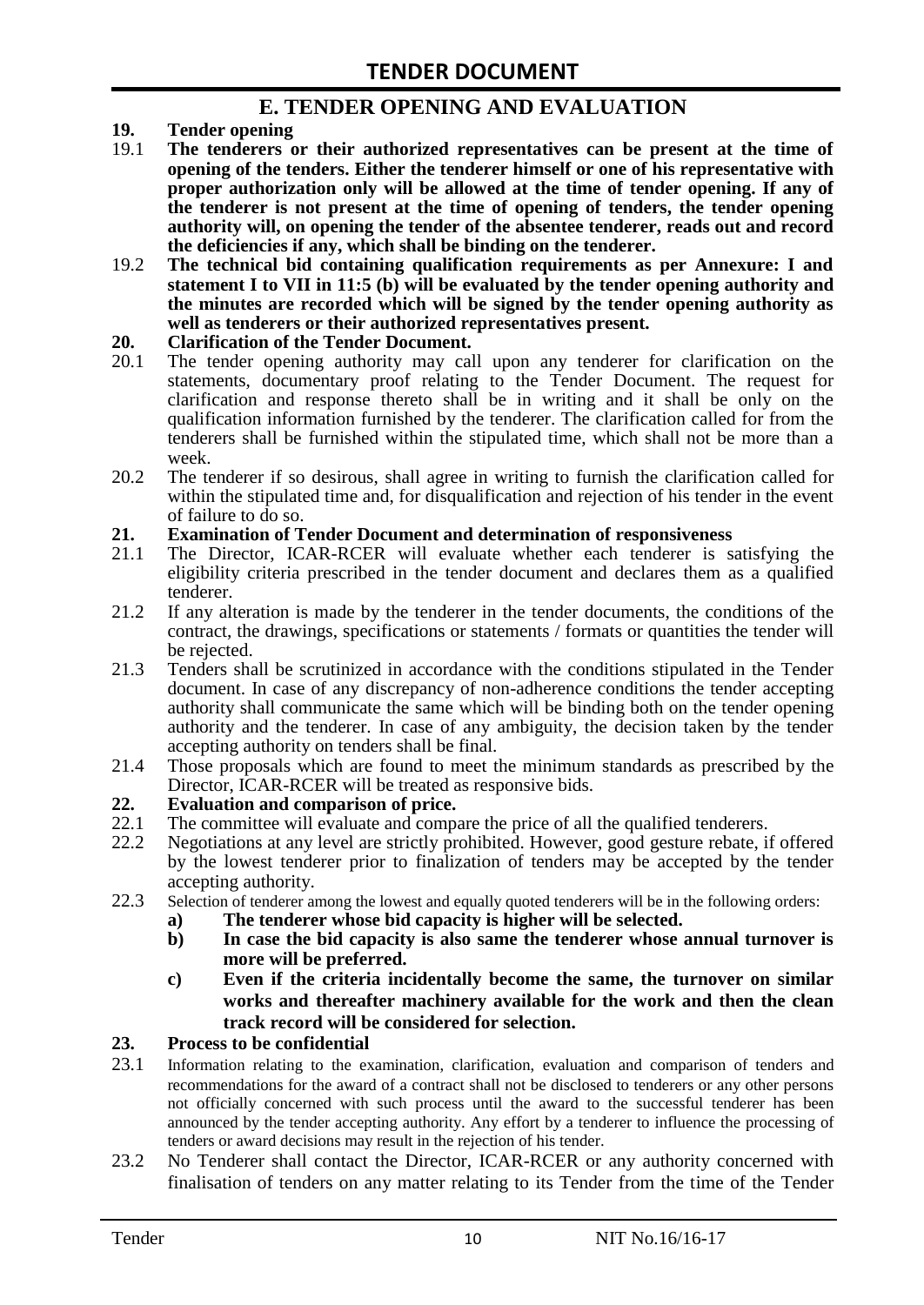opening to the time the Contract is awarded. If the Tenderer wishes to bring additional information to the notice of the Director, it should do so in writing.

23.3 Before recommending / accepting the tender, the tender recommending / accepting authority shall verify the correctness of certificates submitted to meet the eligibility criteria and specifically experience. The authenticated agreements of previous works executed by the lowest tenderer shall be called for.

# **F. AWARD OF CONTRACT**

### **24. Award Criteria**

- 24.1 The Director, ICAR-RCER will award or recommend to the competent tender accepting authority for award of the contract to the tenderer who is found technically qualified as per the tender conditions and whose price is lowest.
- 24.2 The tender accepting authority reserves the right to accept or reject any tender or all tenders and to cancel the tendering process, at any time prior to the award of contract, without thereby incurring any liability to the affected tenderer or tenderers or any obligation to inform the affected tenderer or tenderers of the reasons for such action.
- 25. Notification of award and signing of agreement
- 25.1 **The Tenderer whose Tender has been accepted will be notified of the award of the work by The Director ICAR-RCER prior to expiration of the Tender validity period by registered letter. This letter (hereinafter and in the Conditions of Contract called "Letter of Acceptance") will indicate the sum that the Government will pay the Contractor in consideration of the execution, completion, and maintenance of the Works by the Contractor as prescribed by the Contract (hereinafter and in the Contract called the "Contract Amount").**
- 25.2 The successful tenderer has to sign an agreement within a period of 15 days from the date of receipt of communication of acceptance of his tender. On failure to do so his tender will be cancelled duly forfeiting the E.M.D., paid by him without issuing any further notice and action will be initiated for black listing the tenderer.

#### **26. Corrupt or fraudulent practices**

- 26.1 The Government requires that the bidders / suppliers / contractors under Government financed contracts, observe the highest standard of ethics during the procurement and execution of such contracts. In pursuance of this policy, the Government
- (a) Define for the purposes of the provision, the terms set forth below as follows:
- (i) "corrupt practices" means the offering, giving, receiving or soliciting of anything of value to influence the action of a Government official in procurement process or in contract execution: and
- (ii) "fraudulent practice" means a misrepresentation of facts in order to influence a procurement process or the execution of a contract to the detriment of the Government and includes collusive practice among Tenderers (prior to or after Tender submission) designed to establish in Tender prices at artificial noncompetitive levels and to deprive the Government of the benefits of free and open competition.
- (b) Will reject a proposal for award if it determines that the tenderer recommended for award has engaged in corrupt or fraudulent practices in competing for the contract in question.
- (c) Will blacklist / or debar a firm, either indefinitely or for a stated period of time, if at any time determines that the firm has engaged in corrupt or fraudulent practices in competing for, or in executing a Government contract.
- (d) Further more, tenderers shall be aware of the provisions stated in the general conditions of contract.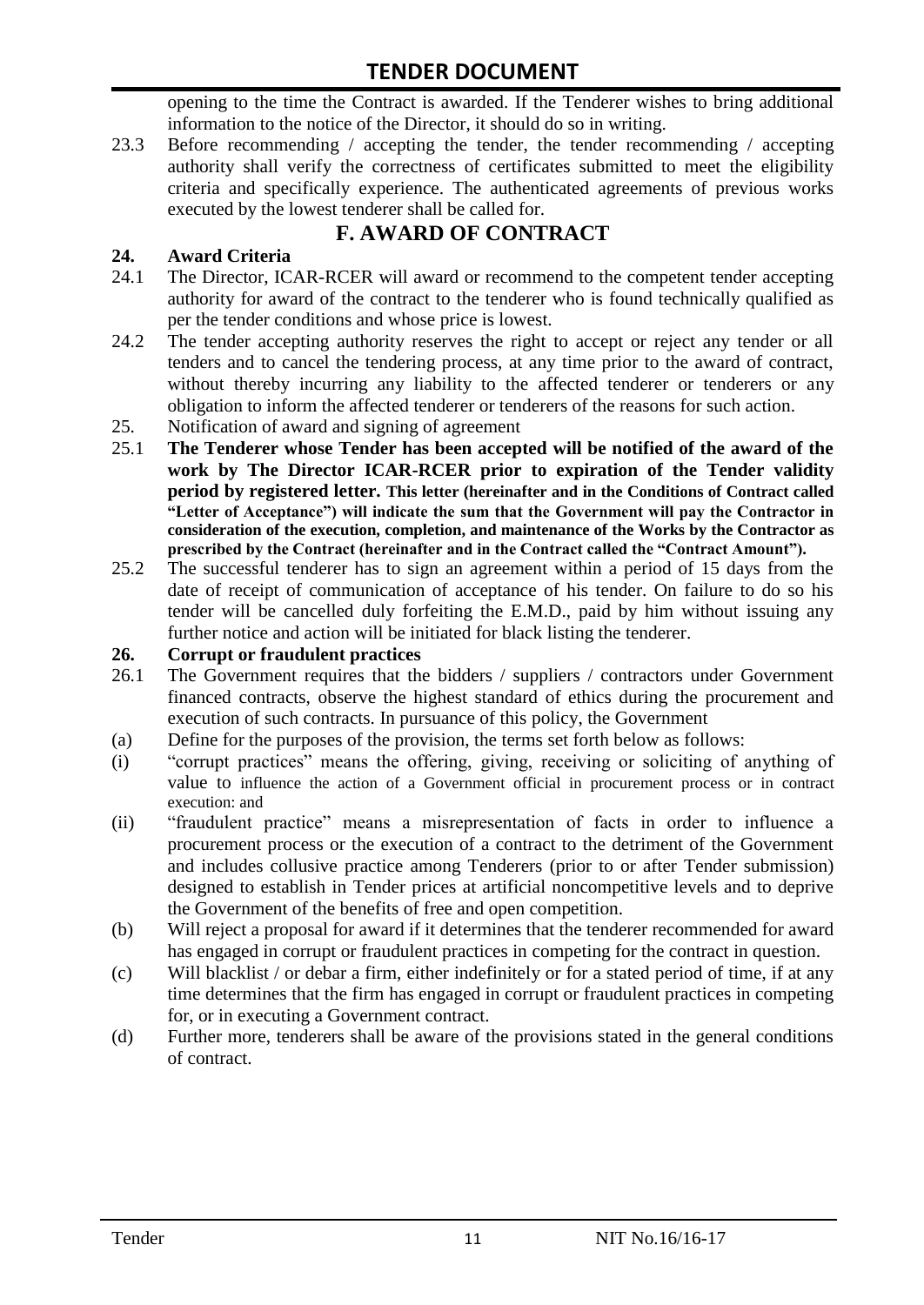# **QUALIFICATION INFORMATION Annexure –I**

|  | <b>CHECKLIST TO ACOMPANY THE TENDER</b> |  |
|--|-----------------------------------------|--|
|  |                                         |  |

| SI.            | <b>Description</b>                                       | <b>Submitted</b> | Page No.  |
|----------------|----------------------------------------------------------|------------------|-----------|
| No.            |                                                          | Yes/No           | (see Note |
|                |                                                          |                  | below)    |
| $\mathbf{1}$   | $\mathbf{2}$                                             | 3                | 4         |
| $\mathbf{1}$   | Attested photocopy of Registered contractor from         | Yes / No         |           |
|                | CCW/CPWD/ PWD/ RWD and similar govt. agencies            |                  |           |
|                | undertaking construction work of similar nature.         |                  |           |
| 2              | Any type of single civil work of not less than Rs.3.50   | Yes / No         |           |
|                | lakhs in preceding three years.                          |                  |           |
| 3              | Certificates in support of Existing Commitments.         | Yes / No         |           |
| 4              | DD towards EMD.                                          | Yes / No         |           |
| 5              | Declaration towards the genuineness of the certificates  | Yes / No         |           |
| 6              | <b>Experience :</b> Experience in any type of civil work | Yes / No         |           |
| $\overline{7}$ | Valid Labour license and Income Tax Clearance            | Yes / No         |           |
|                | certificate for last Financial Year must be submitted    |                  |           |
|                | alongwith tender document.                               |                  |           |

#### **Notes:-**

- 1) All the statements copies of the certificates, documents etc., enclosed to the Tender Document shall be given page numbers on the right corner of each certificate, which will be indicated in column (4) against each item. The statements furnished shall be in the formats appended to the tender document.
- 2) The information shall be filled-in by the Tenderer in the checklist and **statements VI & VII** of section 11.5 (b) and shall be enclosed to the Technical bid for the purposes of verification as well as evaluation of the tenderer"s Compliance to the qualification criteria as provided in the Tender document. All the Certificates, documents, statements as per check-list shall be submitted by the tenderer.
- 3) The bidder shall sign all the statements/documents/certificates received by him owing responsibility for their correctness/authenticity. The successful tenderer shall furnish the original hard copies of all the documents / certificates / statements received by them before concluding the Agreement.

#### **DECLARATION**

I / WE ………………………………………………………………. have gone through carefully all the Tender conditions and solemnly declare that the certificates or the documents uploaded by me/us are genuine and I/We will abide by any penal action such as disqualification or black listing or determination of contract or any other action deemed fit, taken by, the Institute against us, if it is found that the statements, documents, certificates produced by me/us are false/fabricated.

I / WE hereby declare that, I / WE have not been blacklisted / debarred / Suspended / demoted in any department in any State due to any reasons.

Signature of the Tenderer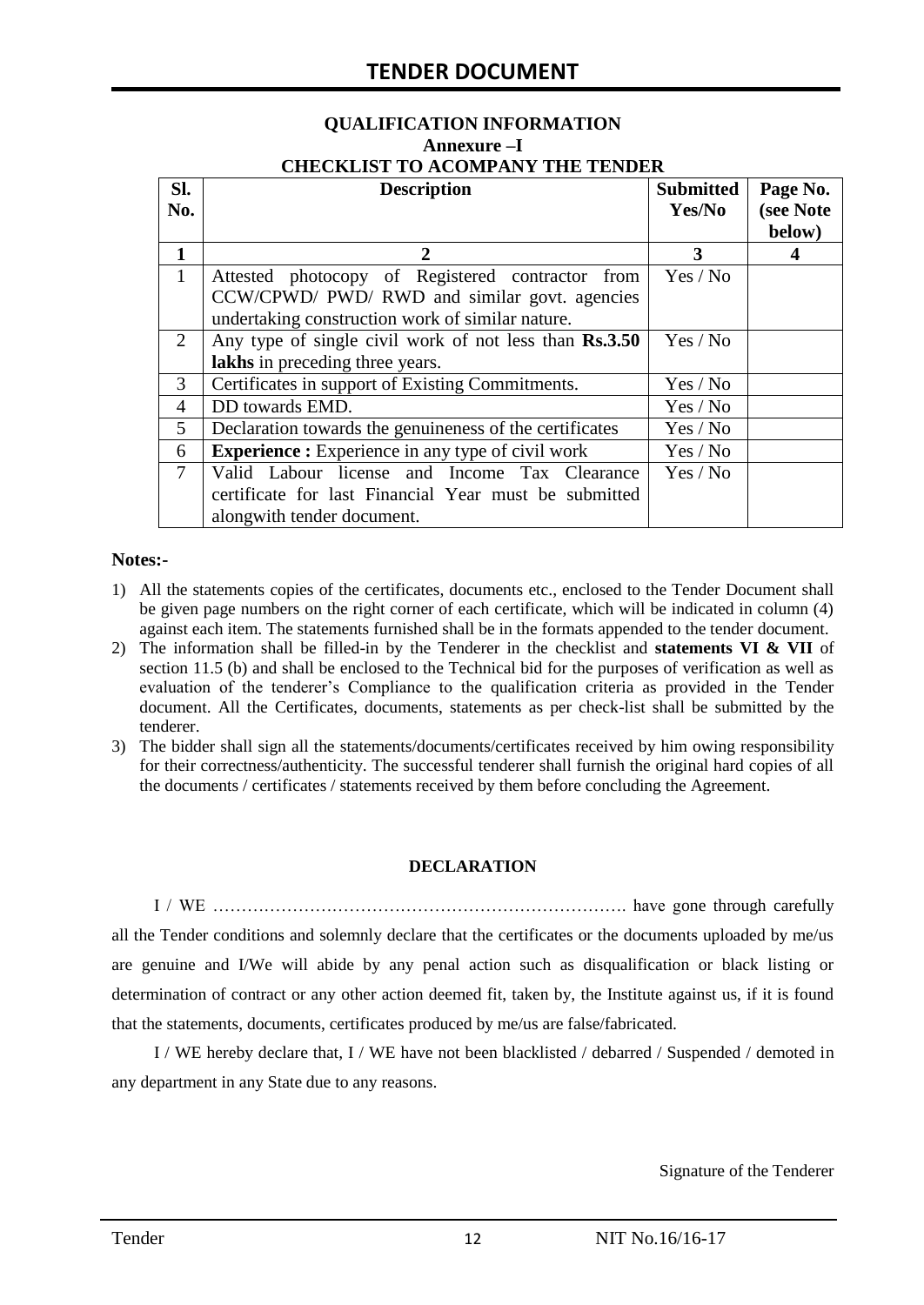# **CONDITIONS OF CONTRACT**

#### **TENDER**

Date: ……………

To The Director, ICAR-RCER, Patna

Sir,

I / We do hereby tender and if this tender be accepted, under take to execute the work entitled "**Construction of two numbers of ramps at one acre & two acre IFS sites (Length: 4.2m and width: 4.0m) at ICAR Main Campus, ICAR-RCER, Patna"** as shown in the drawings and as per specifications described in this document of ICAR-RCER, Patna for the sum of **Rs. 1.26 lakhs** or such other sum as may be arrived under the clause of the standard preliminary specifications relating to "Payment by final measurement at unit rates"

I/WE have also quoted rates in Schedule "A", annexed (in words and figures) for which I/We agree to execute the work when the lumpsum payment under the terms of the agreement is varied by payment on measurement quantities.

I/WE have quoted rates in Schedule "A" both in words & figures. In case of any discrepancy between the Percentage excess or less on E.C.V., in words and figures, the rates quoted words only shall prevail.

I/WE agreed to keep the offer in this tender valid a period of six month(s) mentioned in the tender notice and not to modify the whole or any part of it for any reason within above period. If the tender is withdrawn by me/us for any reasons whatsoever, the earnest money paid by me/us will be forfeited to Government

I/WE hereby distinctly and expressly, declare and acknowledge that, before the submission of my/our tender I/We have carefully followed the instructions in the tender notice and have read the preliminary specifications and that I/We have made such examination of the contract documents and the plans, specifications and quantities and of the location where the said work is to be done, and such investigation of the work required to be done, and in regard to the material required to be furnished as to enable me/us to thoroughly understand the intention of same and the requirements, covenants, agreements, stipulations and restrictions contained in the contract, and in the said plans and specifications and distinctly agree that I/We will not hereafter make any claim or demand upon the Government based upon or arising out of any alleged misunderstanding or misconception /or mistake on my/or our part of the said requirement, covenants, agreements, stipulations, restrictions and conditions.

I / WE enclosed to my/our application for tender schedule a crossed demand draft (No.

dated:  $\qquad \qquad$  ) for Rs:

as earnest money not to bear interest.

I / WE shall not assign the contractor or sublet any portion of the same. In case if it becomes necessary such subletting with the permission of the shall be limited to (1) Labour contract, (2) Material contract, (3) Transport contract and (4) Engaging specialists for special item of work.

IF MY / OUR tender is not accepted the sum shall be returned to me/us on application when intimation is sent to me/us of rejection or at the expiration of three months from last date of receipt of this tender, whichever is earlier. If my/our tender is accepted the earnest money shall be retained by the Government as security for the due fulfilment of this contract. If upon written intimation to me/us by the Office, I/We fail to attend the said office on the date herein fixed or if upon intimation being given to me/us or acceptance of my/our tender, and if I/We fail to make the additional security deposit or to enter into the required agreement as defined in tender document, then I/We agree the forfeiture of the earnest money. Any notice required to be served on me/us here under shall be sufficiently served on me/us if delivered to me/us hereunder shall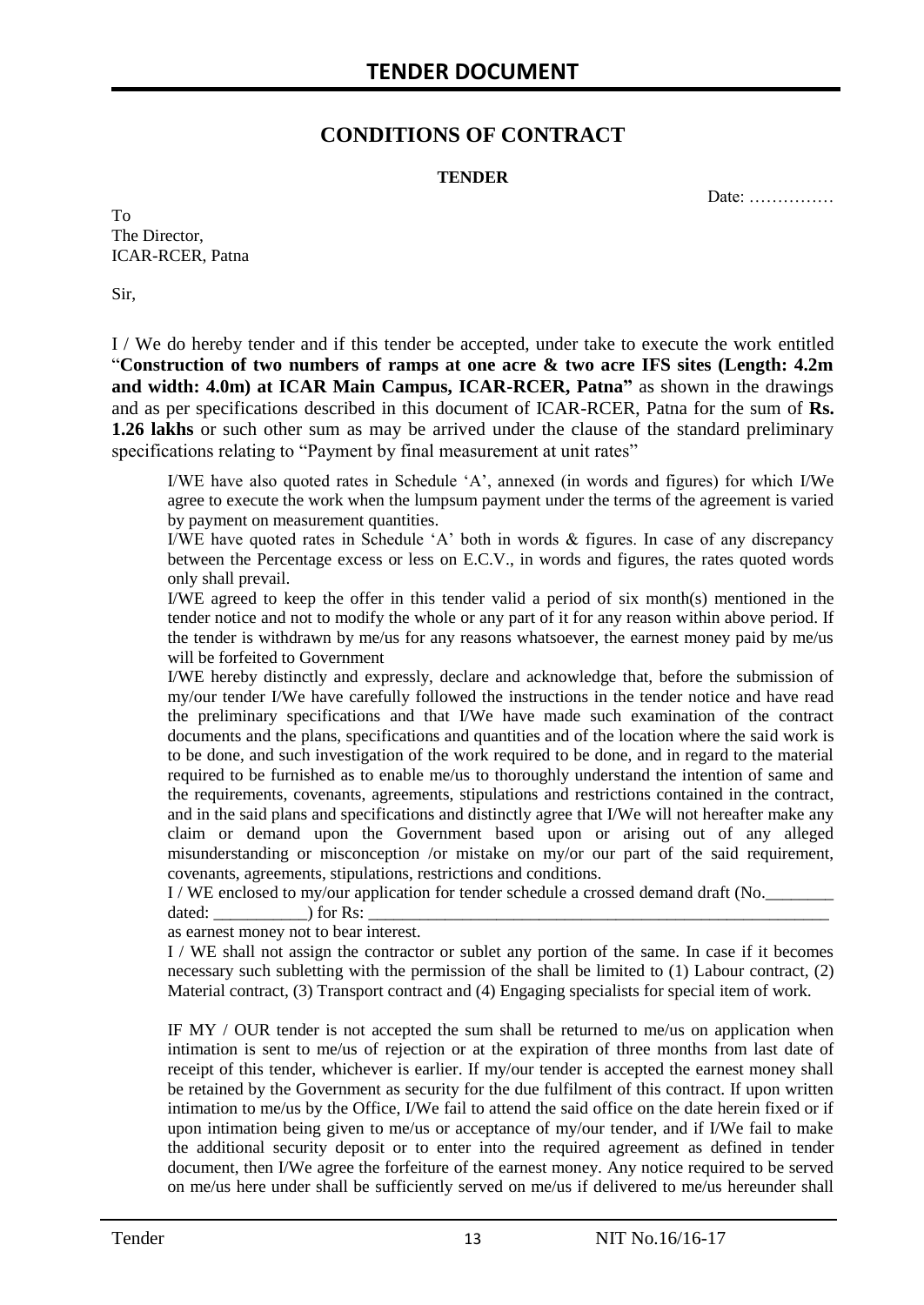be sufficiently served on me/us if delivered to me/us personally or forwarded to me/us by post to (registered or ordinary) or left at my/our address given herein. Such notice shall if sent by post be deemed to have been served on me/us at the time when in due course of post it would be delivered at the address to which it is sent.

I/WE fully understand that the written agreement to be entered into between me/us and Government shall be the foundation of the rights of the both the parties and the contract shall not be deemed to be complete until the agreement has first been signed by me/us and then by the proper officer authorized to enter into contract on behalf of Government.

I AM/WE ARE professionally qualified and my/our qualifications are given below:

| S. No. | Name | Qualification |
|--------|------|---------------|
|        |      |               |
|        |      |               |
|        |      |               |
|        |      |               |
|        |      |               |
|        |      |               |
|        |      |               |
|        |      |               |

I/WE will employ the following technical staff for supervising the work and will see that one of them is always at site during working hours, personally checking all items of works and paint extra attention to such works as required special attention (eg) Main panel boards, Cable connections etc.,

| S. No. | Name | Qualification |
|--------|------|---------------|
|        |      |               |
|        |      |               |
|        |      |               |
|        |      |               |
|        |      |               |
|        |      |               |

I / WE declare that I / WE agree to recover the salaries of the technical staff actually engaged on the work by the department, from the work bills, if I / We fail to employ technical staff as per the tender condition.

#### **TENDERERS / CONTRACTOR'S CERTIFICATE.**

- (1) I/WE hereby declare that I/We have perused in detail and examined closely the Indian Standard Specifications, all clauses of the preliminary specifications with all amendments and have either examined all the standards specifications or will examine all the standard specifications for items for which I/We tender, before I/We submit such tender and agree to be bound and comply with all such specifications for this agreement which I/We execute in the different Government Departments.
- (2)I/WE certify that I/We have inspected the site of the work before quoting my price, I /We have satisfied about the quality, availability and transport facilities for all the materials.
- (3)I / WE am/are prepared to furnish detailed data in support of all my quoted rates, if and when called upon to do so without any reservations.
- $(4)$  I / WE hereby declare that I / We will not claim any price escalation.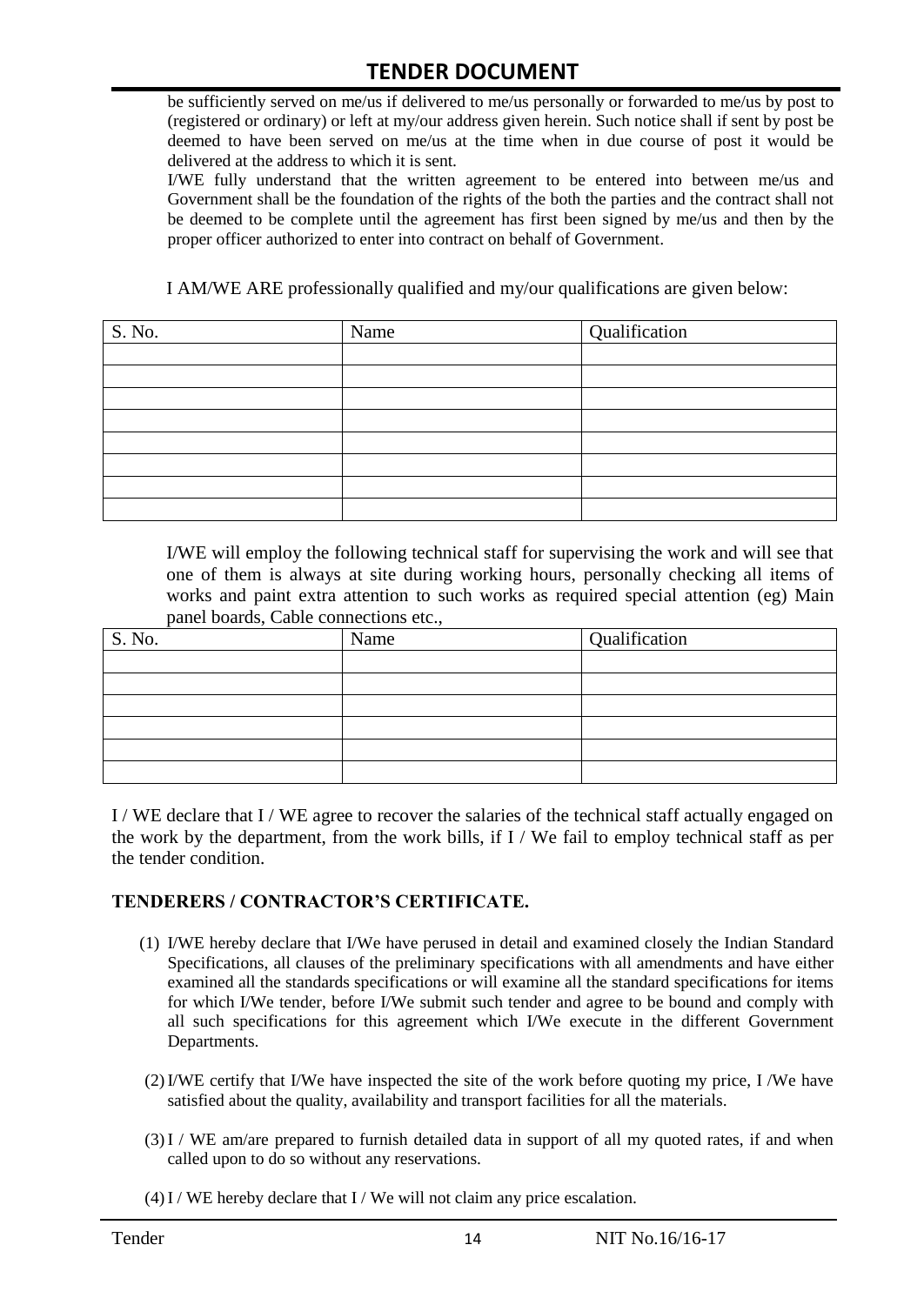- (5)I / WE hereby declare that I am / We are accepting for the defect liability period as 24 months.
- (6)I / WE declare that I / WE will not claim any extra amount towards any material used for the work other than the quoted works for respective schedule 'A' items.
- $(7)$ I / WE declare that I / WE will execute the work as per the mile stone programme, and if I / WE fail to complete the work as per the mile stone programme I abide by the condition to recover liquidated damages as per the tender conditions.
- $(8)$  I / WE declare that I / WE will abide for settlement of disputes as per the tender conditions.

#### **DECLARATION OF THE TENDERER**

- 1) I/WE have not been black listed in any department due to any reasons.
- 2) I/We declare that all the Certificates/Documents submitted by Me/US are Genuine.
- 3) I/WE agree to disqualify me/us for any wrong declaration in respect of the above and to summarily reject my/our tender.

Address of the Tenderer:

Phone No.: Fax No.: CONTRACTOR.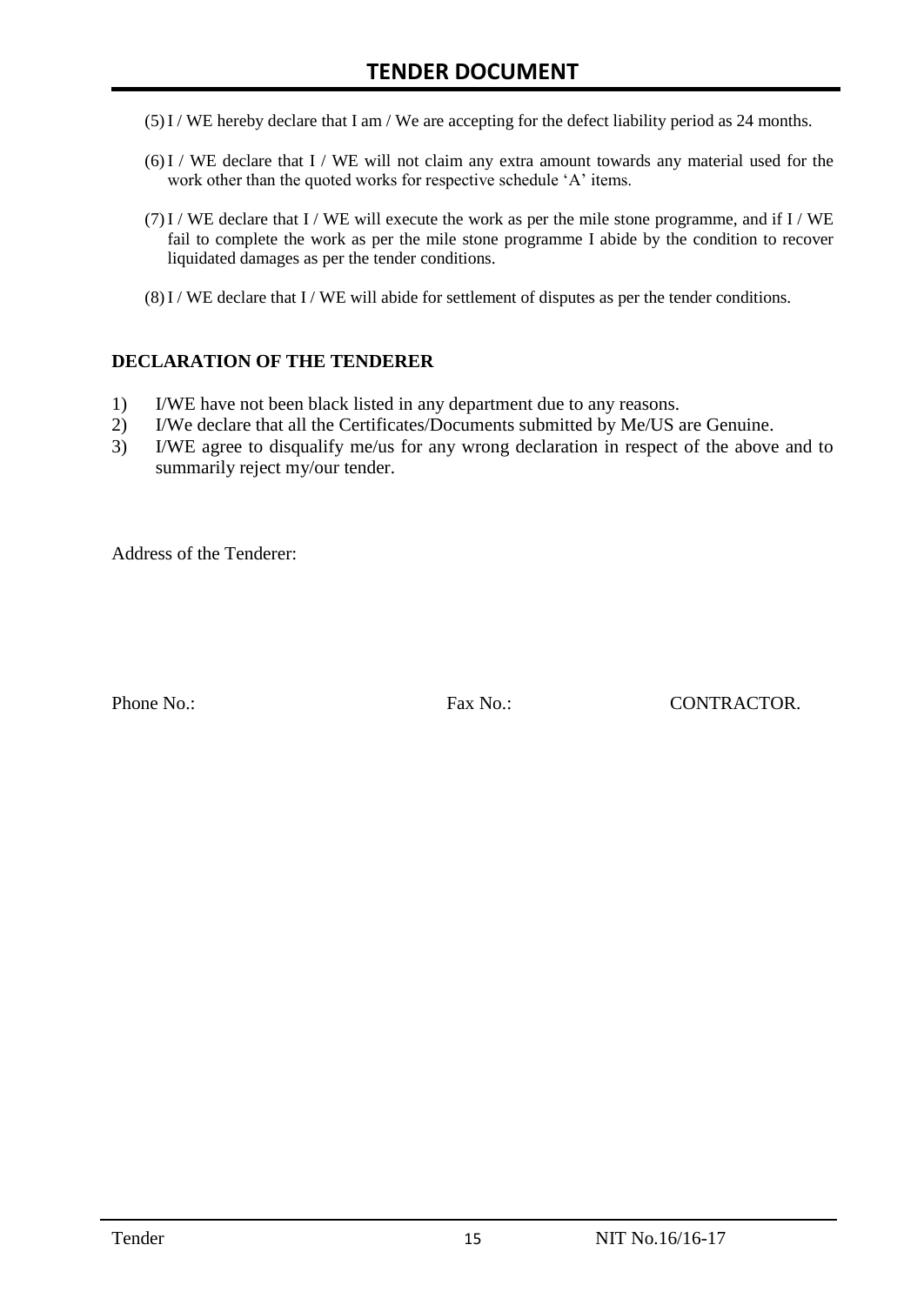# **CONDITIONS OF CONTRACT**

# **A. GENERAL**

#### **1. Interpretation:**

- 1.1 In interpreting these Conditions of Contract, singular also means plural, male also means female, and vice-versa. Headings have no significance. Works have their normal meaning under the language of the contract unless specifically defined. The Incharge will provide instructions clarifying queries about the conditions of Contract.
- 1.2 The documents forming the Contract shall be interpreted in the following order of priority:
- **1) Agreement**
- **2) Letter of Acceptance, notice to proceed with the works**
- **3) Contractor's Tender**
- **4) Conditions of contract**
- **5) Specifications**
- **6) Drawings**
- **7) Bill of quantities**
- **8) Any other document listed as forming part of the Contract.**

#### **2. Decisions:**

2.1 Except where otherwise specifically stated, the Director will decide the contractual matters between the Department and the Contractor in the role representing the Department.

#### **3. Delegation:**

3.1 The Director may delegate any of his duties and responsibilities to other officers and may cancel any delegation by an official order issued.

#### **4. Communications:**

4.1 Communications between parties, which are referred to in the conditions, are effective only when in writing. A notice shall be effective only when it is delivered **(in terms of Indian Contract Act)**

#### **5. Sub-contracting:**

**5.1 If the prime contractor desires to sub-let a part of the work, he should submit the same at the time of filing tenders itself or during execution, giving the name of the proposed Sub-contractor, along with details of his qualification and experience. The Tender Accepting Authority should verify the experience of the Sub-contractor and if the Sub-contractor satisfies the qualification criteria in proportion to the value of work proposed to be sub-let, he may permit the same. The total value of works to be awarded on sub-letting shall not exceed 50% of contract value. The extent of subletting shall be added to the experience of the sub-contractor and to that extent deducted from that of the main contractor.**

#### **6. Other Contractors:**

6.1 The Contractor shall cooperate and share the Site with other contractors, Public authorities, utilities, and the Department. The Contractor shall also provide facilities and services for them as directed by the Incharge.

#### **7. Personnel:**

- 7.1 The Contractor shall employ the required Key Personnel named in the Schedule of Key Personnel to carry out the functions stated in the Schedule or other personnel approved by the Incharge. The Incharge will approve any proposed replacement of Key Personnel only if their qualifications, abilities, and relevant experience are substantially equal to or better than those of the personnel listed in the Schedule.
- 7.2 Failure to employ the required technical personnel by the contractor the institute will depute its own technical person and expenditure of salary will be recovered from contractor.
- 7.3 The technical personnel should be on full time and available at site whenever required by Incharge to take instructions.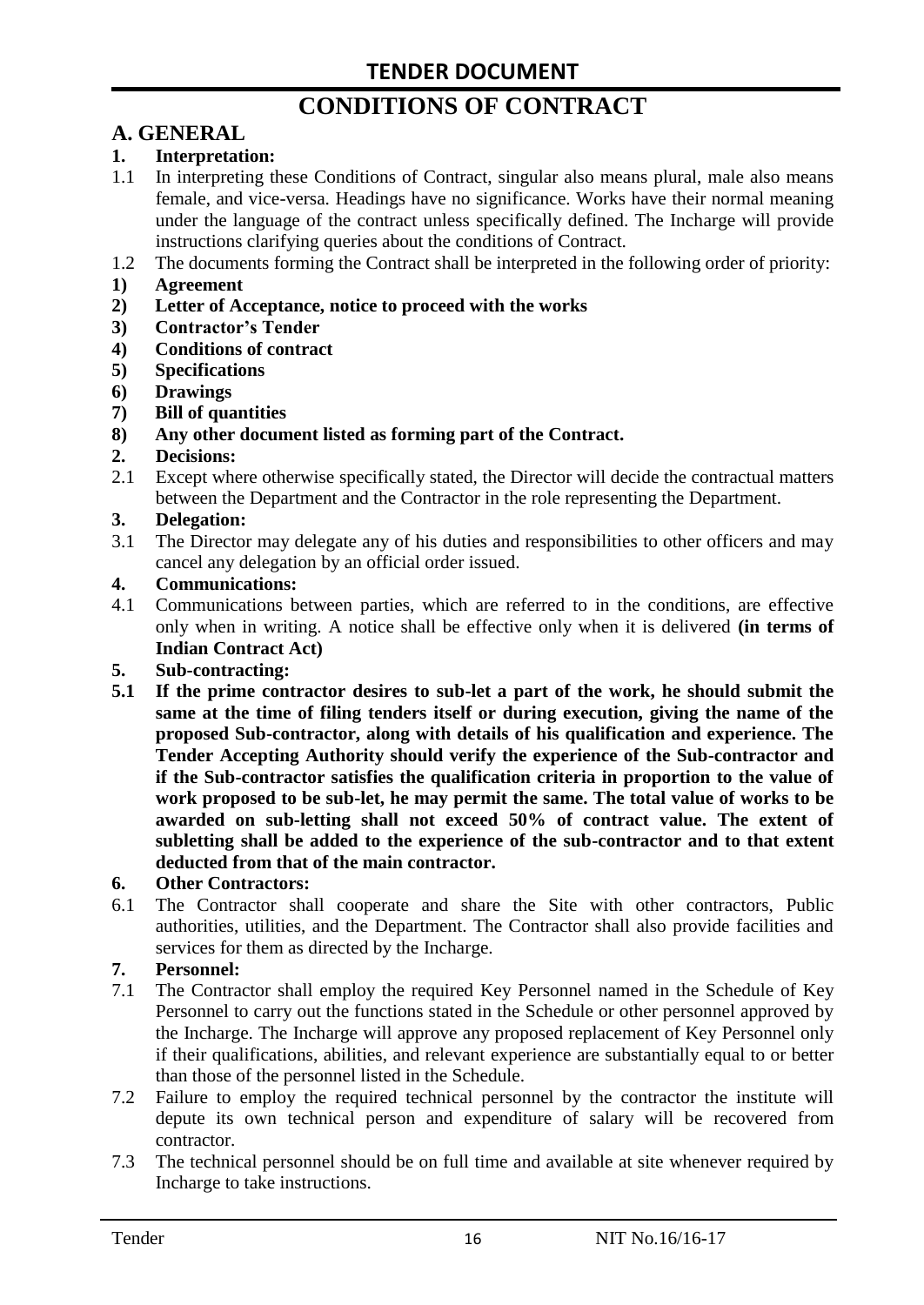- 7.4 The names of the technical personnel to be employed by the contractor should be furnished in the statement enclosed separately.
- 7.5 In case the contractor is already having more than one work on hand and has undertaken more than one work at the same time, he should employ separate technical personnel on each work.
- 7.6 If the contractor fails to employ technical personnel the work will be suspended or department will engage a technical personnel and recover the cost thereof from the contractor.
- 7.7 If the Incharge asks the Contractor to remove a person who is a member of Contractor"s staff or his work force stating the reasons the Contractor shall ensure that the person leaves the site forthwith and has no further connection with the work in the contract.

#### **8. Contractor's Risks:**

- 8.1 All risks of loss of or damage to physical property and of personnel injury and death, which arise during and in consequence of the performance of the Contract are the responsibility of the Contractor.
- **9. Insurance:**
- **9.1 The Contractor shall provide, in the joint names of the Department and the contractor, insurance cover from the Start Date to the end of the Defects Liability Period i.e., 24 months after completion for the following events which are due to the Contractor's risks.**
- **a) loss of or damage to the Works, Plant and Materials;**
- **b) loss of or damage to the Equipment;**
- **c) loss of or damage of property in connection with the Contract; and**
- **d) Personal injury or death of persons employed for construction.**
- **9.2 Policies and certificates of insurance shall be delivered by the Contractor to the Incharge at the time of concluding Agreement. All such insurance shall provide for compensation to be payable to rectify the loss or damage incurred.**
- **i) The contractor shall furnish insurance policy in force in accordance with proposal furnished in the Tender and approved by the Department for concluding the agreement.**
- **ii) The contractor shall also pay regularly the subsequent insurance premia and produce necessary receipt to the Incharge well in advance.**
- **iii) In case of failure to act in the above said manner the department will pay the premium and the same will be recovered from the Contractors payments.**
- **9.3 Alterations to the terms of insurance shall not be made without the approval of the Incharge.**

#### **10. Site Inspections:**

- 10.1 The contractor should inspect the site and also proposed quarries of choice for materials source of water and quote his rate including quarrying, conveyance and all other charges etc.
- 10.2 The responsibility for arranging the land for borrow area rests with the Contractor and no separate payment will be made for procurement or otherwise. The contractor's quoted rate will be inclusive of land cost.

#### **11. Contractor to Construct the Works:**

11.1 The Contractor shall construct and Commission the Work in accordance with the specifications and Drawings.

### **12. Power Supply.**

- 12.1 The contractor shall make his own arrangements for obtaining power from the Electricity dept., at his own cost. The contractor will pay the bills of Electricity Department for the cost of power consumed by him till the **(Name of work**) is handed over to ICAR-RCER.
- 12.2 **The contractor shall satisfy all the conditions and rules required as per Indian Electricity Act 1910 and under Rule-45(I) of the Indian Electricity Rules, 1956 as amended from time to time and other pertinent rules.**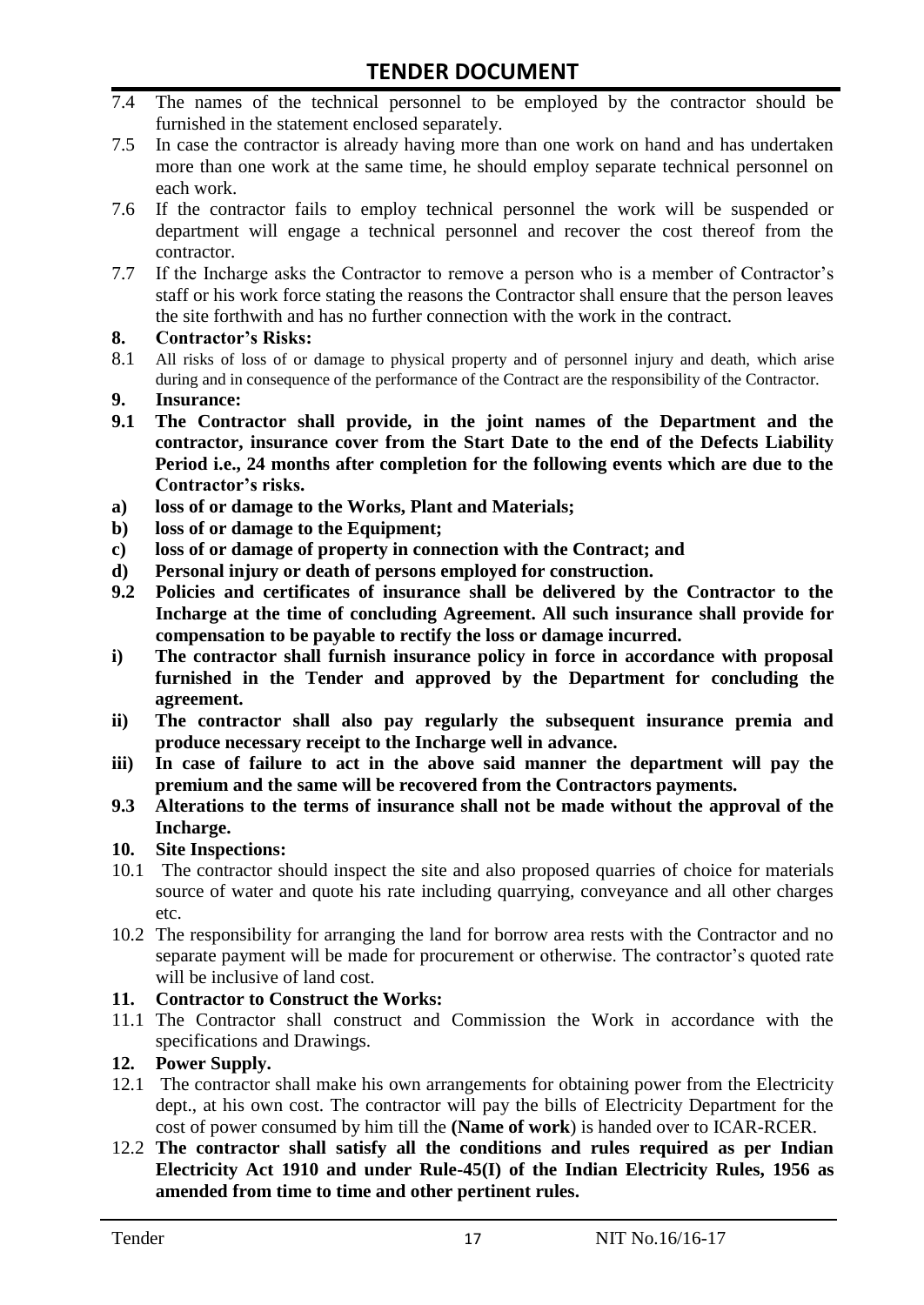12.3 The power shall be used for bonafide Departmental work only.

### **13. Monsoon Damages:**

Damages due to rain or flood shall have to be made good by the contractor till the work is handed over to the Department. The responsibility of damages making good the damages due to rain or flood rests with the contractor. **No extra payment is payable** for such operations and the contractor shall therefore, have to take all necessary precautions to protect the work done during the construction period.

#### **14. The works to be Completed by the Intended Completion Date:**

14.1 The Contractor may commence execution of the Works on the Start Date and shall carry out the Works in accordance with the programme submitted by the Contractor, as updated with the approval of the Incharge, and complete the work by the Intended Completion Date.

#### **15. Safety:**

15.1 The Contractor shall be responsible for the safety of all activities on the Site.

#### **16. Discoveries:**

16.1 Anything of historical or other interest or of significant value unexpectedly discovered on the Site is the property of the Government. The Contractor is to notify the Incharge of such discoveries and carry out the Incharge instructions for dealing with them.

#### **17. Possession of the Site.**

17.1 The Department shall give possession of the site to the Contractor.

### **18. Access to the Site:**

18.1 The Contractor shall provide the Incharge and any person authorised by the Incharge, access to the site and to any place where work in connection with the Contract is being carried out or is intended to be carried out.

#### **19. Instructions:**

- 19.1 The Contractor shall carry out all instructions of the Incharge and comply with all the applicable local laws where the Site is located.
- **20. Settlement of disputes:**
- 20.1 **If any dispute of difference of any kind whatsoever arises between the department and the Contractor in connection with, or arising out of the Contract, whether during the progress of the works or after their completion and whether before or after the termination, abandonment or breach of the Contract, it shall in the first place, be referred to and settled by the Incharge who shall, within a period of thirty days after being requested by the Contractor to do so, give written notice of his decision to the Contractor. Upon receipt of the written notice of the decision of the Incharge the Contractor shall promptly proceed without delay to comply with such notice of decision.**
- 20.2 **If the Incharge fails to give notice of his decision in writing within a period of thirty days after being requested or if the Contractor is dissatisfied with the notice of the decision of the Incharge the Contractor may within thirty days after receiving the notice of decision appeal to the Department who shall offer an opportunity to the contractor to be heard and to offer evidence in support of his appeal, the Department shall give notice of his decision within a period of thirty days after the Contractor has given the said evidence in support of his appeal, subject to arbitration, as hereinafter provided. Such decision of the Department in respect of every matter so referred shall be final and binding upon the Contractor and shall forthwith be given effect to by the Contractor, who shall proceed with the execution of the works with all due diligence whether he requires arbitration as hereinafter provided, or not. If the Department has given written notice of his decision to the Contractor and no claim to arbitration, has been communicated to him by the Contractor within a period of thirty days from receipt of such notice the said decision shall remain final and binding upon the Contractor. If the Department fail to give notice of his decision, as**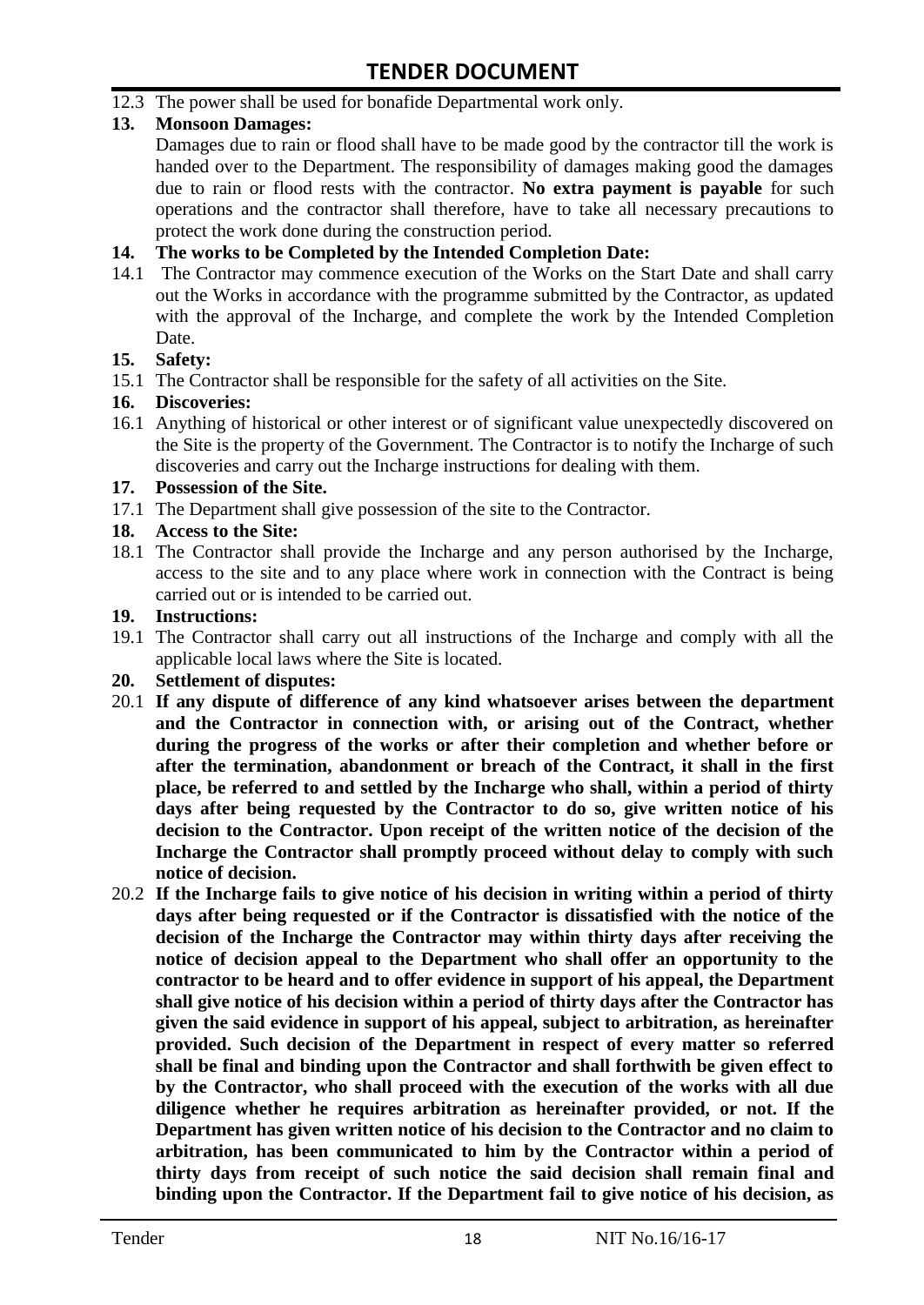**aforesaid within a period of thirty days after being requested as aforesaid, or if the Contractor be dissatisfied with any such decision, then and in any such case the contractor within thirty days after the expiration of the first named period of thirty days as the case may be, require that the matter or matters in dispute be referred to arbitration: jurisdiction of Patna limits.**

# **B. TIME FOR COMPLETION**

#### **21. Program:**

- 21.1 The total period of completion is (**duration of 30 days**) from the date of receipt of Work Order.
- 21.2 The attention of the tenderer is directed to the contract requirement at the time of beginning of the work. The rate of progress and proportionate value of work done from time to time as will be indicated by the Certificate for the value of work done will be required. Date of commencement of their programme will be the date for concluding agreement but not the date of handing over site.
- 21.3 After signing the agreement, the contractor shall forthwith begin the work, shall regularly and continuously proceed with them.
- 21.4 The contractor shall commence the works on site within the period specified under condition 23.1 to 23.2 after the receipt by him of a written order to this effect from the concerned authority and shall proceed with the same with due expedition and without delay, except as may be expressly sanctioned or ordered.
- 21.5 Save in so far as the contractor may prescribe, the extent of portions of the site of which the contractor is to be given possession from time to time and the order in which such portions shall be made available to him and, Subject to any requirement in the contract as to the order in which the works shall be executed, the "s written order to commence the works, give to the contractor possession of so much of the site as may be required to enable the contractor to commence proceed with the execution of the works in accordance with the programme if any, and otherwise in accordance with such reasonable proposals of the contractor as he shall by written notice to the Incharge, make and will from time to time as the works proceed, give to the contractor possession of such further portions of the site as may be required to enable the contractor to proceed with the execution of the works with due dispatch in accordance with the said programme or proposals as the case maybe; if the contractor suffers delay or incurs cost from failure on the part of the Concerned authority to give possession in accordance with the terms of this clause, the Concerned authority shall grant an extension of time for the completion of works.
- 21.6 The contractor shall bear all costs and charges for special or temporary way leases required by him in connection with access to the site. The contractor shall also provide at his own cost any additional accommodation outside the site required by him for the purposes of the work.
- 21.7 Subject to any requirement in the contract as to completion of any section of the works before completion of the whole of the works shall be completed in accordance with provisions of clauses in the Schedule within the time stated in the contract calculated from the last day of the period named in the statement to the tender as that within which the works are to be commenced or such extended time as may be allowed.

#### 21.8 **Delays and extension of time:**

No claim for compensation on account of delays or hindrances to the work from any cause whatever shall lie, except as hereafter defined. Reasonable extension of time will be allowed by the or by the office competent to sanction the extension, for unavoidable delays, such as may result from causes, which in the opinion of the , are undoubtedly beyond the control of the contractor. The shall assess the period of delay or hindrance caused by any written instructions issued by him, at twenty five per cent in excess or the actual working period so lost.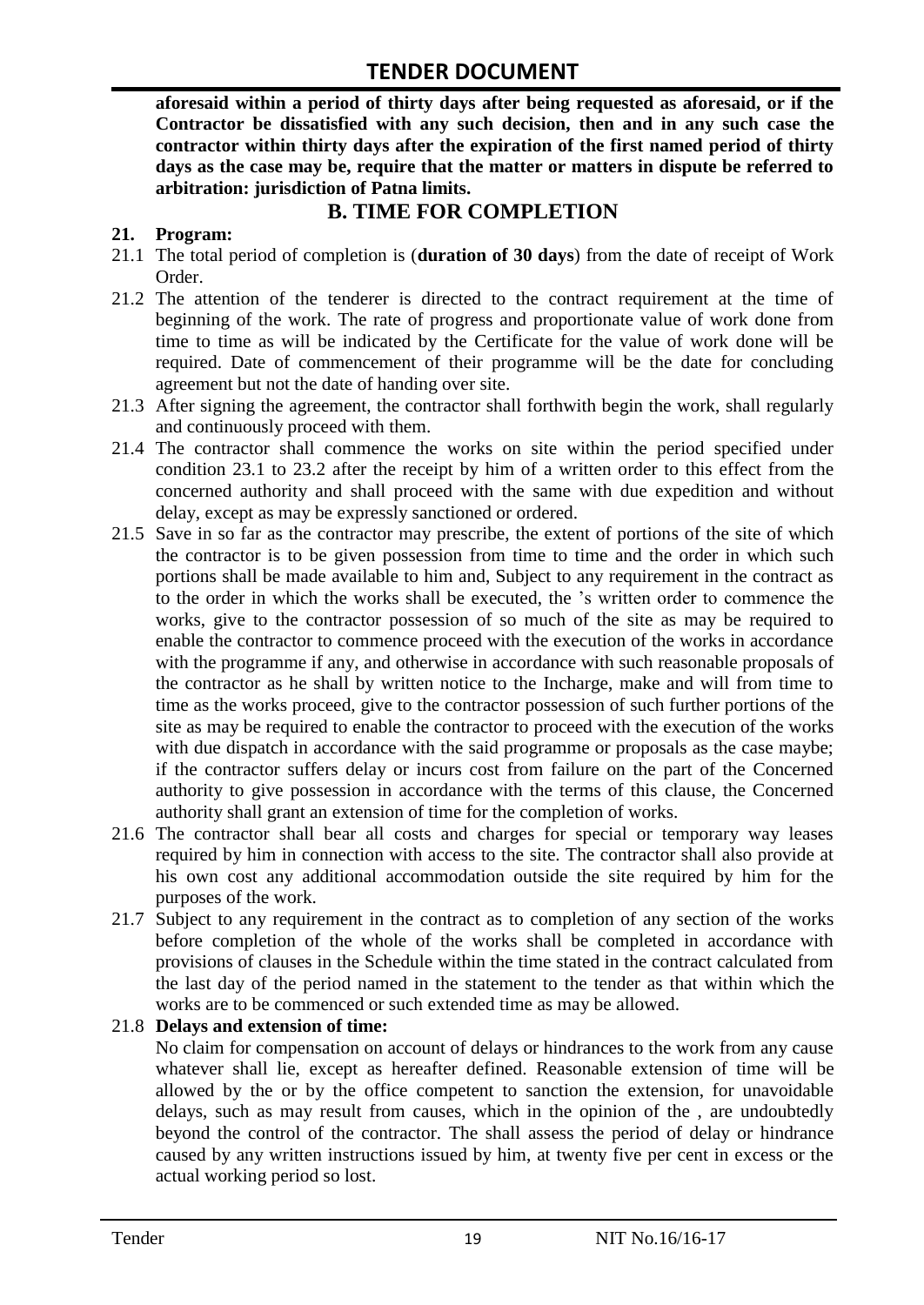In the event of the failing to issue necessary instructions and thereby causing delay and hindrance to the contractor, the latter shall have the right to claim an assessment of such delay by the Director, ICAR-RCER whose decision will be final and binding. The contractor shall lodge in writing with the statement of claim for any delay or hindrance referred to above, within fourteen days from its commencement, otherwise no extension of time will be allowed.

Whenever authorised alterations or additions made during the progress of the work are of such a nature in the opinion of the as to justify an extension of time in consequence thereof, such extension will be granted in writing by the or other competent authority when ordering such alterations or additions.

#### **22. Construction Programme:**

- 22.1 The Contractor shall furnish within 15 days of the order of the work a programme showing the sequence in which he proposed to carry out the work, monthly progress expected to be achieved, also indicating date of procurement of materials plant and machinery. The schedule should be such that it is practicable to achieve completion of the whole work within the time limit fixed and shall obtain the approval of the Incharge. Further rate of the progress as in the program shall be kept up to date. In case it is subsequently found necessary to alter this program, the contractor shall submit sufficiently in advance the revised program incorporating necessary modifications and get the same approved by the Incharge. No revised program shall be operative with out approval of Incharge.
- 22.2 The Director, ICAR-RCER shall have all times the right, without any way violating this contract, or forming grounds for any claim, to alter the order of progress of the works or any part thereof and the contractor shall after receiving such directions proceed in the order directed. The contractor shall also report the progress to the Director, ICAR-RCER within 7 days of the Incharge direction to alter the order of progress of works.
- 22.3 The Contractor shall give written notice to the Incharge whenever planning or progress of the works is likely to be delayed or disrupted unless any further drawings or order including a direction, instruction or approval is issued by the Incharge within a reasonable time. The notice shall include details of the drawing or order required and of why and by when it is required and of any delay or disruption likely to be suffered if it is late.
- 22.4 Rate of progress/percentage of work:

### i) **(30 days) 100% of contract value**

#### **23. Speed of Work**

- 23.1 The Contractor shall at all times maintain the progress of work to conform to the latest operative progress schedule approved by the Incharge. The contractor should furnish progress report indicating the programme and progress once in a month. The Incharge may at any time in writing direct the contractor to slow down any part or whole of the work for any reason (which shall not be questioned) whatsoever, and the contractor shall comply with such orders of the Incharge. The compliance of such orders shall not entitle the contractor to any claim of compensation. Such orders of the Incharge for slowing down the work will however be duly taken into account while granting extension of time if asked by the contractor for which no extra payment will be entertained.
- 23.2 Delays in Commencement or progress or neglect of work and forfeiture of earnest money, Security deposit and withheld amounts:

If, at any time, the Incharge shall be of the opinion that the Contractor is delaying Commencement of the work or violating any of the provisions of the Contractor is neglecting or delaying the progress of the work as defined by the tabular statement. "Rate of progress" in the Articles of Agreement", he shall so advise the Contractors in writing and at the same time demand compliance in accordance with conditions of Tender notice. If the Contractor neglects to comply with such demand within seven days after receipt of such notice, it shall then or at any time there after, be lawful for the Director, ICAR-RCER to take suitable action in accordance with relevant Clauses.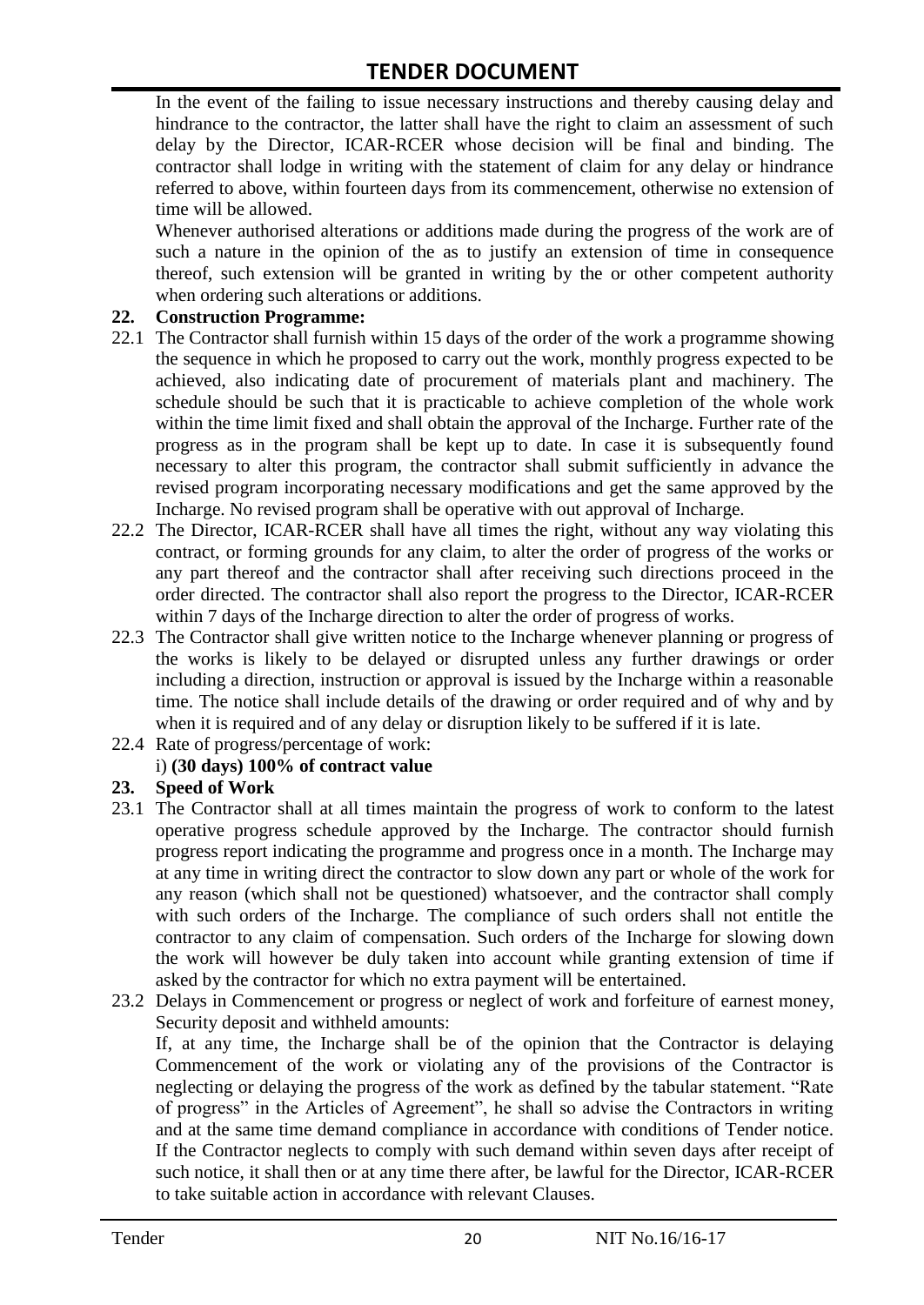#### **24. Suspension of works by the Contractor:**

- 24.1 If the Contractor shall suspend the works, or sublet the work without sanction of the Incharge, or in the opinion of the Incharge shall neglect or fail to proceed with due diligence in the performance of his part of the Contract as laid down in the Schedule rate of progress, or if he shall continue to default or repeat such default in the respects mentioned in relevant rules of GOI, Incharge shall take action in accordance with related Clauses.
- 24.2 If the Contractor stops work for 28 days and the Stoppage has not been authorised by the Incharge the Contract will be terminated as per the law.
- 24.3 If the Contractor has delayed the completion of works the Contract will be terminated under relavant Clauses.

#### **25. Extension of the Intended Completion Date:**

- 25.1 The Incharge shall extend or recommend for extension, in accordance with the Government orders in force, the Intended Completion Date if a Variation is issued which makes it impossible for Completion to be achieved by the Intended Completion Date.
- 25.2 The Incharge shall decide whether and by how much to extend the Intended Completion Date within 21 days of the Contractor asking the Engineer for a decision upon the effect of a Variation and submitting full supporting information. If the Contractor has failed to give early warning of a delay or has failed to cooperate in dealing with a delay, the delay by this failure shall not be considered in assessing the new Intended Completion Date.

#### **26. Delays Ordered by the Incharge**

26.1 The Incharge may instruct the Contractor to delay the start or progress of any activity within the Work.

#### **27. Early Warning:**

- 27.1 The contractor is to warn the Incharge at the earliest opportunity of specific likely future events or circumstances that may adversely affect the Execution of Works.
- 27.2 The Contractor shall cooperate with the Incharge in making and considering proposals for how the effect of such an event or circumstance can be avoided or reduced by anyone involved in the work and in carrying out any resulting instruction of the Incharge.

#### **28. Management Meetings:**

28.1 **The Incharge may require the Contractor to attend a management meeting. The business of a management meeting shall be to review the progress work.**

# **C. QUALITY CONTROL**

#### **29. Identifying Defects:**

29.1 The Incharge shall check the Contractor's work and notify the Contractor of any Defects that are found. Such checking shall not affect the Contractor"s responsibilities. The Incharge may instruct the Contractor to verify the Defect and to uncover and test any work that the Engineer considers may be a Defect.

#### **30. Tests:**

30.1 If the Incharge instructs the Contractor to carry out a test not specified in the Specification to check whether any work has a Defect and the Contractor shall pay for the test and any samples.

#### **31. Correction of Defects:**

- 31.1 The Incharge shall give notice to the Contractor of any Defects before the end of the Defects Liability Period, which begins on Completion. The defects liability period shall be extended for as long as defects remain to be corrected by the Contractor.
- 31.2 Every time notice of a Defect is given, the Contractor shall correct the notified defect within the length of time specified by the Incharge's notice.

### **32. Uncorrected defects**

32.1 If the contractor has not corrected the defect within the time specified in the Incharge"s notice, the Incharge will assess the cost of having the defect corrected and the contractor will pay this amount.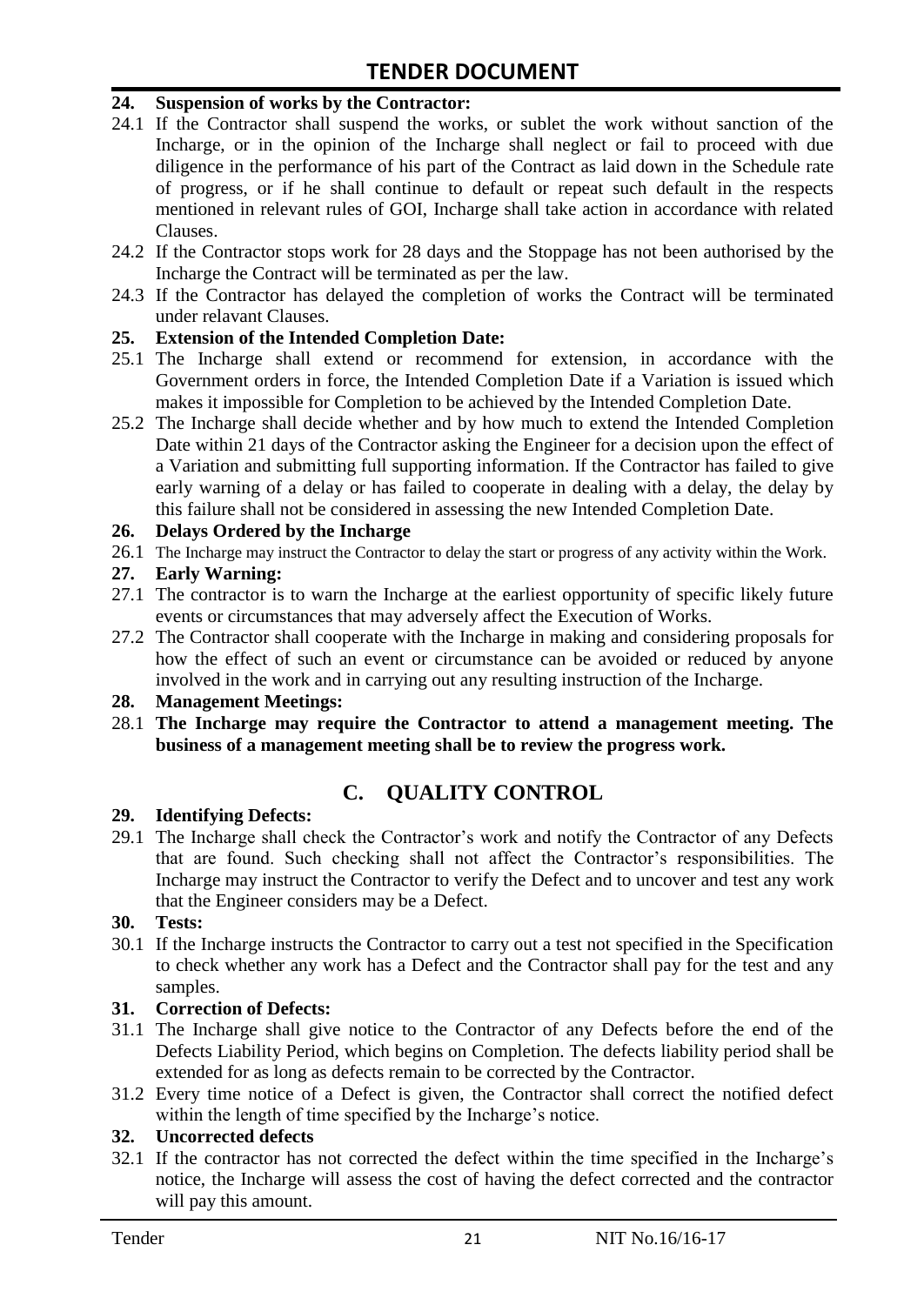#### **33. Quality Control:**

In addition to the normal inspection by the regular staff in charge of the execution of work, the work may also be inspected by the, Quality control Circle or by the State or District level Vigilance Cell Unit and any other authorised external Agency if any sub-standard work or excess payments are noticed with reference to measurement books etc., during inspection, action will be taken based on their observations and these will be effected by the Incharge of the execution of the work.

# **D. COST CONTROL**

#### **34. Bill of Quantities:**

- 34.1 The Bill Quantities shall contain items for the construction work to be done by the Contractor.
- 34.2 The Contractor is paid for the quantity of the work done as per quoted rate in the Bill of Quantities for each item.

#### **35. Changes in the Quantities:**

- 35.1 The contractor is bound to execute all supplemental works that are found essential, incidental and inevitable during execution of main work.
- 35.2 The payment of rates for such supplemental items of work will be regulated as under; Supplemental items directly deducible from similar items in the original agreement.
- 35.2.1 The rates shall be derived by adding to or subtracting from the agreement rate of such similar item the cost of the difference in the quantity of materials labour between the new items and similar items in the agreement worked out with reference to the Standard Schedule of Rates adopted in the sanctioned estimate with which the tenders are accepted.
- 35.2.2 (a) Similar items but the rates of which cannot be directly deduced from the original agreement.

(b) Purely new items which do not correspond to any item in the agreement.

35.2.3 The rates of all such items shall be Estimated Rates plus or minus overall Tender premium.

#### **36. Extra Items:**

- 36.1 Extra items of work shall not vitiate the contract. The contractor shall be bound to execute extra items of work as directed by the Incharge. The rates for extra items shall be worked out by the as per the conditions of the Contract and the same are binding on the Contractor.
- 36.2 The contractor shall before the 15th day of each month, submit in writing to the a statement of extra items if any that they have executed during the preceding month failing which the contractor shall not be entitled to claim any.

#### **36.3 Entrustment of additional items:**

- 36.3.1 Where ever additional items not contingent on the main work and outside the scope of original agreement are to be entrusted to the original contractor dispensing with bids and if the value of such items exceeds the limits up to which the officer is empowered to entrust works initially to contractor without calling for tenders, approval of next higher authority shall be obtained. Entrustment of such items on nomination shall be at rates not exceeding the estimated rates.
- 36.3.2 Entrustment of the additional items contingent on the main work will be authorised by the officers upto the monetary limits upto which they themselves are competent to accept items in the original agreement so long as the total amounts upto which they are competent to accept in an original agreement rates for such items shall be worked out in accordance with the procedure (I) For all items of work in excess of the quantities shown in the Bill of Quantities of the Tenders, the rate payable for such items shall be estimate rates for the items accepted by the competent authority.
- 36.3.3 Entrustment of either the additional or supplemental items shall be subject to the provisions of the agreement entered into by a Competent Authority after the tender is accepted. The Director being the authority next higher to the Director, who entered into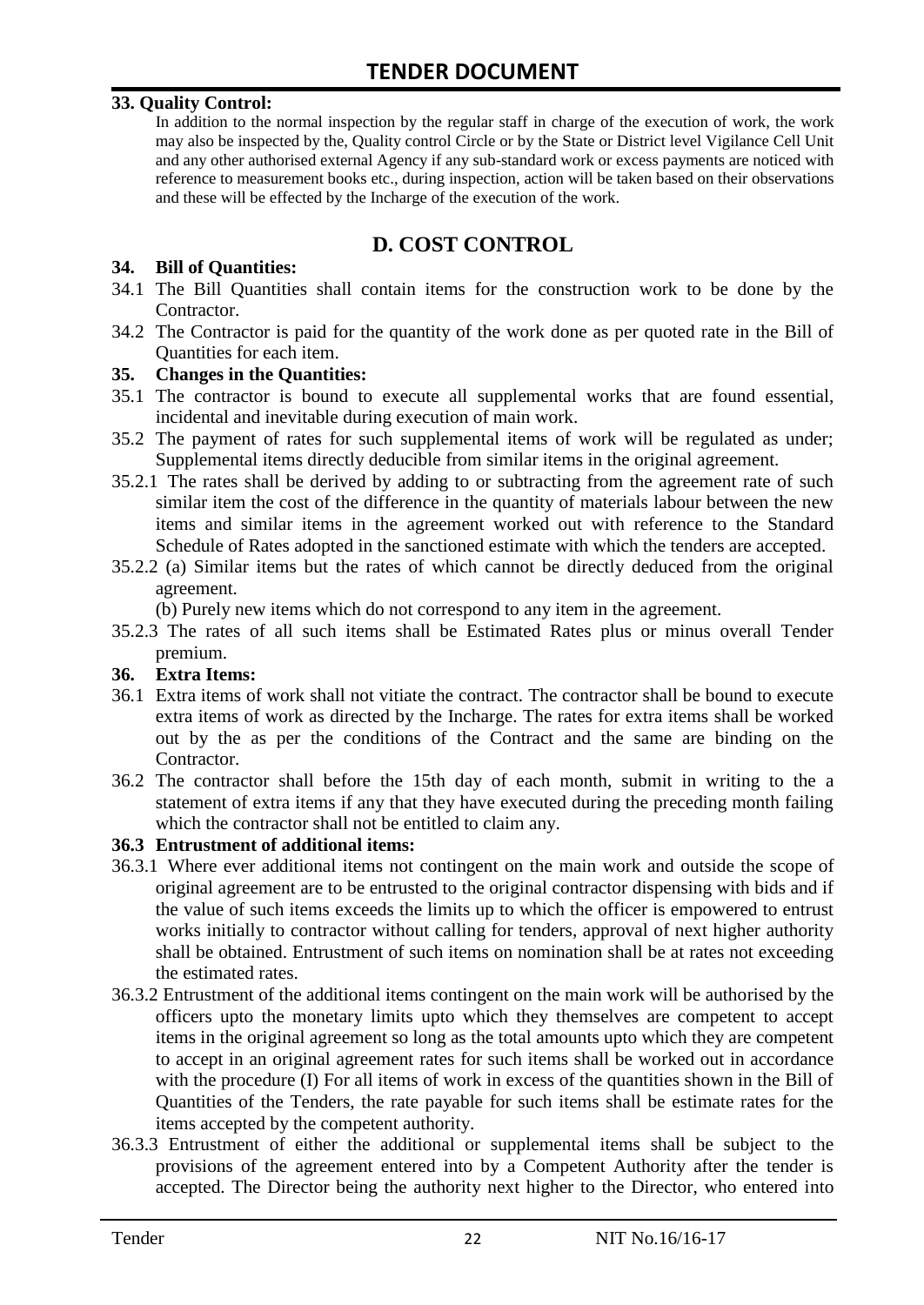the agreement approves the rate for the items / variation in quantity in the current agreement. The items shall not be ordered by an officer on his own responsibility if the revised estimate or deviation statement providing for the same requires the sanction of Director.

- Note:It may be noted that the term Estimate Rate used above means the rate in the sanctioned estimate with which the tenders are accepted, or if no such rates is available in the estimate, the rate derived will be with reference to the Standard Schedule of Rates adopted in the sanctioned estimate with which tenders are accepted.
- **37. Cash flow forecasts:**
- **37.1 When the program is updated, the contractor is to provide the Incharge with an updated cash flow forecast.**
- **38. Payment Certificates:**
- **38.1 The Contractor shall submit to the Incharge monthly statements of the estimated value of the work completed less the cumulative amount certified previously.**
- **38.2 The Incharge shall check the Contractor's monthly statement within 14 days.**
- **38.3 The value of work executed shall be determined by the Incharge.**
- **38.4 The value of work executed shall comprise the value of the quantities of the items in the Bill of Quantities completed.**
- **38.5 The Incharge may exclude any item certified in a previous certificate or reduce the proportion of any item previously certified in any certificate in the light of later information.**
- **39. Payments:**
- **39.1 Payment will be made after satisfactory completion of the work.**
- 39.2 Part Payment if any will be consider as per Govt. of India norms.
- 39.3 Part payment if any will be adjusted against the final payment
- **39.3 Payments and Certificates:**
- 39.3.1 In case of over payments or wrong payment if any made to the contractor due to wrong interpretation of the provisions of the contract a n d c ontract conditions etc., such unauthorized payment will be deducted in the subsequent bills or final bill for the work or from the bills under any other contracts with the Government or at any time there after from the deposits available with the Government.
- 39.3.2 Any recovery or recoveries advised by the Government Department either state or central, due to non-fulfilment of any contract entered into with them by the contractor shall be recovered from any bill or deposits of the contractor.
- 39.3.3 No claim shall be entertained, if the same is not represented in writing to the Incharge within 15 days of its occurrence.
- 39.3.4 The contractor is not eligible for any compensation for inevitable delay in handing over the site or for any other reason. In such case, suitable extensions of time will be granted after considering the merits of the case.

#### **40. Interest on Money due to the Contractor:**

- 40.1 No omission by the or the sub-divisional officer to pay the amount due upon certificates shall vitiate or make void the contract, nor shall the contractor be entitled to interest upon any guarantee fund or payments in arrear, nor upon any balance which may, on the final settlement of his accounts, found to be due to him.
- **41. Certificate of Completion of works:**
- **41.1 Certificate of Completion of works:**
- **41.1.1 When the whole of the work has been completed and has satisfactory passed any final test that may be prescribed by the Contract, the Contractor may give a notice to that effect to the Incharge accompanied by an undertaking to carryout any rectification work during the period of maintenance, such notice and undertaking shall be in writing and shall be deemed to be request by the Contractor for the Incharge to issue a Certificate of completion in respect of the Works. The Incharge**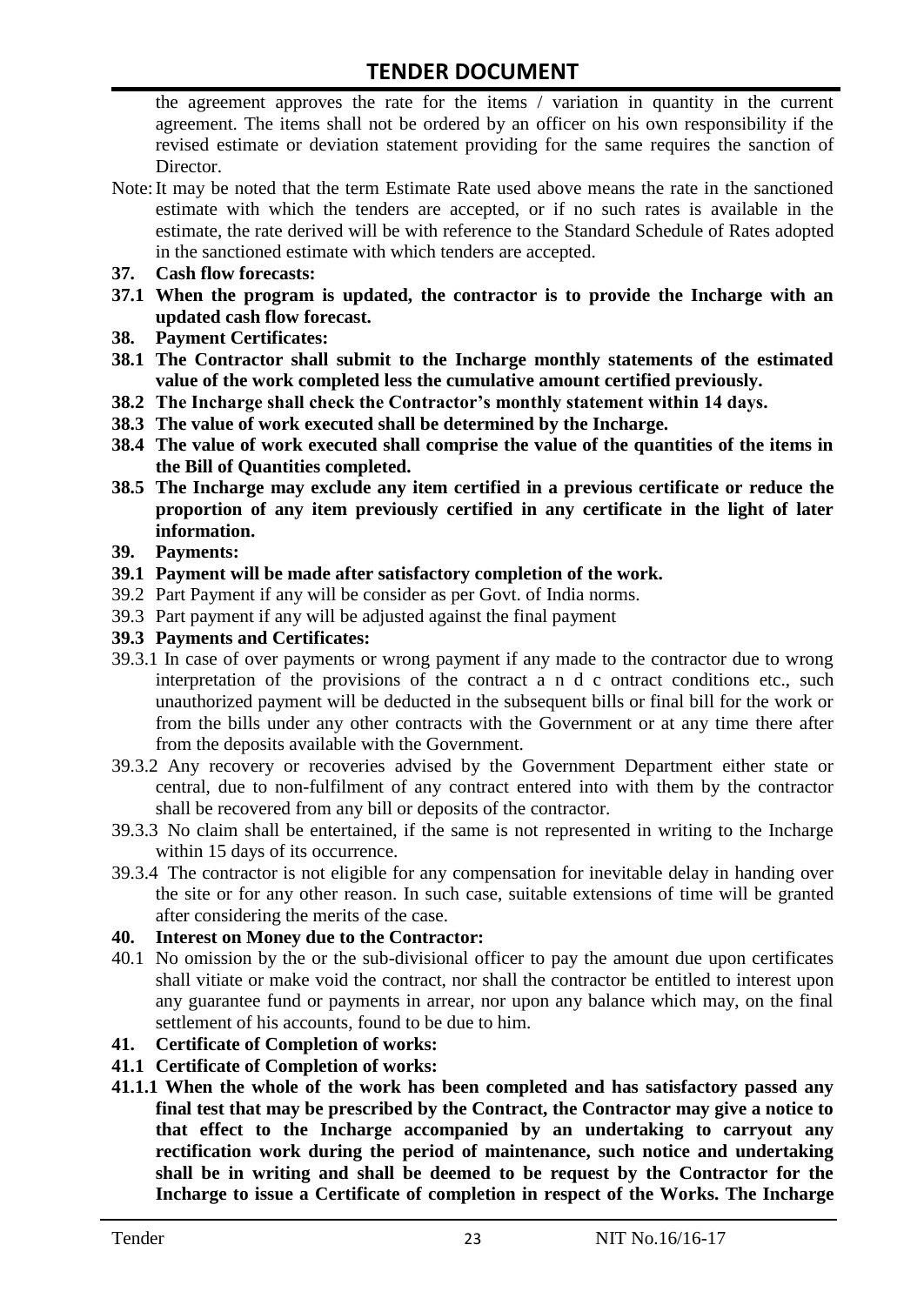**shall, within twenty one days of the date of delivery of such notice either issue to the Contractor, a certificate of completion stating the date on which, in his opinion, the works were completed in accordance with the Contract or give instructions in writing to the Contractor specifying all the Works which, in the Incharge'' opinion, required to be done by the Contractor before the issue of such Certificate.**

- **41.1.2 Incharge shall also notify the Contractor of any defects in the Works affecting completion that may appear after such instructions and before completion of the Works specified there in. The Contractor shall be entitled to receive such Certificate of the Completion within twenty one days of completion to the satisfaction of the Incharge of the Works so specified and making good of any defects so notified.**
- **41.1.3 Similarly, the Contractor may request and the Incharge shall issue a Certificate of Completion in respect of:**
- **a) Any section of the Permanent works in respect of which a separate time for completion is provided in the Contract, and**
- **b) Any substantial part of the Permanent Works which has been both completed to the satisfaction of the Incharge and occupied or used by the Department.**
- **41.1.4 If any part of the Permanent Works shall have been completed and shall have satisfactorily passed any final test that may be prescribed by the Contract, the Incharge may issue such certificate, and the Contractor shall be deemed to have undertaken to complete any outstanding work in that part of the Works during the period of Maintenance.**

#### **42. Taxes included in the Price:**

42.1 The rates quoted by the contractor shall be deemed to be inclusive of the sales Tax and other taxes on all materials that the contractor will have to purchase for performance of this contract.

#### **43. Liquidated Damages:**

- 43.1 If for any reason, which does not entitle the contractor to an extension of item, the rate of progress of works, or any section is at any time, in the opinion of the Director, ICAR-RCER too slow to ensure completion by the prescribed time or extended time for completion Director, ICAR-RCER shall so notify the contractor in writing and the contractor shall there upon take such steps as are necessary and the Director, ICAR-RCER may approve to expedite progress so as to complete the works or such section by the prescribed time or extended time. The contractor shall not be entitled to any additional payment for taking such steps. If as a result of any notice given by the Director, ICAR-RCER under this clause the contractor shall seek the Director, ICAR-RCER permission to do any work at night or on Sundays, if locally recognised as days or rest, or their locally recognised equivalent, such permission shall not be unreasonably refused.
- 43.2 If the contractor fails to complete whole of the works or any part thereof or section of the works within the stipulated periods of individual mile stones (including any bonafide extensions allowed by the competent authority without levying liquidated damages), the Director, ICAR-RCER may without prejudice to any other method of recovery will deduct one hundreds of one percent of contract value per calendar day or part of the day for the period of delays subject to a maximum of 10% of the contract value not as a penalty from any monies in his hands due or which may become due to the contractor. The payment or deductions of such damages shall not relieve the contractor from his obligation to complete the works, or from any other of his obligations and liabilities under the contract
- 43.3 The liquidated damages for the whole of the work are @0.05% of value of contract per day for delay. The maximum amount of liquidated damages for the whole of the works is ten percent of final contract price.

The effective date will be from the date of handing over of the site after agreement and after obtaining a Program of the work.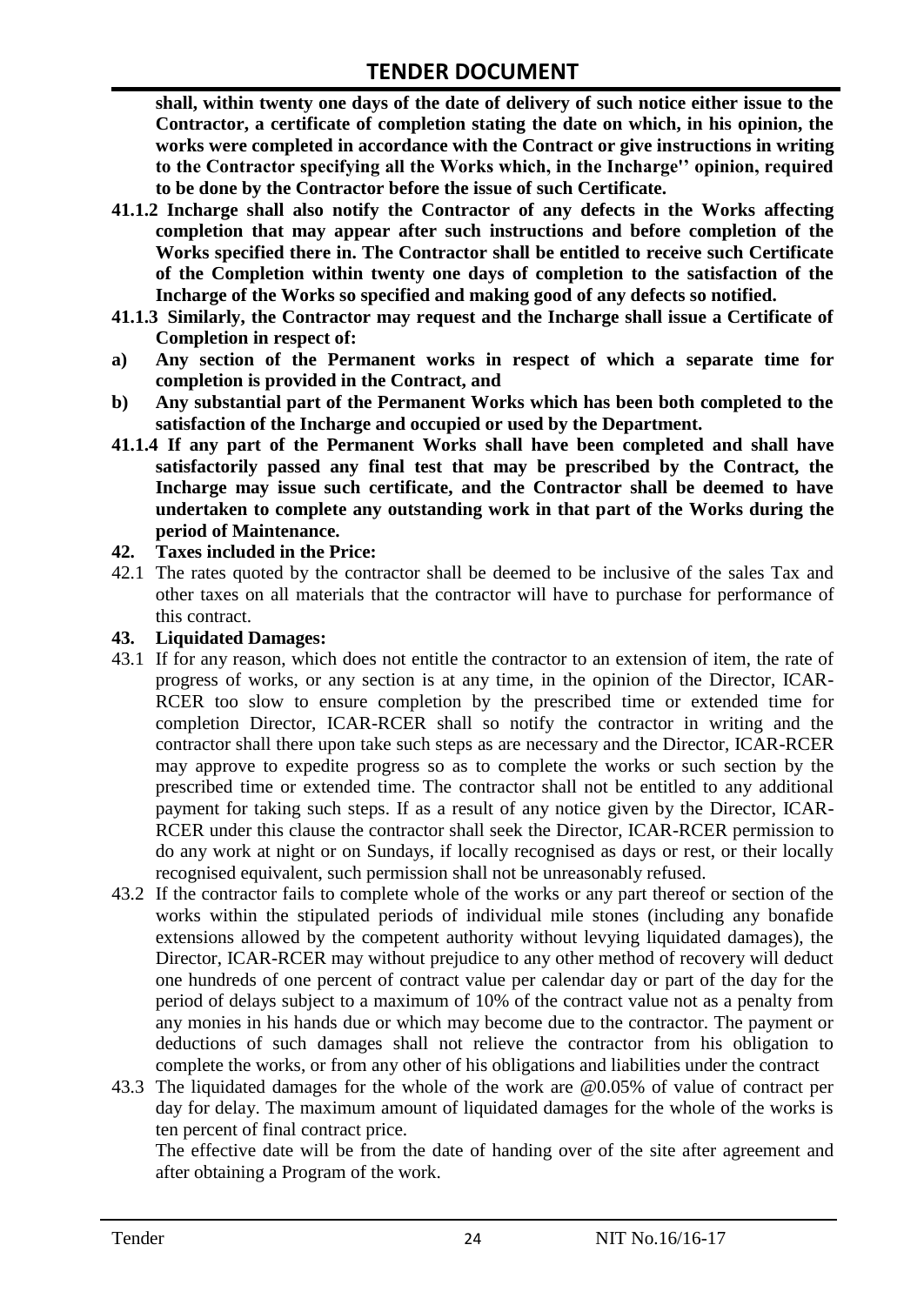#### **44. Cost of Repairs:**

44.1 Loss or damage to the works or materials to the works between the start date and the end of the defects correction periods shall be remedied by the contractor at the contractor"s cost if the loss or damage arises from the contractor's acts or omissions.

# **E. FINISHING THE CONTRACT**

#### **45. Completion:**

45.1 The Contractor shall request the Incharge to issue a Certificate of completion of the Works and the Incharge will do so upon deciding that the work is completed.

#### **46. Taking Over:**

- 46.1 The Department shall takes over the Site and the Works within seven days of the Incharge issuing a certificate of Completion based on the report given by the Consultant.
- *47. Final Account:*
- **47.1 The Contractor shall supply to the Incharge a detailed account of the total amount that the Contractor considers payable under the Contract before the end of the Defects Liability Period. The Incharge shall issue a Defects Liability Certificate and certify any final payment that is due to the Contractor within 56 days of receiving the Contractor's account if it is correct and complete. If it is not, the Incharge shall issue within 56 days a schedule that states the scope of the corrections or additions that are necessary. If the final Account is still unsatisfactory after it has been resubmitted, the Incharge shall decide on the amount payable to the Contractor and issue a payment certificate with in 56 days of receiving the Contractor's revised account.**

#### **48. Termination:**

- 48.1 The Department may terminate the Contract if the contractor causes a fundamental breach of the Contract.
- 48.2 Fundamental breaches of Contract include, but shall not be limited to the following.
- a) The Contractor stops work for 28 days when no stoppage of work is shown on the current program and the stoppage has not been authorised by the Incharge.
- b) The Contractor is made bankrupt or goes into liquidation other than for a reconstruction or amalgamation.
- c) The Incharge gives Notice that failure to correct a particular Defect is a fundamental breach of Contract and the Contractor fails to correct it within a reasonable period of time determined by the Incharge; and
- d) The Contractor does not maintain a security which is required and
- e) The Contractor has delayed the completion of works by the number of days for which the maximum amount of liquidated damages can be paid as defined.
- f) If the contractor, in the judgement of the Department has engaged in corrupt or fraudulent practices in competing for or in the executing the contract.

For the purpose of this paragraph: "corrupt practice" means the offering, giving, receiving or soliciting of any thing of value to influence the action of a public official in the procurement process or in contract execution. "Fraudulent practice" means a misrepresentation of facts in order to influence a procurement process or the execution of a contract to the detriment o the Government and includes collusive practice among Tenderers (prior to or after Tender submission) designed to establish Tender prices at artificial non-competitive levels and to deprive the Government of the benefits of free and open competition.

- 48.3 Notwithstanding the above the Department may terminate the contract for convenience.
- 48.4 If the Contract is terminated, the Contractor shall stop work immediately, make the Site safe and secured leave the Site as soon as reasonably possible.

#### **49. Payment upon Termination:**

**49.1 If the Contract is terminated because of a fundamental breach of Contract by the Contractor, the Incharge shall issue a certificate for the value of the work done less**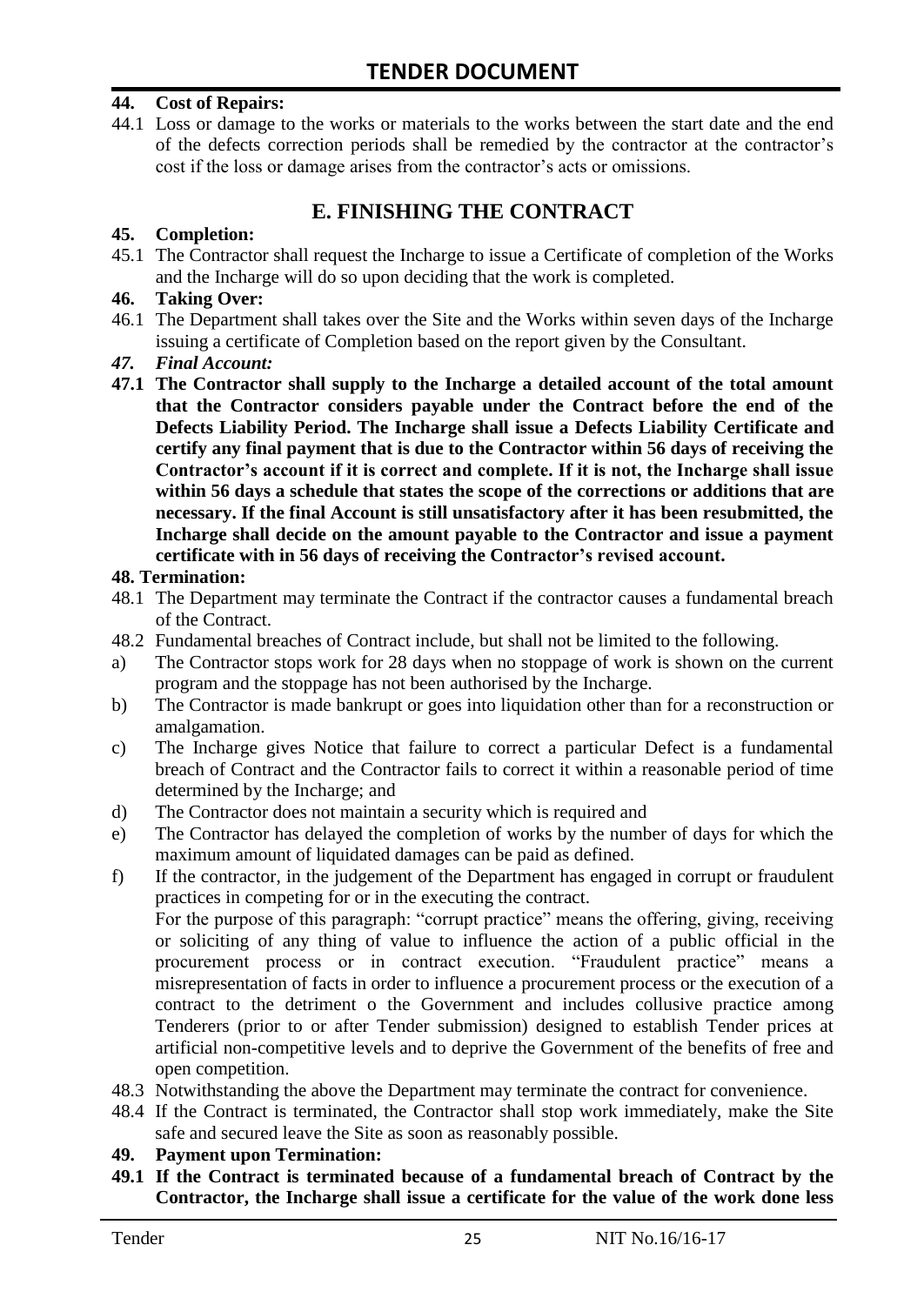**advance payments received upon the date of the issue of the certificate, less other recoveries due in terms of the Contract, less taxes due to be deducted at source as per applicable law and less the rate to apply to the work not completed.. If the total amount due to the Department exceeds any payment due to the Contractor the difference shall be a debt payable to the Department.**

- **50. Property:**
- 50.1 All materials on the Site, Plant, Equipment, Temporary Works and Works are deemed to be the property of the Department if the Contract is terminated because of Contractor's default.
- **51. Release from Performance:**
- 51.1 **If the Contract is frustrated by the outbreak of war or by any other event entirely outside the control of either the Department or the Contractor the Incharge shall certify that the contract has been frustrated. The Contractor shall make the site safe and stop work as quickly as possible after receiving this certificate and shall be paid for all works carried out before receiving it and for any work carried out after wards to which commitment was made.**

# **F. Special Conditions**

#### **52. Water Supply:**

The Contractor has to make his own arrangements for water required for the work and to the colonies and work sites, which are to be established by the Contractor.

#### **53. Electrical Power:**

The Contractors will have to make their own arrangements for drawing electric power from the nearest power line after obtaining permission from the PESU at his own cost. In case of failure of electricity, the Contractor has to make alternative arrangements for supply of electricity by Diesel Generator sets of suitable capacity at place of work. If the supply is arranged by the Department, necessary Tariff rates shall have to be paid based on the prevailing rates.

The contractor will pay the bills of Electricity Board for the cost of power consumed by him.

**The contractor shall satisfy all the conditions and rules required as per Indian Electricity Act 1910 and under rule –45(I) of the Indian Electricity Rules, 1956 as amended from time to time and other pertinent rules.**

The power shall be used for bonafide Departmental works only.

### **53.1 Electric Power for Domestic Supply:**

- a) The contractor has to make his own arrangements for the supply of electric power for domestic purposes and the charges for this purpose have to be paid by him at the rates as fixed by the Bihar State Electricity Board from time to time.
- b) The contractor will have to make his own arrangements to lay and maintain the necessary distribution lines and wiring for the camp at his own cost. The layout and the methods of laying the lines and wiring shall have the prior approval of the Incharge. All camp area shall be properly electrified. All lines, streets, approaches for the camp etc., shall be sufficiently lighted for the safety of staff and labour of the contractor, at the cost of the Contractor and it will be subject to the approval of the Incharge.

### **54. Land:**

#### **54.1 Land for Contractor's use:**

The contractor will be permitted to use Government land for execution of work. The contractor shall have to make his own arrangements for acquiring and clearing the site, leveling, providing drainage and other facilities for labour staff colonies, site office, workshop or stores and for related activities. The Contractor shall apply to the Department within a reasonable time after the award of the contract and atleast 30 days in advance of its use, the details of land required by him for the work at site and the land required for his camp and should any private land which has not been acquired, be required by the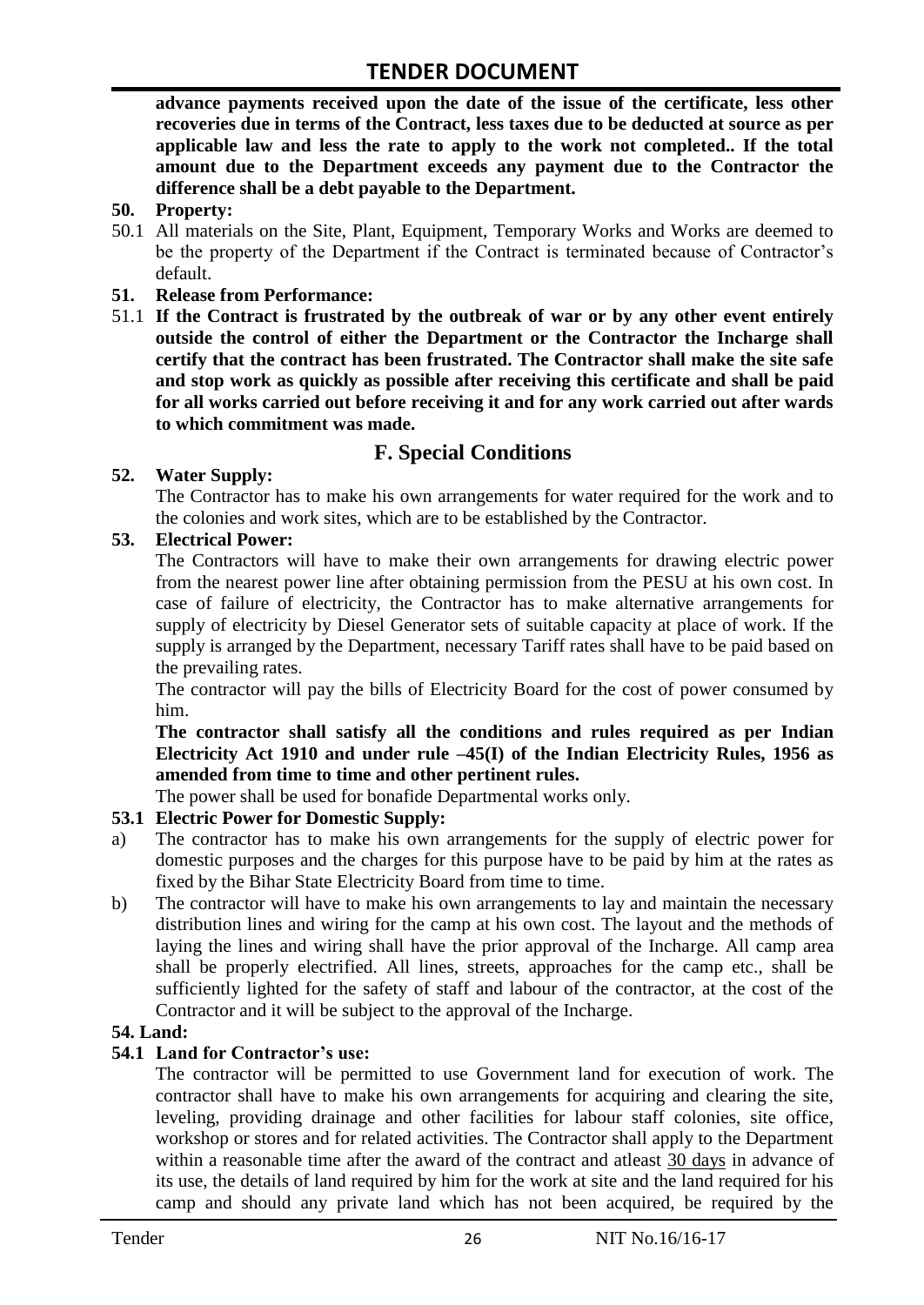contractor for his use. The same may be acquired by the contractor at his own cost by private negotiations and no claim shall be admissible to him on this account. The Incharge reserves the right to refuse permission for use of any government land for which no claim or compensation shall be admissible to the contractor. The contractor shall, however, not be required to pay cost or any rent for the Government land given to him.

#### **54.2 Surrender of occupied land**

- a) The Government land as here in before mentioned shall be surrendered to the Incharge within seven days, after issue of completion certificate. Also no land shall be held by the contractor longer than the Incharge shall deem necessary and the contractor shall on the receipt of due notice from the Incharge, vacate and surrender the land which the Incharge may certify as no longer required by the Contractor for the purpose of the work.
- b) The contractor shall make good to the satisfaction of the Incharge any damage to areas, which he has to return or to other property or land handed over to him for purpose of this work. Temporary structures may be erected by the contractor for storage sheds, offices, residences etc., for non-commercial use, with the permission of the on the land handed over to him at his own cost. At the completion of the work these structures shall be dismantled site cleared and handed over to the. The land required for providing amenities will be given free of cost from Government lands if available otherwise the contractor shall have to make his own arrangements.

#### **54.3 Contractor not to dispose off Spoil etc.,**

The contractor shall not dispose off or remove except for the purpose of fulfilment of this contract, sand, stone, clay ballast, earth, trees and shrubs or other materials obtained in the excavation made or lying on the site of the work, and all such materials and produce shall remain property of the Government. The Department may upon request from the contractor, or if so stipulated in the conditions of the contract allow the contractor to use any of the above materials for the works either free of cost or after payment as may be specifically mentioned or considered necessary during the execution of the work.

#### **55. Roads:**

In addition to existing public roads and roads Constructed by Government, if any, in work area all additional approach roads inside work area and camp required by the Contractor shall be constructed and maintained by him at his own cost. The layout design, construction and maintenance etc. of the roads shall be subject to the approval of the Incharge. The contractor shall permit the use of these roads by the Government free of charge.

It is possible that work at, or in the vicinity of the work site will be performed by the Government or by other contractors engaged in work for the Government during the contract period. The contractor shall without charge permit the government and such other contractor and other workmen to use the access facilities including roads and other facilities, constructed and acquired by the contractor for use in the performance of the works.

The contractor's heavy construction traffic or tracked equipment shall not traverse any public roads or bridges unless the contractor has made arrangement with the authority concerned. In case contractor"s heavy construction traffic or tracked equipment is not allowed to traverse any public roads or bridges and the contractor is required to make some alternative arrangements, no claim on this account shall be entertained. The contractor is cautioned to take necessary precautions in transportation of construction materials to avoid accidents.

#### **56. Payment for Camp Construction**

No payment will be made to the contractor for construction, operation and maintenance of camp and other camp facilities and the entire cost of such work shall be deemed to have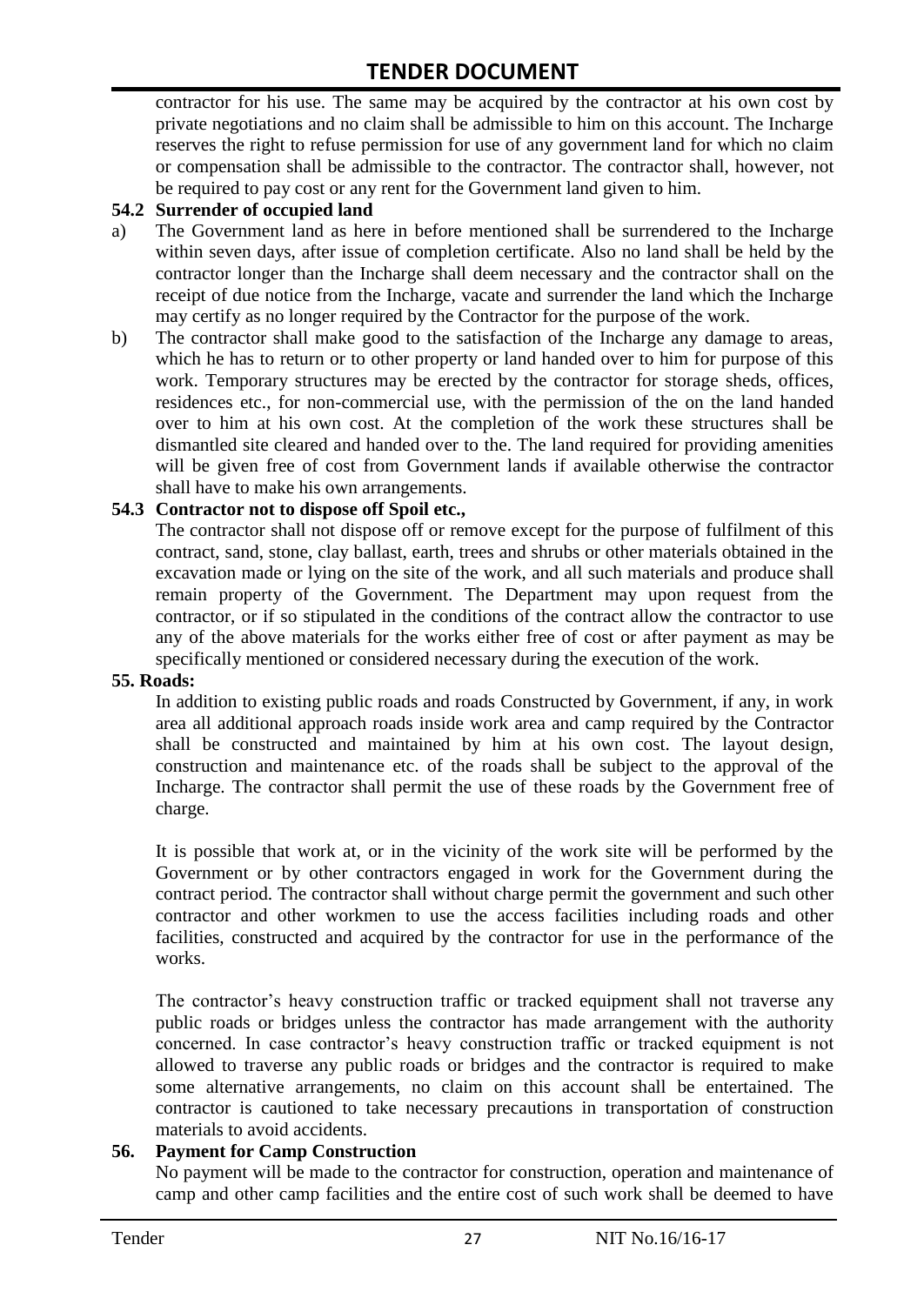been included in the tendered rate for the various items of work in the schedule of quantities and bids.

#### **57. Explosive And Fuel Storage Tanks**

No explosive shall be stored within ½ (half) KM of the limit of the camp sites. The storage of gasoline and other fuel oils or of Butane, Propane and other liquefied petroleum gases, shall confirm to the regulations of Andhra Pradesh State Government and Government of India. The tanks, above ground and having capacity in excess of 2000 liters, shall not be located within the camp area, nor within 200m, of any building.

#### **58. Labour:**

The contractor shall, make his own arrangements for the engagement of all staff and labour, local or other, and for their payment, housing, feeding and transport.

Labour importation and amenities to labour and contractor's staff shall be to the contractor's account. His quoted rate shall include the expenditure towards importation of labour amenities to labour and staff;

The contractor shall, if required by the Incharge deliver to the Incharge a written in detail, is such form and at such intervals as the Incharge may prescribe, showing the staff and the numbers of the several classes of labour from time to time employed by the contractor on the Site and such information respecting Contractor"s Equipment as the Incharge may require.

#### **58.1 Transportation of Labour:**

- I. The contractor shall make his own arrangement for the daily transportation of the labour and staff from labour camps colonies to the work spot and no labour or staff of the contractor shall stay at the work spot. No extra payment will be made to the contractor for the above transportation of the labour and his quoted rate to the work shall include the transportation charges of labour from colonies to work spot and back.
- **II. The contractor will at all times duly observe the provisions of employment of children Act XXVI of 1938 and any enactment or modification of the same and will not employ or permit any person to do any work for the purpose under the provisions of this agreement in contravention of said Act. The contractor here by agrees to indemnify the department from and against all claims, penalties which may be suffered by the department or any person employed by the department by any default on the part of the contractor in the observance and performance of the provisions of the employment of children Act. XXVI of 1938 or any enactment or modification of the same.**

**The contractor shall obtain the insurance at his own cost to cover the risk on the works to labour engaged by him during period of execution against fire and other usual risks and produce the same to the concerned before commencement of work as per govt. guidelines.**

#### **59. Safety Measures:**

- 1. The contractor shall take necessary precautions for safety of the workers and preserving their health while working in such jobs, which require special protection and precautions. The following are some of the measures listed but they are not exhaustive and contractor shall add to and augment these precautions on his own initiative where necessary and shall comply with directions issued by the or on his behalf from time to time and at all times.
- 2. Providing protective foot wear to workers situations like mixing and placing of mortar or concrete sand in quarries and places where the work is done under much wet conditions.
- 3. Providing protective head wear to workers at places like under ground excavations to protect them against rock falls.
- 4. Providing masks to workers at granulates or at other locations where too much fine dust is floating about and sprinkling water at frequent intervals by water hoses on all stone crushing area and storage bins abate to dust.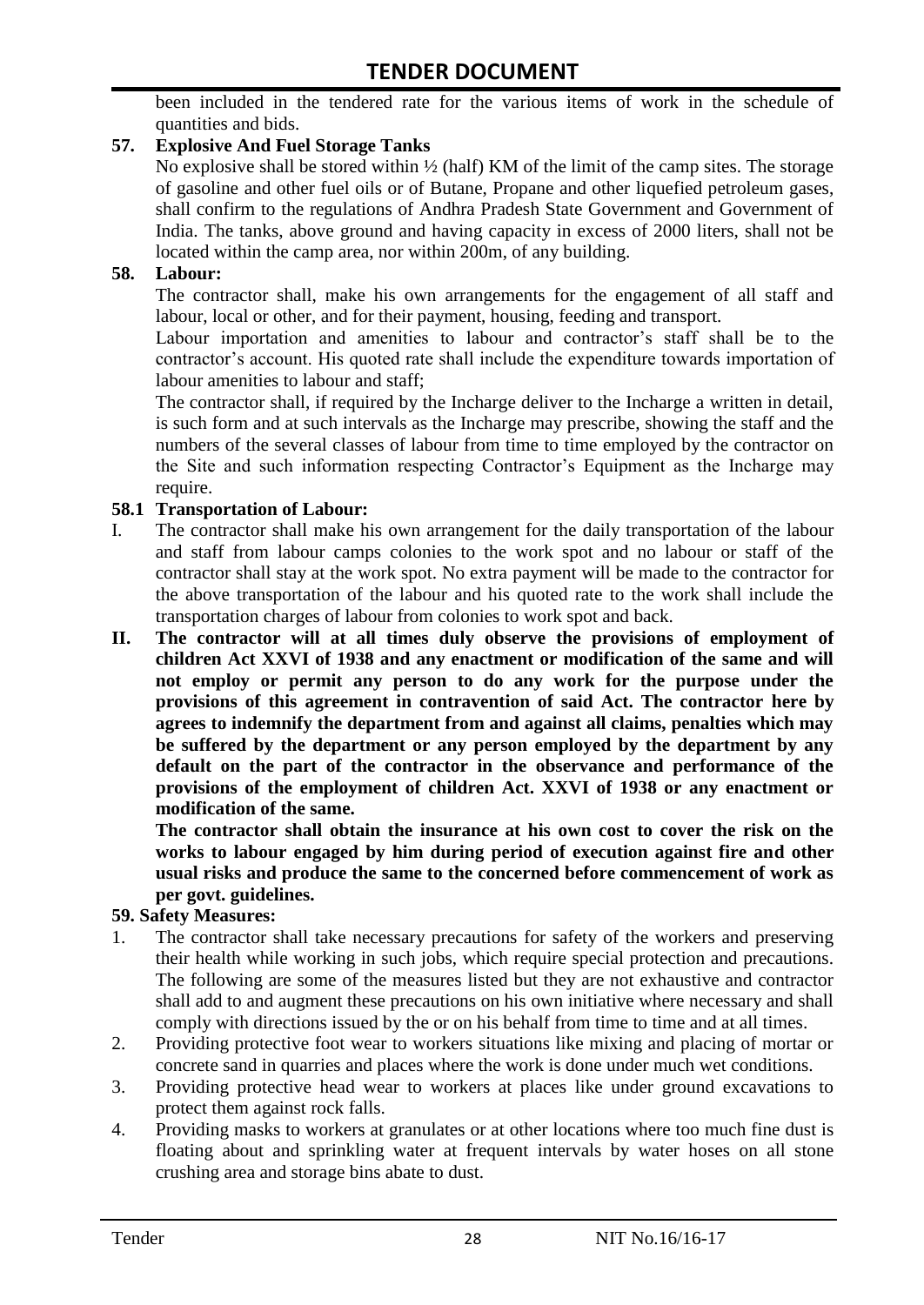- 5. Getting the workers in such jobs periodically examined for chest trouble due to too much breathing in to fine dust.
- 6. Taking such normal precautions like fencing and lightening in excavation of trenches, not allowing rolls and metal parts of useless timber spread around, making danger areas for blasting providing whistles etc.
- 7. Supply work men with proper belts, ropes etc., when working in precarious slopes etc.
- 8. Avoiding named electrical wire etc., as they would electrocute the works.
- 9. Taking necessary steps towards training the workers concerned on the machinery before they are allowed to handle them independently and taking all necessary precautions in around the areas where machines hoists and similar units are working.

#### **60. Fair Wage Clause:**

- 1. The contractor shall pay not less than fair wages to labourers engaged by him on the work.
- 2. "Fair" wages means wages whether for time of piecework notified by the Government from time in the area in which the work is situated.
- 3. The contractor shall not with-standing the revisions of any contract to the contrary cause to be paid to the labour, in directly engaged on the work including any labour engaged by the sub-contractor in connection with the said work, as if the laborers had been directly employed by him.
- 4. In respect of labour directly or indirectly employed in the works for the purpose of the contractors part of the agreement the contractor shall comply with the rules and regulations on the maintenance of suitable records prescribed for this purpose from time to time by the Government. He shall maintain his accounts and vouchers on the payment of wages to the laborers to the satisfaction of the Incharge.
- 5. The shall have the right to call for such record as required to satisfy himself on the payment of fair wages to the labourers and shall have the right to deduct from the contract amount a suitable amount for making good the loss suffered by the worker or workers by reason of the "fair wages" clause to the workers.
- 6. The contractor shall be primarily liable for all payments to be made and for the observance of the regulations framed by the Govt. from time to time without prejudice to his right to claim indemnity from his sub-contractors.
- **7. As per contract labour (Regulation and abolition) Act. 1970 the contractor has to produce the license obtained from the licensing officers of the labour department along with the tender or at the time of agreement.**
- 8. Any violation of the conditions above shall be deemed to be a breach of his contract.
- 9. Equal wages are to be paid for both men and women if the nature of work is same and similar.
- 10. The contractor shall arrange for the recruitment of skilled and unskilled labour local and imported to the extent necessary to complete the work within the agreed period as directed by the Engineer-in-charge in writing.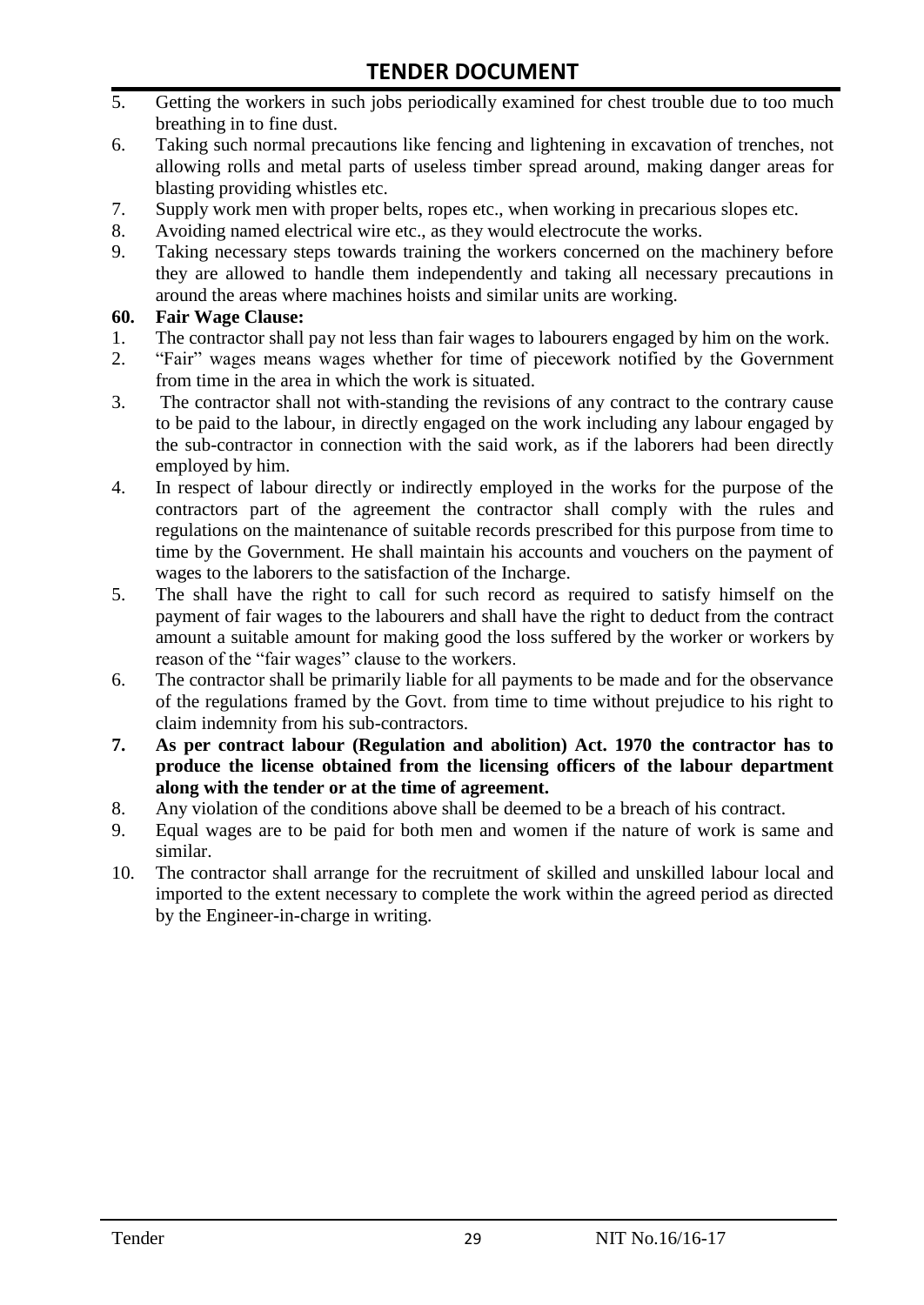#### **61. Indemnity Bond:**

**Name of work: Construction of two numbers of ramps at one acre & two acre IFS sites (Length: 4.2m and width: 4.0m) at ICAR Main Campus, ICAR-RCER, Patna.**

**I …………………………………. contractor S/o……………………………………..... aged ……………………………Resident of …………………………………………….** 

**do hereby bind myself to pay all the claims may come (a) under Workmen's Compensation Act. 1933 with any statutory modification there of and rules there under or otherwise for or in respect of any damage or compensation payable in connection with any accident or injury sustained (b) under Minimum wages Act 1948 (c) under payment of wages Act.1936 (d) under the Contractor labour (Regulation and Abolition) Act. 1970 by workmen engaged for the performance of the business relating to the above contract i.e., failing such payment of claims of workmen engaged in the above work, I abide in accepting for the recovery of such claims, effected from any of my assets with the departments.**

**62. Compliance with Labour Regulations:**

**During continuance of the contract, the contractor and his sub contractors shall abide at all times by all existing labour enactments and rules made there under, regulations, notifications and bye laws of the State or Central Government or local authority and any other labour law (including rules), regulations, bye laws that may be passed or notifications that may be issued under any labour law in future either by the State or the Central Government or the local authority and also applicable labour regulations, health and sanitary arrangements for workmen, insurance and other benefits. Salient features of some of the major labour laws that are applicable to construction industry are given below. The contractor shall keep the Department indemnified in case any action is taken against Department by the competent authority on account of contravention of any of the provisions of any Act or rules made there under, regulations or notifications including amendments. If the Department is caused to pay or reimburse, such amounts as may be necessary to cause or observe, or for non-observance of the provision stipulated in the notifications/bye laws/Acts/Rules/regulations including amendments, if any, on the part of the contractor, the Incharge /Department shall have the right to deduct any money due to the contractor including his amount of performance security. The Department/Incharge shall also have right to recover from the contractor any sum required or estimated to be required for making good the loss or damage suffered by the Department.**

**The employees of the Contractor and the Sub-contractor in no case shall be treated as the Department of the Department at any point of time.**

- **63. Salient features of some major labour laws applicable to establishment engaged in buildings and other construction work:**
- **(a) Workmen compensation Act 1923: The Act provides for compensation in case if injury by accident arising out of and during the course of employment.**
- **(b) Payment of Gratuity Act 1972: Gratuity is payable to an employee under the Act on satisfaction of certain conditions on separation if any employee has completed 5 years service or more, or on death, the rate of 15 days wages for every completed year of service. The Act is applicable to all establishments, employing 10 or more employees.**
- **(c) Employees P.F. and Miscellaneous provision Act 1952: The Act provides for monthly contributions by the Department plus workers @ 10% or 8.33%. The benefits payable under the Act are:**
- **(i) Pension or family pension on retirement or death, as the case may be.**
- **(ii) Deposit linked insurance on the death in harness of the worker.**
- **(iii) Payment of P.F. accumulation on retirement/death etc.,**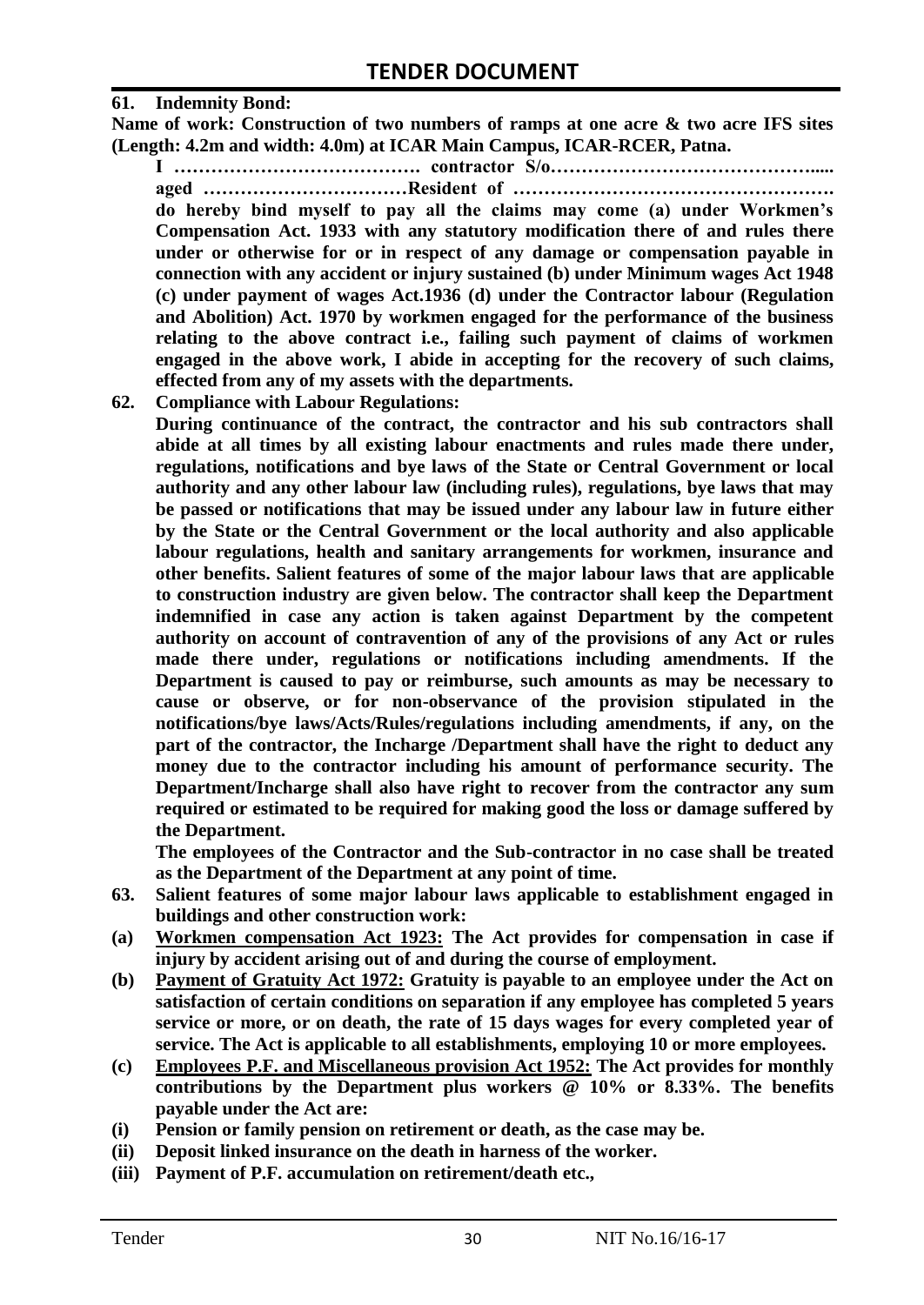- **(d) Maternity Benefit Act 1951: The Act provides for leave and some other benefits to women employees in case of confinements or miscarriage etc.**
- **(e) Contract Labour (Regulation & Abolition) Act 1970: The Act provides for certain welfare measures to be provided by the contractor to contract labour and in case the Contractor fails to provide, the same are required to be provided by the Principal Department by Law. The Principal Department is required to take certificate of Registration and the contractor is required to take license from the designated Officer. The Act is applicable to the establishments or Contractor of Principal Department if they employ 20 or more contract labour.**
- **(f) Minimum wages Act 1948: The Department is supposed to pay not less than the Minimum wages fixed by appropriate Government as per provisions of the Act if the employment is a scheduled employment construction of Buildings, Roads, Runways are scheduled employments.**
- **(g) Payment of wages Act 1936: It lays down as to by what date the wages are to be paid, when it will be paid and what deductions can be made form the wages of the workers.**
- **(h) Equal Remuneration Act 1979: The Act provides for payment of equal wages for work of equal nature to Male or Female workers and for not making discrimination against Female employee in the matters of transfers, training and promotions etc.**
- **(i) Payment of Bonus Act 1965: The Act Is applicable to all establishments employing 20 or more employees. The Act provides for payment of annual bonus subject to a minimum of 8.33% of wages and maximum of 20% of wages to employees drawing Rs. 3500/- per month or less. The bonus to be paid to employees getting Rs.2500/- per months or above and upto Rs.3500/- per month shall be worked out by taking wages as Rs.2500/- per monthly only. The Act does not apply to certain establishments. The newly set-up establishments are exempted for five years in certain circumstances. Some of the State Governments have reduced the employment size from 20 to 10 for the purpose of applicability of this Act.**
- **(j) Industrial Disputes Act 1947: The Act lays down the machinery and procedure fo resolution of Industrial disputes, in what situations a strike or lock- out becomes illegal and what are the requirements for laying off or retrenching the employees or closing down the establishment.**
- **(k) Industrial Employment (Standing Orders) Act 1946: It is applicable to all establishments employing 100 or more workmen (employment size reduced by some of the State and Central Government to 50). The Act provides for laying down rules governing the conditions of employment by the Department on matters provided in the Act and get the same certified by the designated Authority.**
- **(l) Trade Unions Act 1926: The Act lays down the procedure for registration of trade unions of workmen and Departments. The Trade Unions registered under the act have been given certain immunities from civil and criminal liabilities.**
- **(m) Child Labour (Prohibition & Regulation) Act 1986: The Act prohibits employment of children below 14 years of age in certain occupations and processes and provides for regulation of employment of children in all other occupations and processes, Employment Child Labour is prohibited in Building and Construction Industry.**
- **(n) Inter-State Migrant workmen's (Regulation of Employment & Conditions of service) Act 1979: The Act applicable to an establishment, which employs 5 or more interstate migrant workmen through an intermediary (who has recruited workmen in one state for employment in the establishment situated in another State). The inter State migrant workmen, in an establishment to which this Act becomes applicable, are required to be provided certain facilities such as housing, medical aid, traveling expenses from home upto the establishment and back, etc.**
- **(o) The Building and Other Construction workers (regulation of Employment and conditions of service) Act 1996 and the Cess Act of 1996: All the establishments who**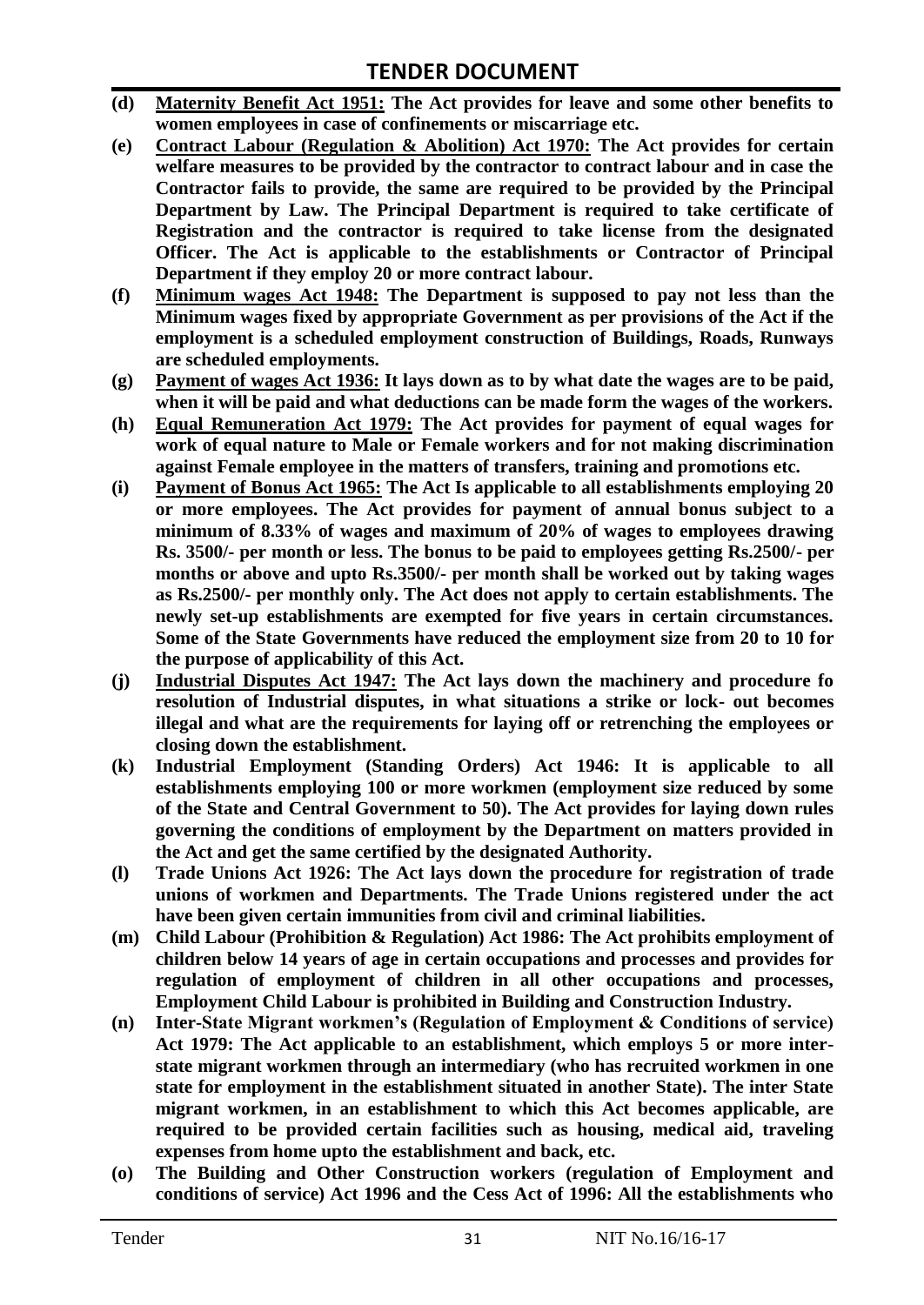**carryon any building or other construction work and employs 10 or more workers are covered under this Act. All such establishments are required to pay cess at the rate not exceeding 2% of the cost of construction as may be modified by the Government. The Department of the establishment is required to provide safety measures at the Building or construction work and other welfare measures, such as Canteens, First-aid facilities, Ambulance, Housing accommodations for workers near the work place etc. The Department to whom the Act applies has to obtain a registration certificate from the Registering Officer appointed by the Government.**

**(p) Factories Act 1948: The Act lays down the procedure for approval of plans before setting up a factory, health and safety provisions, welfare provisions, working hours, annual earned leave and rendering information regarding accidents or dangerous occurrences to designated authorities. It is applicable to premises employing 10 person or more with aid of power or 20 or more persons without the aid of power engaged in manufacturing process.**

#### **64. Liabilities of the Contractor**

64.1 Accident Relief and workmen compensation:

The contractor should make all necessary arrangements for the safety of workmen on the occurrence of the accident, which results in the injury or death of any of the workmen employed by the contractor, the contractor shall within 24 hours of the happenings of the accident and such accidents should intimate in writing to the Consultant and Incharge of the Centre. The contractor shall indemnify Centre against all loss or damage sustained by the Centre resulting directly or indirectly from his failure to give intimation in the manner aforesaid including the penalties or fines if any payable by Centre as a consequence of Centre failure to give notice under workmen"s compensation Act or otherwise conform to the provisions of the said Act in regard to such accident.

- 64.2 In the event of an accident in respect of which compensation may become payable under the workmen"s compensation Act VIII 23 whether by the contractor, by the Government it shall be lawful for the Incharge to retain such sum of money which may in the opinion of the Incharge be sufficient to meet such liability. The opinion of the Incharge shall be final in regard to all matters arising under this clause.
- 64.3 The contractor shall at all times indemnify the Centre against all claims which may be made under the workmen"s compensation act or any statutory modification thereafter or rules there under or otherwise consequent of any damage or compensation payable in consequent of any accident or injuries sustained or death of any workmen engaged in the performance of the business relating to the contractor.

#### **65. Contractor's Staff, Representatives and Labour:**

- (a) The contractor shall, at all times, maintain on the works, staff of qualified Engineers, and Supervisors of sufficient experience of similar other jobs to assure that the quality of work turned out shall be as intended in the specifications. The contractor shall also maintain at the works, a Work Manager or sufficient status, experience and office and duly authorize him to deal with all aspects of the day-today work. All communications to any commitments by the Work Manager shall be considered as binding on the Contractor.
- (b) The Contractor shall at all times submit details of skilled and unskilled labour and equipment employed to the Incharge in prescribed proforma as he may require to assess and ensure the proper progress of work.
- (c) If the contractor does not employ the technical person agreed to on the work a fine may be imposed as decided by the Competent Authority.

#### **66. Accommodation and food:**

The contractor should arrange accommodation he needs, at his own cost. The contractor shall make his own arrangements for supply of food grains, fuel and other provision to his staff and labourers including controlled commodities.

#### **67. Relationship :**

Contractor shall have to furnish information along with tender, about the relationship he is having with any officer of the Centre.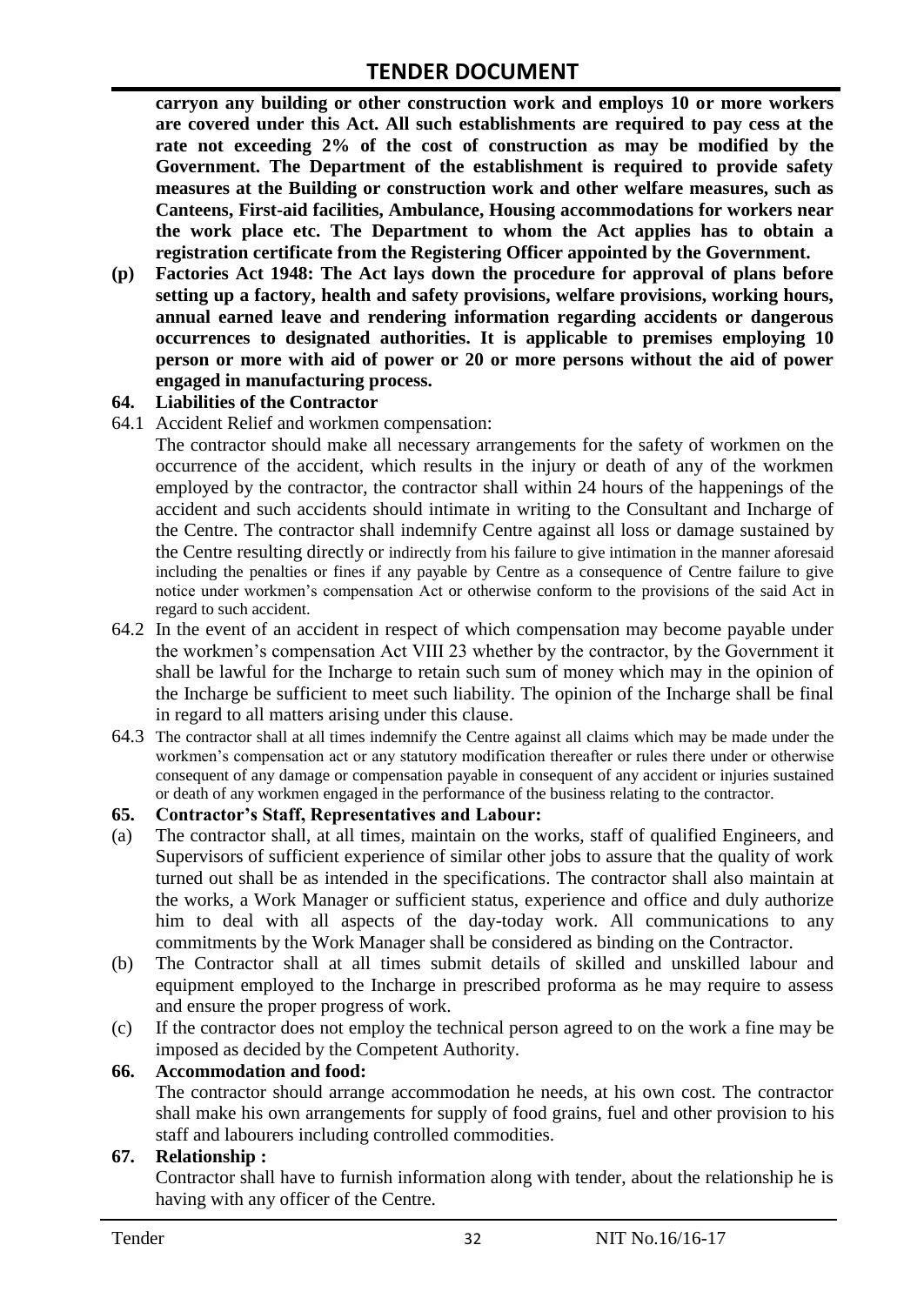#### **68. Protection of adjoining premises:**

The contractor shall protect adjoining sites against structural, decorative and other damages that could be caused by the execution of these works and make good at his cost any such damages.

#### **69. Work during night or on Sundays and holidays:**

The works can be allowed to be carried out during night, Sundays or authorised holidays in order to enable him to meet the schedule targets and the work shall require almost round the clock working keeping in view:

- (i) The provisions of relevant labour laws being adhered to:
- (ii) Adequate lighting, supervision and safety measures are established to the satisfaction of the and
- (iii) The construction programme given by the Contractor and agreed upon by the envisages such night working or working during Sundays or authorised holidays

#### **70. Layout of materials stacks:**

The contractor shall deposit materials for the purpose of the work on such parts only of the ground as may be approved by the Incharge before starting work. A detailed survey, clearly indicating position and areas where materials shall be stacked and sheds built is to be conducted by the contractor at his own cost and only after obtaining necessary approval of the plan for use of sites by the Incharge, the Contractor can use the sites accordingly.

#### **71. Use of blasting materials:**

Procurement of blasting materials and its storage is the responsibility of the contractor. The contractor shall engage licensed blaster for blasting operation. The contractor is to act in accordance with Indian Explosive Act and other rules prevailing, during the execution of work. It is the responsibility of the contractor to see, that works by other agencies in the vicinity are not hampered, in such cases if any claim is made by other agencies that should be borne by the contractor. Carriage of blasting materials, from the magazine to the work site, is the responsibility of the contractor.

#### **72. Plant and Equipment:**

- 72.1 The contractor shall have sufficient plant, equipment and labour and shall work such hours and shifts as may be necessary to maintain the progress on the work as per the approval progress schedule. The working and shifts hours shall comply with the Govt. Regulations in force.
- 72.2 It is to expressly and clearly understood that contractor shall make his own arrangements to equip himself with all machinery and special tools and plant for the speedy and proper execution of the work and the department does not undertake responsibility towards their supply.
- 72.3 The department shall supply such of the machinery that may be available on hire basis but their supply cannot be demanded as matter of right and no delay in progress can be attributed to such non-supply of the plant by the department and the department cannot be made liable for any damage to the contractor. The Contractor shall be responsible for safe custody of the departmental machinery supplied to him (which will be delivered to contractor at the machinery yard at site of work) and he has to make good all damages and losses if any other than fire, wear and tear to bring it to the conditions that existed at the time of issue to the contractor before handing over the same to the department. The hire charges for the machinery handed over to the contractor will be recovered at the rate prevalent at the time of supply. The contractor will have to execute supplemental agreement with at the time of supply of the machinery.
- 72.4 The acceptance of departmental machinery on hire is optional to the contractor.

#### **73. Steel forms:**

Steel forms should be used for all items involving and use of centering and shuttering shall be single plane without any dents and undulations.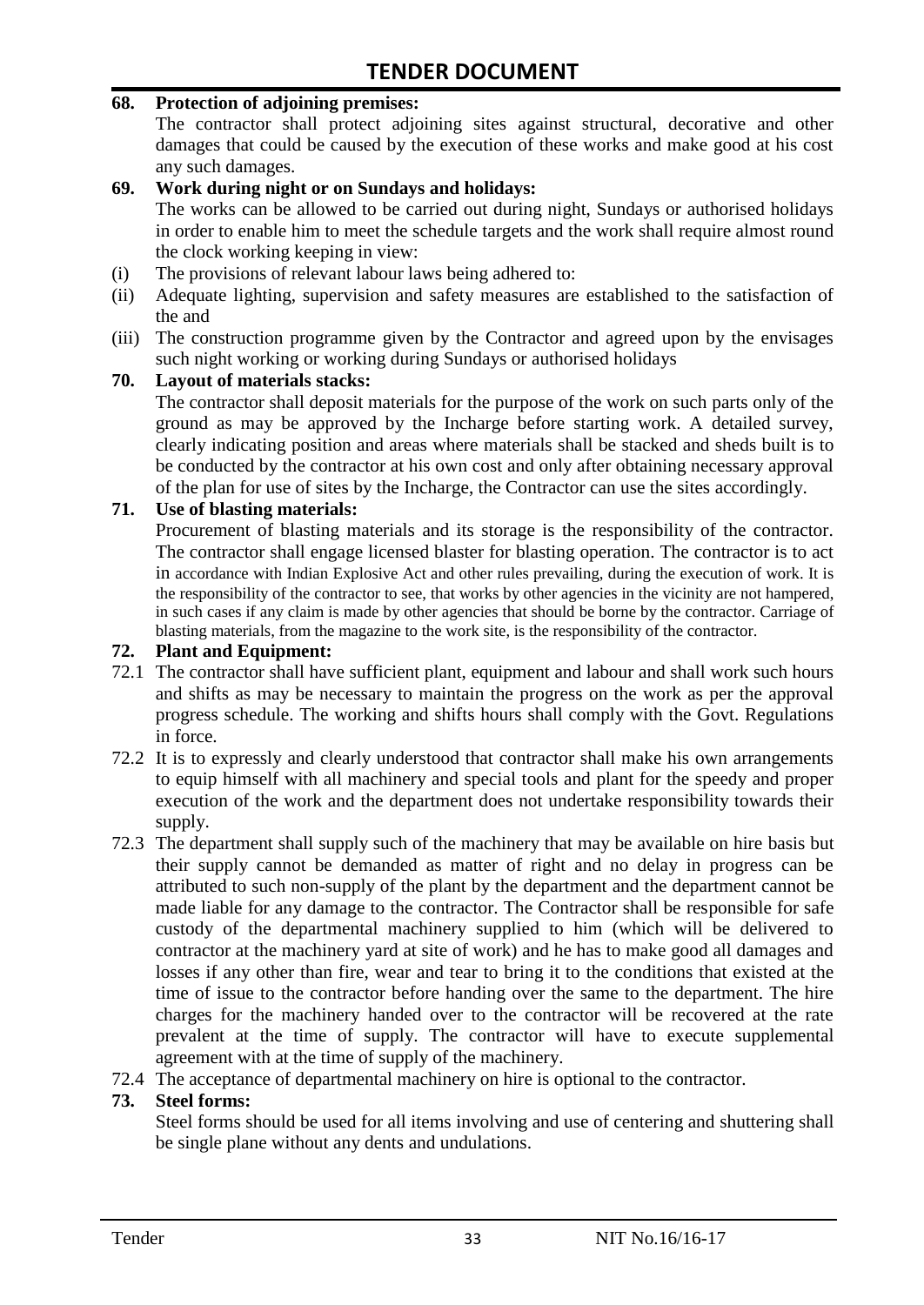#### **74. Inconvenience to public:**

The contractor shall not deposit materials at any site, which will cause inconvenience to public. The Incharge may direct the contractor to remove such materials or may undertake the job at the cost of the contractor.

**75. Conflict of interest:**

**Any bribe, commission, gift or advantage given, promised or offered by on behalf of contractor or his partner, agent or servant or any one on his behalf to any officer, servant, representatives, agents of Incharge or any persons on their behalf, in relation to the obtaining or to execution of this, or any other contract with Incharge shall in addition to any criminal liability, which it may occur, subject to the cancellation of this or all other contracts and also to payment of any loss or damage resulting from any such cancellation. Incharge shall then be entitled to deduct the amount, so payable from any money, otherwise due to the contractor under this or any other contract.**

#### **76. Contract documents and materials to be treated as confidential:**

All documents, correspondences, decisions and orders, concerning the contract shall be considered as confidential and/or restricted in nature by the contractor and he shall not divulge or allow access to them by any unauthorized person

#### **77. General obligations of Contractor:**

- 77.1 The contractor shall, subject to the provision of the contract and with due care and diligence, execute and maintain the works in accordance with specifications and drawings.
- 77.2 The contractor shall promptly inform the Department and the Incharge of any error, omission, fault and such defect in the design of or specifications for the works which are discovered when reviewing the contract documents or in the process of execution of the works.
- 77.3 If Contractor believes that a decision taken by the Incharge was either outside the authority given to the Incharge by the Contract or that the decision was wrongly taken, the decision shall be referred to the technical expert within 14 days of the notification of the Incharge's decisions.
- 77.4 Pending finalisation of disputes, the contractor shall proceed with execution of work with all due diligence

#### **78. Security measures:**

- a) Security requirements for the work shall be in accordance with the Government's general requirements including provisions of this clause and the Contractor shall conform to such requirements and shall be held responsible for the actions of all his staff, employees and the staff and employees of his sub-contractors
- b) All contractors' employees, representatives and sub-contractor's employees shall wear identifications badges provided by the contractor. Badges shall identify the contractor, showing and employee"s number and shall be worn at all times while at the site. Individual labour will not be required to wear identification badges.
- c) All vehicles used by the contractor shall be clearly marked with contractor"s name.
- d) The contractor shall be responsible for the security of the works for the duration of the contract and shall provide and maintain continuously adequate security personnel to fulfil these obligations. The requirements of security measures shall include, but not limited to maintenance of order on the site, provision of all lighting, fencing, guard flagmen and all other measures necessary for the protection of the works within the colonies, camps and elsewhere on the site, all materials delivered to the site, all persons employed in connection with the works continuously throughout working and non working period including nights, Sundays and holidays for duration of the contract.
- e) Other contractors working on the site concurrently with the contractor will provide security for their own plant and materials. However, their security provisions shall in no way relieve the contractor of his responsibilities in this respect.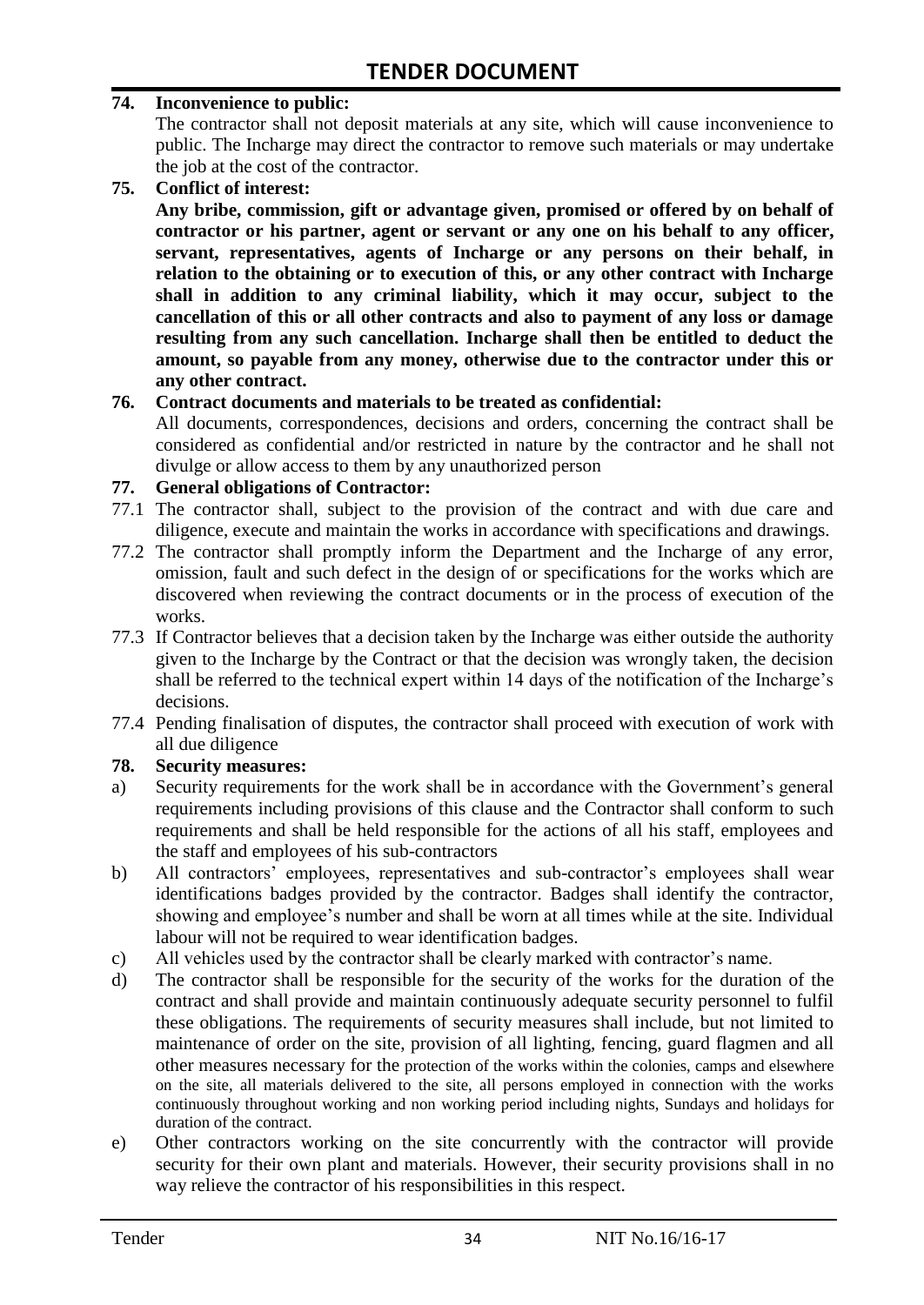f) Separate payment will not be made for provision of security services.

#### **79. Fire fighting measures:**

- a) The contractor shall provide and maintain adequate fire fighting equipment and take adequate fire precaution measures for the safety of all personnel and temporary and permanent works and shall take action to prevent damage to destruction by fire of trees shrubs and grasses.
- b) Separate payment will not be made for the provision of fire prevention measures.

#### **80. Sanitation:**

The contractor shall implement the sanitary and watch and ward rules and regulations for all forces employed under this contract and if the Contractor fails to enforce these rules, the Incharge may enforce them at the expenses of the Contractor.

#### **81. Training of personnel:**

The contractor, shall, if and as directed by the Incharge provide free of any charge adequate facilities, for vocational training of Government Officers, students, Engineers, supervisors, foremen, skilled workmen etc. not exceeding six in number at any one time on the contractor"s work. Their salaries, allowances etc. will be borne by the Government and the training schemes will be drawn up by the Incharge in consultation with the contractor.

#### **82. Ecological balance:**

- a) The contractor shall maintain ecological balance by preventing de-forestation, water pollution and defacing of natural landscape. The contractor shall so conduct his construction operation as to prevent any unnecessary destruction, scarring, or defacing of the natural surrounding in the vicinity of the work. In respect of the ecological balance, Contractor shall observe the following instructions.
- i) Where unnecessary destruction, scarring, damage or defacing may occur, as result of the operation, the same shall be repaired replanted or otherwise corrected at the contractor"s expense. The contractor shall adopt precautions when using explosives, which will prevent scattering of rocks or other debris outside the work area. All work area including borrow areas shall be smoothened and graded in a manner to conform to the natural appearances of the landscape as directed by the Incharge.
- ii) All trees and shrubbery which are not specifically required to be cleared or removed for construction purposes shall be preserved and shall be protected from any damage that may be caused by the contractor's construction operation and equipment. The removal of trees and shrubs will be permitted only after prior approval by the Incharge. Special care shall be exercised where trees or shrubs are exposed to injuries by construction equipment, blasting, excavating, dumping, chemical damage or other operation and the contractor shall adequately protect such trees by use of protective barriers or other methods approval by the Incharge. Trees shall not be used for anchorages. The contractor shall be responsible for injuries to trees and shrubs cause by his operations. The term "injury" shall include, without limitation bruising, scarring, tearing and breaking of roots, trunks or branches. All injured trees and shrubs be restored as nearly as practicable without delay to their original condition at the contractor"s expense.
- (iii) The contractor's construction activities shall be performed by methods that will present entrance or accidental spillage of solid matter contaminants, debris and other objectionable pollutants and wastage into river. Such pollutant and waste include earth and earth products, garbage, cement concrete, sewage effluent, industrial wastes, radio-active substances, mercury, oil and other petroleum products, aggregate processing, mineral salts and thermal pollution. Pollutants and wastes shall be disposed off in a manner and at sites approved by the Incharge.
- (iv) In conduct of construction activities and operation of equipments the contractor shall utilize such practicable methods and devices as are reasonably available to control, prevent and otherwise minimize the air pollution. The excessive omission of dust in to the atmosphere will not be permitted during the manufacture, handling and storage of concrete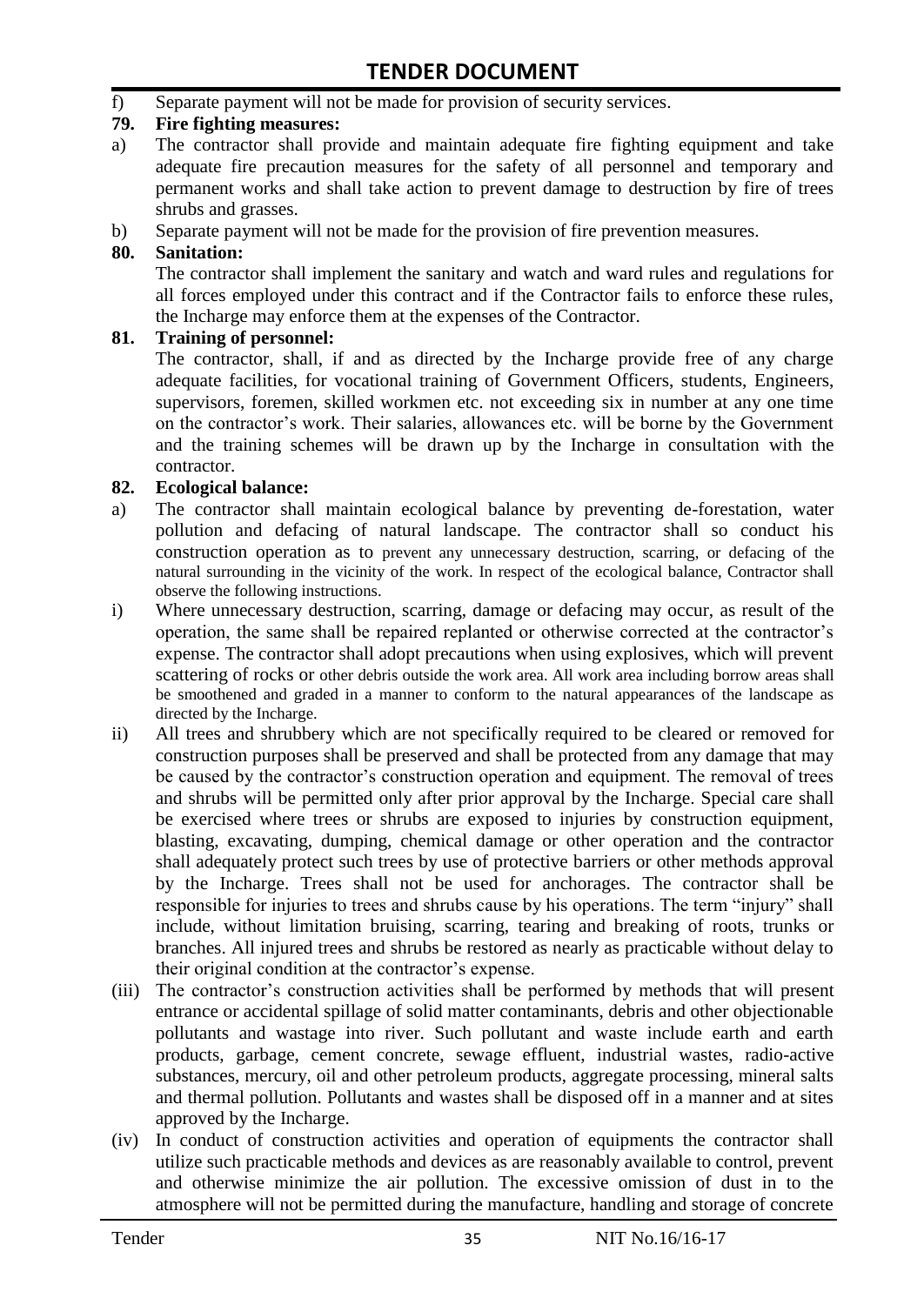aggregates and the contractor shall use such methods and equipment as a necessary for collection and disposal or prevention of dust during these operation. The contractor's methods of storing and handling cement shall also include means of eliminating atmospheric discharges of dust, equipment and vehicles that give objectionable omission of exhaust gases shall not be operated. Burning of materials resulting from clearing of trees, bushes, combustible construction materials and rubbish may be permitted only when atmospheric conditions for burning are considered favourable.

b) Separate payment will not be made for complying with the provisions of this clause and all cost shall be deemed to have been included in the unit rates and prices included in the contract if any provision is not complied with within a reasonable time even after issue of a notice in this respect, the necessary operations would be carried out by the Incharge at the cost of the Contractor, Orders of the Incharge in this respect would be final and binding on the contractor.

#### **83. Preservation of existing vegetation:**

- a) The contractor will preserve and protect all existing vegetation such as trees, on or adjacent to the site which do not unreasonably interfere with the construction as may be determined by the Incharge. The contractor will be held responsible for all unauthorized cutting or damage of trees, including damage due to careless operation of equipment, stockpiling of materials or tracking of grass areas by equipment. Care shall be taken by the Contractor in felling tress authorised for removal to avoid any unnecessary damages to vegetation and tress that are to remain in place and to structures under construction or in existence and to workmen.
- b) All the produce from such cutting of trees by the contractor shall remain the property of Government and shall be properly stacked at site, approved by the Incharge. No payment whatsoever, shall be made for such cutting and its stacking by the Contractor. If an produce from such cutting is not handed over to the Government by the contractor, he shall be charged for the same at the rates to be decided by the Incharge. The recovery of this amount shall be made in full from the intermediate bill that follows.
- c) The contractor shall also make arrangements of fuel deposits for supply of required fuel for the labourer to be employed for cooking purpose at his own cost in order to prevent destruction of vegetation growth in the surrounding area of the work site.

#### **84. Possession prior to completion:**

The Incharge shall have the right to take possession of or use any completed part of work or works or any part there of under construction either temporarily or permanently. Such possession or use shall not be deemed as an acceptance of any work either completed or not completed in accordance with the contract, except where expressly otherwise specified by the Incharge.

#### **85. Payment upon termination:**

If the contract is terminated because of a fundamental breach of contract by the contractor, the Incharge shall issue a certificate for the value of the work done less advance payment received upon the date of the issue of the certificate and less the rate to apply to the work not completed as indicated in the contract data. Additional liquidated damages shall not apply. If the total amount due to the Department exceeds any payment due to the contractor the difference shall be a debt payable to the Department. In case of default for payment within 28 days from the date of issue of notice to the above effect, the contractor shall be liable to pay interest at 12% per annum for the period of delay.

#### **86. Access to the contractor's books:**

Whenever it is considered necessary by the Incharge to ascertain the actual cost of execution of any particular extra item of work or supply of the plant or material on which advance is to be made or of extra items or claims, he shall direct the contractor to produce the relevant documents such as payrolls, records of personnel, invoices of materials and any or all data relevant to the item or necessary to determine its cost etc. and the contractor shall when so required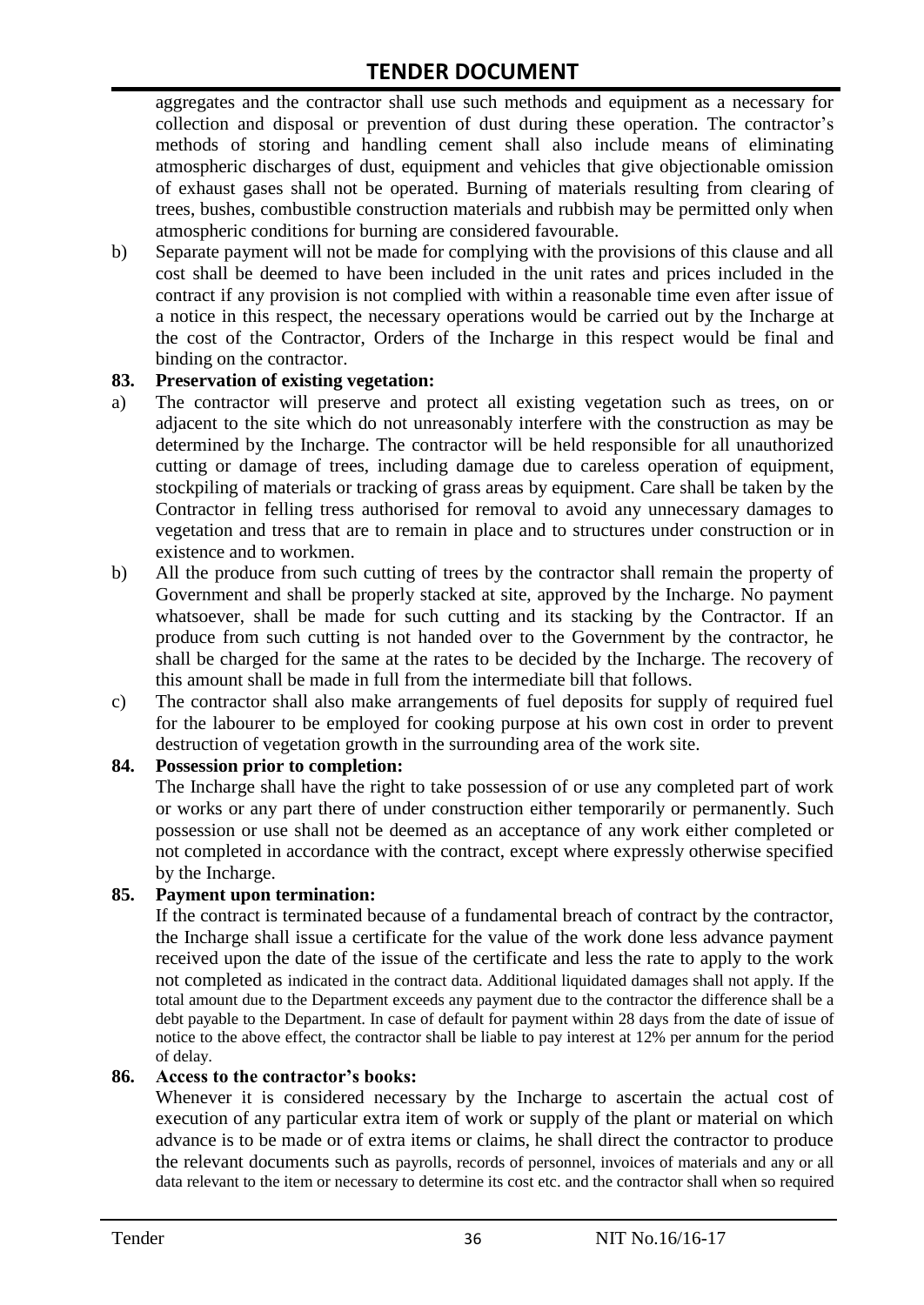furnish all information pertaining to the aforesaid items in the mode and manner that may be specified by the Incharge.

#### **87. Drawing to be kept at site:**

One copy of the drawings furnished to the contractor shall be kept by the contractor on the site and the same shall at all reasonable time be available for inspection and use by the Incharge and the Incharge"s representative and by any other persons authorized by the Incharge in writing.

#### **88. B.I.S. [I.S.I.] books to be kept at site:**

A complete set of Indian Standard specification referred to in "Technical Specifications" shall be kept at site for reference.

#### **89. Site Order Book:**

An order book shall be kept at the site of the work. As far as possible, all orders regarding the work are to be entered in this book. All entries shall be signed and dated by the Department Officer in direct charge of the work and by the contractor or by his representative. In important cases, the Incharge will countersign the entries, which have been made. The order book shall not be removed from the work, except with the written permission of the Incharge.

#### **90. Variations by way of modification, omissions or additions:**

For all modifications, omissions from or additions to the drawings and specifications, the will issue revised plans, or written instructions, or both and no modification, omission or addition shall be made unless so authorised and directed by the Incharge in writing. The shall have the privilege of ordering modifications, omission or additions at any time before the completion of the work and such orders shall not operate to annual those portions of the specifications with which said changes do not conflict. "s Decision:

It shall be accepted as in separable part of the contract that in matters regarding materials, workmanship, removal of improper work, interpretation of the contract drawings and contract specification, mode of the procedure and the carrying out o the work, the decision of the Incharge, which shall be given in writing shall be binding on the contractor.

- **91. Income tax**
- **a) During the currency of the contract deduction of income tax at 2.24% shall be made from the gross value of each bill of the contract, the contract value of which is in excess of Rs. 10,000/- for deduction of tax at rates lower than 2.24% procedure stipulated under section 194-C(4) of Income Tax Act, 1961 shall be followed.**
- **b) Income Tax clearance certificate should be furnished before the payment of final bill.**
- **c) The contractor's staff, personnel and labour will be liable to pay personnel income taxes in respect of their salaries and wages as are chargeable under the laws and regulations for the time being in force, and the contractor shall perform such duties in regard to such deductions thereof as may be imposed on him by such laws and regulations.**
- **92. Value Added Tax (VAT):**
- **92.1. The Contractor has to pay the Sales Tax/ VAT wherever payable.**
- **92.2. The contractor should produce a valid Value Added Tax Clearance Certificate before the payment of the final bill, otherwise payment to the contractor will be withheld.**

#### **93. Supply of construction materials:**

- i) The contractor has to make his own arrangements for procurements, supply and use of construction materials.
- ii) All materials so procured should confirm to the relevant specifications indicated in the bidding documents.
- iii) The contractor shall follow all regulations of the Department/Government of India in respect of import licenses etc., of the procurement of the materials is through imports and he shall be responsible for the payment of applicable duties and taxes, port clearances, inland transportation etc.
- iv) The contractor shall make his own arrangements for adequate storage of the materials.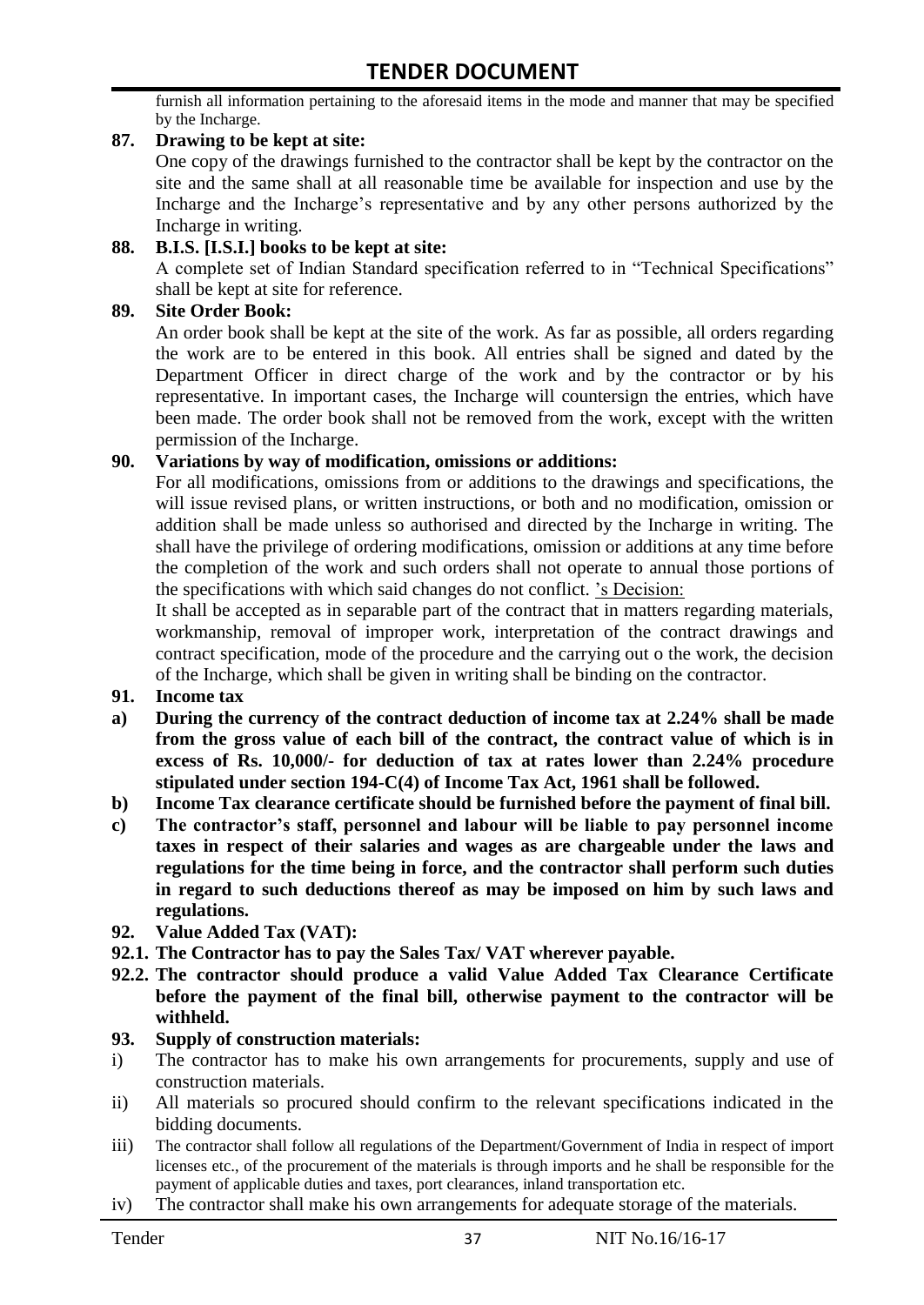# **ADDITIONAL CONDITIONS TO TENDER NOTICE**

A Statement giving brief particulars of equipment and resources that will be put at the disposal of the work under the following classification should accompany the tender

- 1. a. Equipment transport for material viz. Lorrie / Carts, Crushers etc.,
	- b. Organization: 1.Technical 2. Unskilled
	- c. Methods that will be adopted to speed up the work to ensure completion within the prescribed time.
- 2. The contractor shall make his own arrangements for all the tools and plants required for the execution of the work. The equipment if any, available with the Department may be hired to the contractor at rates and conditions prescribed by the Department.
- 3. National Savings Certificates and other Government Bonds will not be accepted towards the Earnest Money Deposit.
- 4. A Separate tender must be submitted to each work as mentioned in the list of works enclosed. Tenders submitted for more than one work in one cover will be rejected. Only one tender should be enclosed in the cover.
- 5. All rejected materials shall be removed from the site, within 24 hours after written instructions of rejecting and materials and ordering their removal have been issued in case of default, on the part of the contractor to carryout such order, the materials will be got removed through other agency at the contractor's risk and cost.
- 6. All materials rejected or obstructing traffic shall be removed by the Contractor, with the least possible delay, within the time specified, failing which it is open to the Department to remove them at the contractor's risk, through other agency. All labour in testing and measuring during measurements and check measurements should be borne by the contractor.
- 7. The contractor shall with his own expenses, make all the arrangements and take all possible steps and precautionary measures, for the safety of the public, during the execution of the electrical works. The rates offered by the contractor should be inclusive of such incidental charges.
- 8. Fully accepted agreement rates will be paid only after all the items of work are completed. The agreement executing authority will decide the exact items, the rates of which are considered to be high, for the purpose of this clause and his decision of the Incharge shall be final and binding on the contractor.
- **9. As per new section 104 – C of the Income Tax 1961, deduction at the rate of 2.24% on the gross amounts of payments, will be made towards Income Tax should the value of the contract exceeds Rs. 10,000/- (Vide Government of India Reference F. N. 275 / 100/ 72 –1 – TJI – dated 29-5-72).**
- 10. Where the value of the contract exceeds the sum of Rs. 10,000/- the contractor has to produce a valid income tax clearance certificate along with the tender, atleast at the time of payment of final bill of the work. In case the final bill is withheld, the bill will be paid only after production of the certificate.
- 11. Once a contractor buys a tender schedule he shall not be permitted to return the schedule.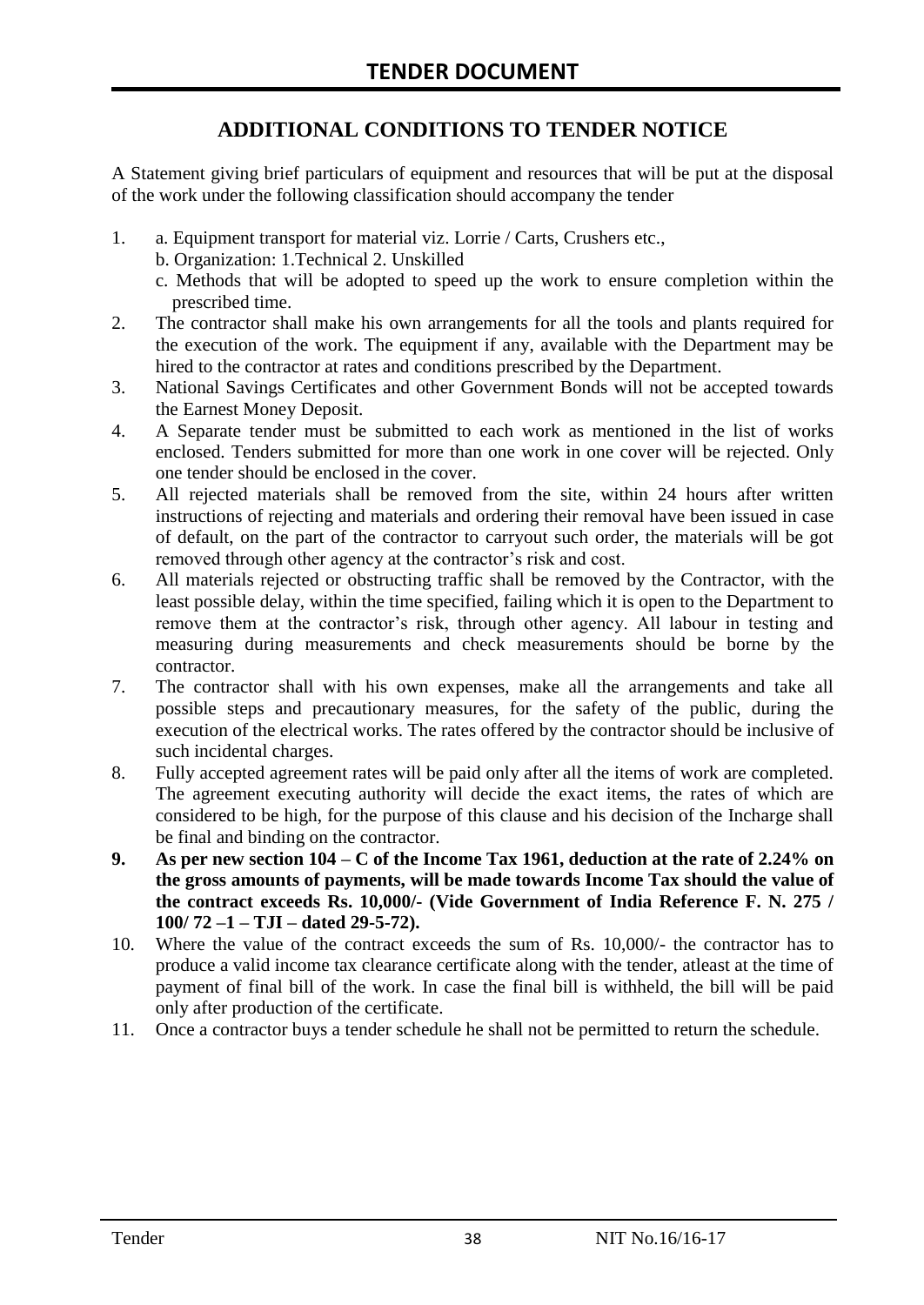# **GENERAL SPECIFICATIONS**

#### **1. General Specifications for (Name of the work)**

#### **2. General Specifications and Instructions for Electrical Work**

- 1. I.E. RULES 1956: The installation shall generally be carried out in conformity with the Indian Electricity rule 1956 as amended from time to time and National Electrical code which contains specific regulations to be adhered to in the supply and use of electricity energy in the interest of safety.
- 2. PRESSURE AND FREQUENCY OF SUPPLY: All current consuming devices shall be suitable for the pressure and frequency of supply stated in the special conditions of contract
- 3. SYSTEM OF WIRING: The wiring shall be carried out on such a system as may be specified in the conditions of contract. "Power wiring shall be kept separate and distinct from lighting wiring. All conductors shall be run as far as possible along the walls and ceiling, so as to be easily accessible for inspection. The balancing of circuits in 3 phase

#### **a) General Conditions for Electrical Works**

- 1. The make of material mentioned in the Schedule A, should be used on the work in variably and the Department reserves the right to insist upon using any of the make of the material mentioned in the Schedule – A from their choice.
- 2. The work shall be carried out strictly in conformity with (i) code of practice for Electrical wiring and fittings in Government Building (ii) The Indian Standard Specification (iii) The Department specification, if the work carried out does not comply with the code of practice and Departmental specifications and if the work man ship is unsatisfactory it will be binding of the contractor to redo the job without any extra cost and pay penalty as decided by the department towards inconvenience caused , if any.
- 3. The work should be carried out under the direct supervision of persons holding a certificate of competency for the type of work involved.
- 4. After completion of work a plan of building should be furnished indicating the location of various main and sub- boards and all the fittings together with a circuit diagram duly numbered ( in the diagram)
- 5. The contractor will be responsible for any defect noticed during either improper workmanship or defective materials supplied by him for two calendar years from the date of final completion of work.
- 6. Lugs should be provided for all earth connections.
- 7. The contractor himself should arrange for the transportation of men and material to their work spot.
- 8. All Civil works and patch works indicated for providing electrical installations should be well finished to the satisfaction of the authorities. A certificate from them should be obtained to the effect that the Civil and patch work done is to the satisfaction of authorities. It will be the responsibility of the electrical contractor to obtain such certificate from the Engineer. Unless such certificate is produced this office will have right to with held the bill.
- 9. Concreting to the pole and providing independent earthing should be done in presence of departmental staff.
- 10. The distribution boards with Switch controls shall be separate in each floor for normal supply and essential supply.
- 11. The lighting circuits shall be provided with separate conductor to enable to connect the normal lighting and essential lighting without linking to any of the above systems to ensure to switch over to essential supply in order to have minimum lighting to avoid inconvenience to the staff working.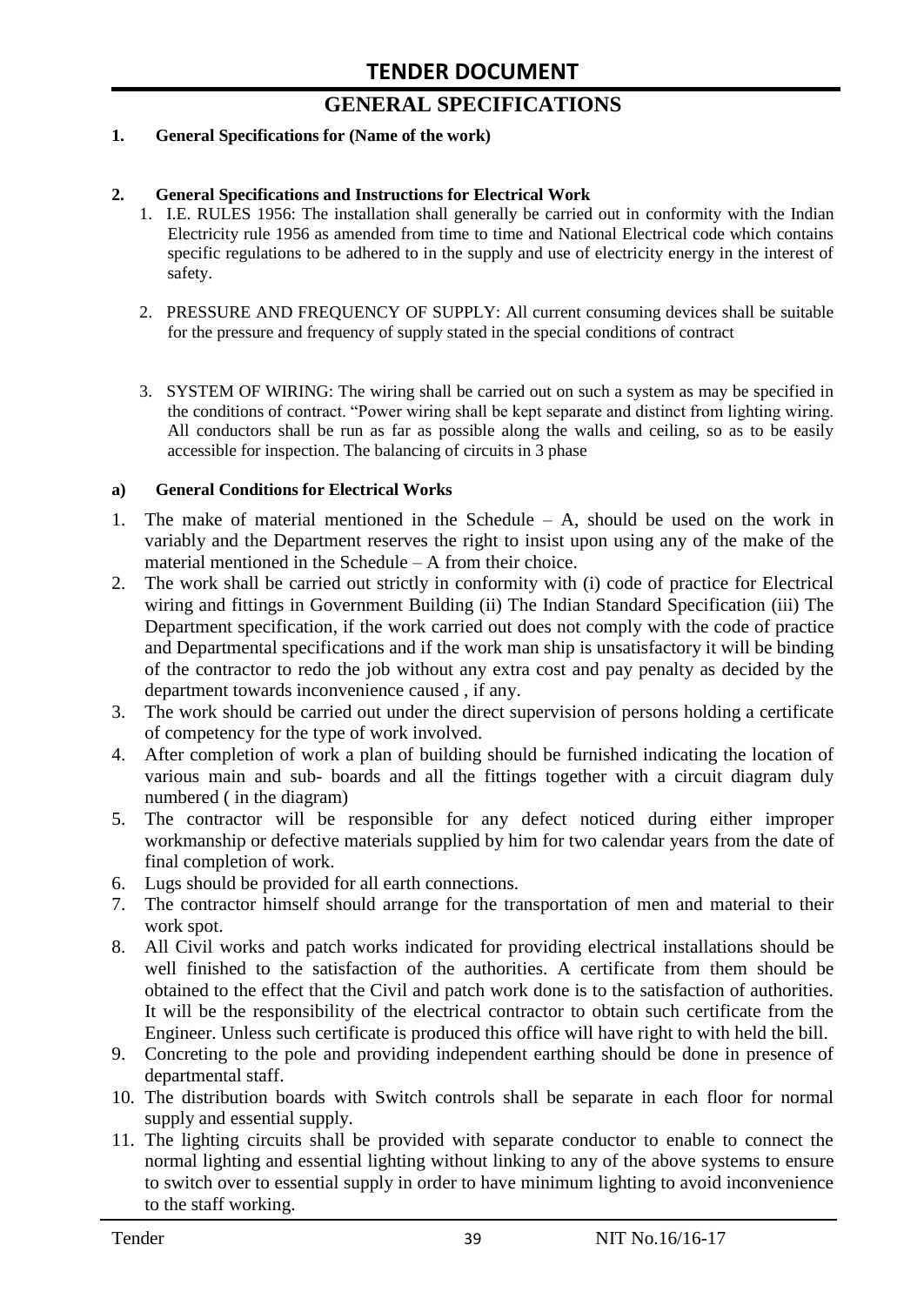- 12. The control for the luminaire to be provided in the hall for both to be connected to the normal supply and essential supply shall be separate and away from the each system.
- 13. For the points to be connected to essential supply, a separate conduit system is to be laid as enumerated in the above conditions includes circuit main of any system.
- 14. The locations for the D. B"s and Switch controls for essential supply will be decided during the course of execution where the circuit conduit way have to be terminated.
- 15. The tenderer / agency is bound to supply the materials prescribed in Schedule A and no change of specification and make will be entertained. The tenderer has to survey the market regarding availability of the materials for specified item brand / specified make in schedule – A of the tender schedules before tendering for the work. In case of Discrepancy Final Decision will be taken by the tender accepting authority.
- 16. The tenderer has to furnish the copy of the relevant test certificates /delivery challan against the materials supplied in support of genuine electrical materials.
- 17. Tenderer has to furnish compliance report comprising the details of the testing of the installation duly indicating IR values and fitness before the Energisation as per IE rules and he is solely responsible after Energisation of the installation during the defect liability.
- 18. It is bounded duty of the tenderer to see that the site is taken over after issue of the work order or after signing the agreement and should commence the work without delay. Any failure in this regard will be viewed seriously and necessary penalty will be levied as per agreement conditions.
- 19. The tenderer has to keep the necessary test equipment at site at his own cost for the convenience of the inspecting officers till the work is completed.

### **Drawings**

#### **1. Discrepancies**

- 1.1 In case of discrepancies between documents the following order of procedure shall apply:-
- 1.1.1 Between the written description of written dimensions in the drawings and the corresponding one in the specifications, the latter shall apply.
- 1.1.2 Figured dimensions shall supersede scaled dimensions. The drawings on a larger scale shall take precedence over those on a smaller scale.
- 1.1.3 Drawings issued as construction drawings from time to time shall supersede tender drawings and also the correspondence drawings previously issued.
- Note: The contractor should not execute any component of work without obtaining the working drawings. Any work done without drawings shall be at the contractor"s responsibility only. Acceptance for such work will be at the discretion of the Incharge.

#### **2.0 SECRECY CLAUSE**

The drawings and specifications made available to the tenderer shall exclusively be used on the work and they are retained from passing on each plan to any unauthorized hand either in parts or in full under the provisions of Section-3 and 5 of the official secrets Act 1923. Any violation in this regard will entail suitable action under appropriate clause or official secret Act 1923.

- 3. The Drawings enclosed to the tender are as follows:
	- a. Site plan and Building Plan **(as per page No.).**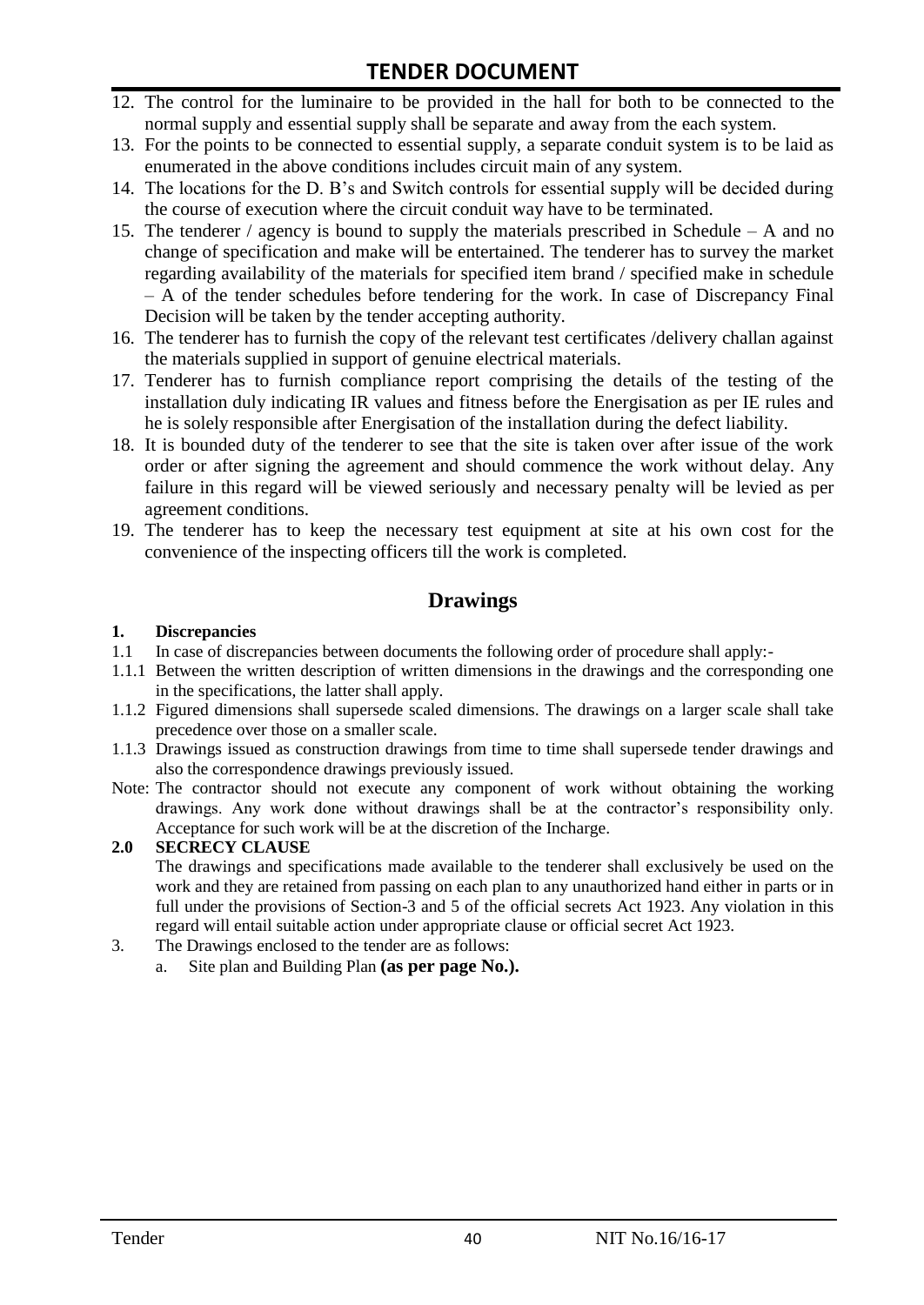#### **BILL OF QUANTITIES**

**Name of work: Construction of two numbers of ramps at one acre & two acre IFS sites (Length: 4.2m and width: 4.0m) at ICAR Main Campus, ICAR-RCER, Patna. PREAMBLE**

- 1. The Bill of Quantities shall be read in conjunction with the instructions to Tenderers, General and Special conditions of Contract Technical Specifications and Drawings.
- 2. The quantities given in the Bill of Quantities are estimated and provisional and are given to provide common basis for tendering. The quantities here given are those upon which the lumpsum tender cost of the work is based but they are subject to alterations, omissions, deductions or additions as provided for in the conditions of this contract and do not necessarily show the actual quantities of work to be done. The basis of payment will be actual quantities of work ordered and carried out as measured by the Contractor and verified by the Engineer and valued at the estimate rate plus or Bill of Quantities where applicable, and otherwise at such rates and prices as the Incharge may fix within the terms of Contract.
- 3. The estimate rates in the Bill of Quantities shall, except in so-far as it is otherwise provided under the Contract include cost of all constructional material, labour, machinery, transportation, erection, maintenance, profit, taxes and duties together with all general risks, liabilities and obligations set out or implied in the Contract.
- 4. The plans enclosed with the tender are liable to be altered during execution of work as per necessity of site conditions. The Tender rate quoted by the tenderer shall hold good for execution of work even with altered plans.
- 5. The whole cost of complying with the provisions of the Contract shall be included in the estimated rates for items provided in the Bill of Quantities and where no items are provided in the Bill of Quantities, their cost shall be deemed to be distributed among the estimate rates entered for the related items of work.
- 6. General directions and descriptions of work and materials are not necessarily repeated nor summarised in the Bill of Quantities. References to the relevant sections of the Contract documentation shall be made before entering estimate rate against each item in the Bill of Quantities.
- 7. The method of measurements of completed work for payment shall be in accordance with the relevant B.I.S. Codes.
- 8. All items of work are to be executed as per the drawings / specifications supplied with the contract documents. If there is any contradiction between the drawings and the text of the specifications, the

later shall prevail.

- 9. The Tenderer should inspect and select the quarries of his choice before he quotes the tender rate in the Schedule of Bill of Quantities and satisfy himself about the availability of required quantum of materials.
- 10. Diversion drains should be excavated before completion of the embankments and the useful soils should be used in the nearby embankments.
- 11. The actual mix proportion by weight to be adopted during execution will be got designed in the laboratories to suit the grade of concrete and mortar to be used. It will be the responsibility of the contractor to manufacture concrete and mortar of required strength.
- 12. The quantum of measurement for all items of earthwork involving conveyance manually or by machinery shall be as assessed by level measurement. The measurements for the embankment will be for the consolidated banks only.
- 13. Wherever bailing out of water is involved either for excavation or for foundations or for constructions, the rate quoted shall take into account the dewatering charges necessary. No separate payment will be made for dewatering.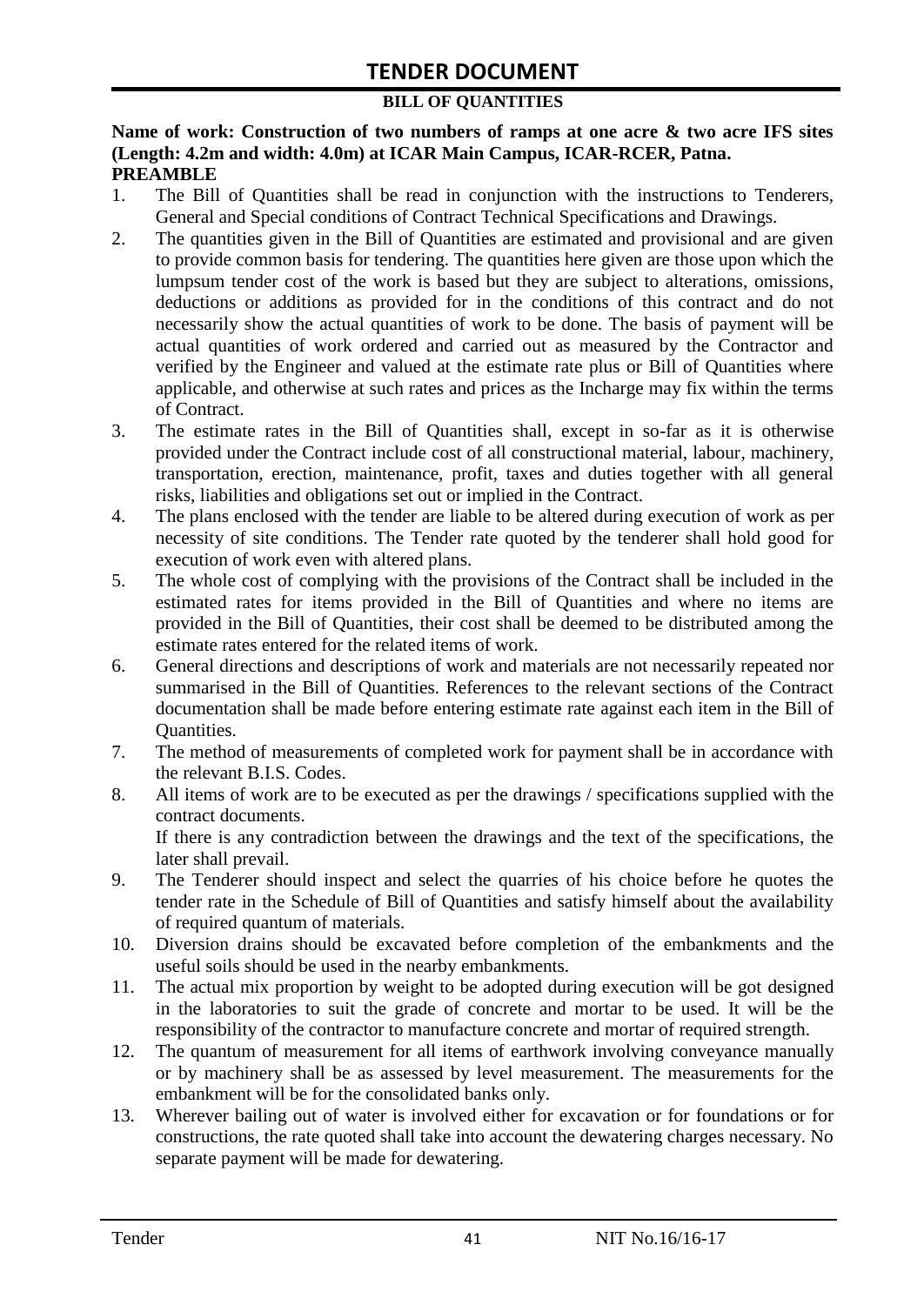- 14. Wherever embankment work is involved, useful soils approved by the Incharge from the cutting reaches and diversion drains shall be taken and used for forming nearby embankments soils used for constructions will be at free of cost.
- 15. The quoted tender rates shall also include the work of any kind necessary for the due and satisfactory construction, completion and maintenance of the works according to the drawings and these specifications and further drawings and orders that may be issued by the Incharge from time to time. The quoted tender rate shall include compliance by the Contractor with all the general conditions of contract, whether specifically mentioned or not in the various clauses of these specifications, all materials, machinery, plant, equipment, tools, fuel, water, strutting, timbering, transport, offices, stores, workshop staff, labour and the provision of proper and sufficient protective works, diversions, temporary fencing and lighting. It shall also include safety of workers, first aid equipments suitable accommodation for the staff and workmen, with adequate sanitary arrangements, the effecting and maintenance of all insurances, the payment of all wages, salaries, fees, royalties / Taxes, duties or other charges arising out of the execution of works and the regular clearance of rubbish, reinstatement and clearing-up of the site as may be required on completion of works safety of the public and protection of the works and adjoining land. The work of Building in quality control / assurance shall be deemed to be covered in the quoted rate.
- 16. The Contractor shall ensure that, the quoted tender r a t e shall cover all stages of work such as setting out, selection of materials, selection of construction methods, selection of equipment and plant, deployment of personnel and supervisory staff, quality control testing etc. The work quality assurance shall be deemed to be covered in the tender rate.
- 17. a) The special attention of the tenderer is drawn to the conditions in the tender notices and the Standard preliminary specifications containing therein. These preliminary specifications shall apply to the agreement to be entered into between the contractor and the ICAR-RCER and shall form an in-separable condition of the contract along with the estimate. All these documents taken together shall be deemed to form one contract and shall be complimentary to another.

b) The tenderer shall examine, closely the BIS also the standard preliminary specifications contained therein and sign the Incharge office copy of the BIS and its addenda volume in token of such study before submitting his overall tender rate which shall be for finished work in-situ. He shall also carefully study the drawings and additional specifications and all the documents, which form part of the agreement to be entered into by the successful tenderer.

- 18. The tenderers attention is directed to requirements for materials conforming to the Bureau of Indian Standards specifications etc., shall be used on the work and the tenderers shall quote his overall tender rate accordingly.
- 19. The tenderer has to do his own testing of materials and satisfy himself that they conform to the specifications of respective I.S.I. Codes before tendering.
- 20. The contractor shall himself procure the required construction materials of approved quality including the earth for formation of embankment and water from quarries / sources of his choice. All such quarries / sources of materials required for the work shall be got approved by the Incharge in writing well before their use of the work.
- 21. The contractor shall himself procure the steel, cement, Bitumen, Blasting materials, sand, metal, soils, etc., and such other materials required for the work well in advance. The contractor has to bear the cost of materials for conveyance. The department will not take any responsibility for fluctuations in market in cost of the materials, transportation and for loss of materials etc.
- 22. Inspection of site and quarries by the tenderer: Every tenderer is expected before quoting his overall tender rate, to inspect the site of proposed work. He should also inspect the quarries and satisfy himself about the quality, and availability of materials. The best class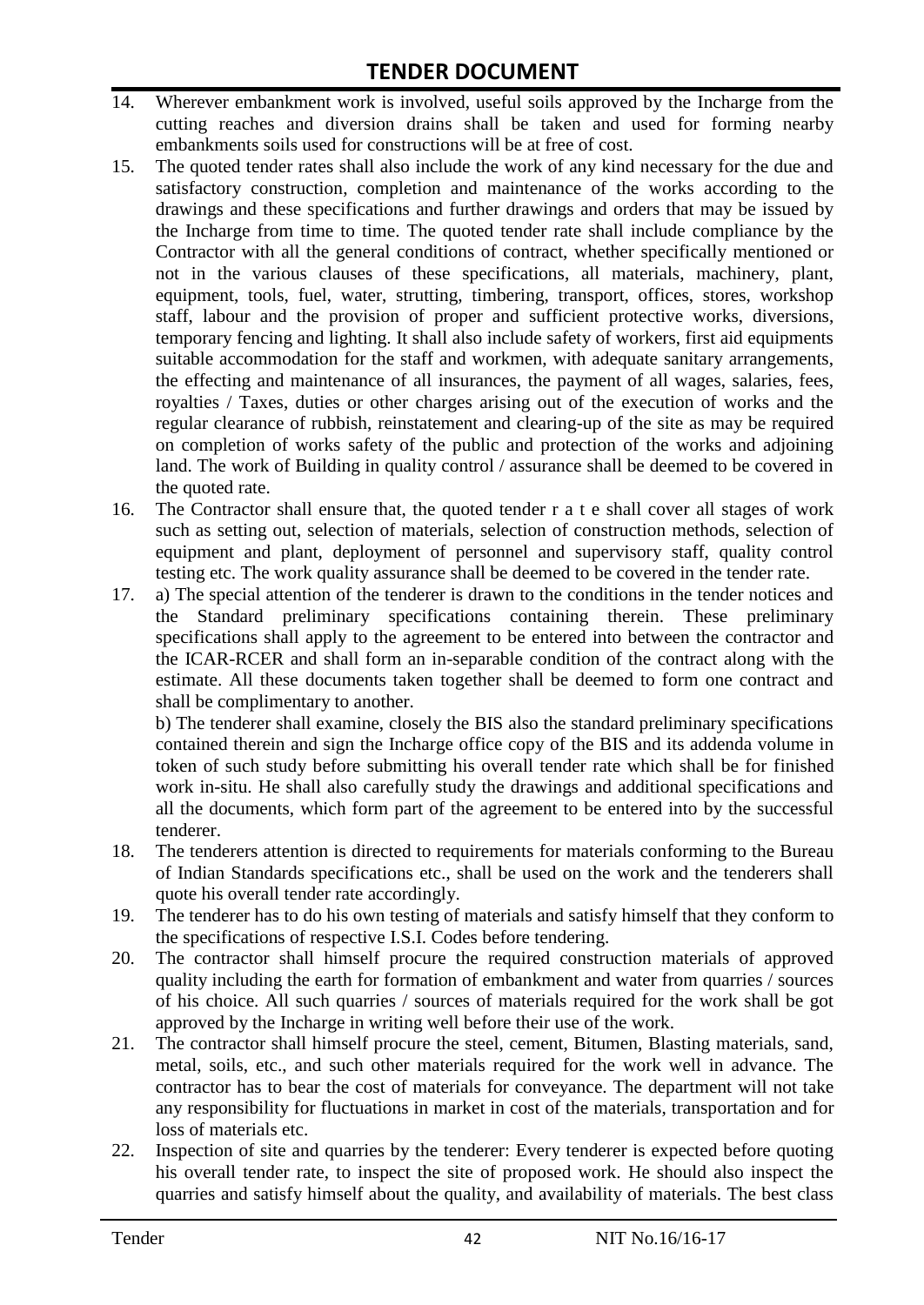of materials to be obtained from quarries, or other sources shall be used on the work. In every case the materials must comply with the relevant standard specifications. Samples of materials as called for in the standard specifications or in this tender notice, or as required by the, in any case, shall be submitted for the "s approval before the supply to site of work is begun.

- 23. The tenderer"s particular attention is drawn to the sections and clauses in the BIS/CPWD specification dealing with
	- a) Test, inspection and rejection of defective materials and work.
	- b) Carriage
	- c) Construction plant
	- d) Water and lighting
	- e) Cleaning up during the progress and for delivery.
	- f) Accidents
	- g) Delays
	- h) Particulars of payments.

The contractor should closely peruse all the specification clauses, which govern the overall tender rate he is tendering.

- 24. The defect liability period of contract in terms of GO Ms No: 8, T(R&B)Dept.dated: 8.1.2003 is twenty four months.
- 25. The estimate rates for items shown in the Schedule "A" include all construction materials. No escalation in rates will be paid unless specified in the tender document. The tenderer has to quote an overall tender rate considering all the aspects of the tender to complete the finished item of work as per the B.I.S. specifications, the special specifications appended, Drawings etc.
- 26. If there is any contradiction between UE / and B.I.S. specifications, listed and detailed technical specifications, the latter shall prevail.
- 27. In case of a job for which specifications are not available with the Schedule or in B.I.S. code and are required to be prescribed, such work shall be carried out in accordance with the written instructions of the Incharge.
- 28. The contractor should use the excavated useful soils and stone for construction purpose. Soils used for construction either for homogeneous section in hearting or in casing zone based on the suitability will be at free of cost and the cost of stone used for construction purpose will be recovered from the contractor's bill.

The contractor should quote his tender rate keeping in view of the above aspects.

- 29. Additions and alternations by the Tenderer in the Schedule of quantities will disqualify the tender.
- 30. In the case of discrepancies between the written description of the item in the Schedule "A" and the detailed description in the specification of the same item, the latter shall be adopted.
- 31. The Unit rates noted below are those governing payment of extras or deductions for omissions according to the conditions or the contract as set-forth in the preliminary specifications of the Indian standard specifications and other conditions of specification of this contract.
- 32. It is to be expressly understood that the measured work is to be taken according to the actual quantities when in place and finished according to the drawings or as may be ordered from time to time by the and the cost calculated by measurement or weight at their respective rates without any additional charge for any necessary or contingent works connected works connected herewith. The rate quoted are for works in situ and complete in every respect.
- 33. For all items of work in excess of the quantities indicated the rates payable for such excess quantities will be tendered rates.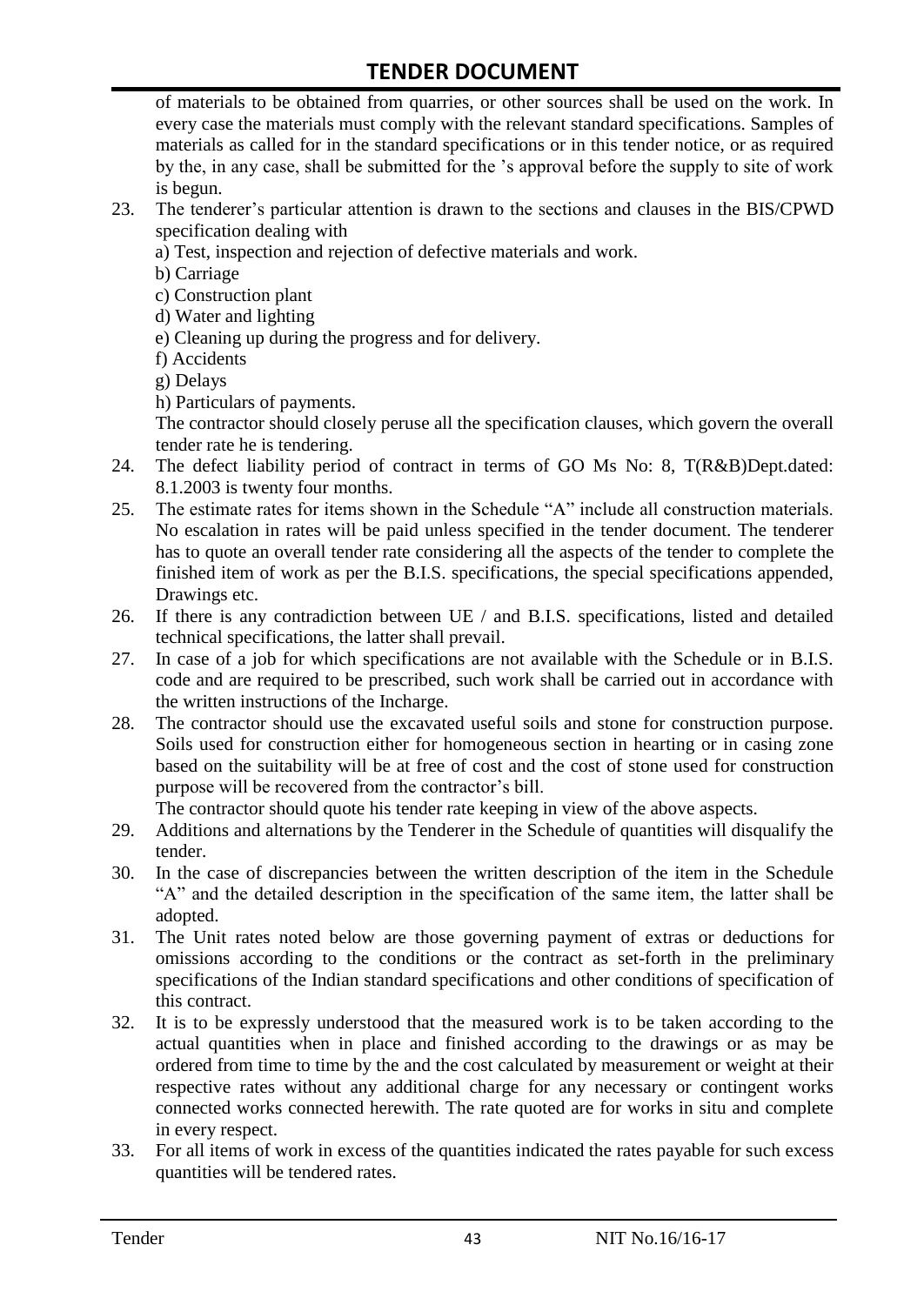- 34. For all items of work, intermediate payment will be made provisionally as per relevant clause. Full-accepted agreement rates will be paid only after all the items of works are completed.
- 35. The contractor is bound to execute all supplemental works that are found essential incidental and inevitable during execution of main work.
- 36. The payment of rates for supplement items of work will be regulated as under.

Supplemental items directly deductible from similar items in the original agreement.

The rates shall be derived by adding to or subtracting from the agreement rate of such similar item the cost of the difference in the quantity of materials labour between the new items and similar items in the agreement worked out with reference to the schedule of rates adopted in the sanctioned estimate with which the tenders are compared.

a) Similar items but the rates of which cannot be directly deducted from the original agreement.

b) Purely new items which do not correspond to any item in the agreement.

The rate of all such items shall be overall tender rate.

#### **37. ENTRUSTMENT OF ADDITIONAL ITEMS.**

- a) Where ever additional items not contingent on the main work and outside the scope of original agreement are to be entrusted to the original contractor dispensing with tenders and if the value of such items exceeds the limits upto which the officer is empowered to entrust works initially to contractor without calling for tenders approval of next higher authority shall be obtained. Entrustment of all such items on nomination shall be rates not exceeding the estimate rates.
- b) Entrustment of supplement items contingent on the main work will be authorised by the officers upto the monetary limits upto which they themselves are competent to accept items in the original agreement so long as the total amounts upto which they are competent to accept in an original agreement rates for such items shall be worked in accordance with the procedure prescribed by CPWD.
- c) Entrustment of either the additional supplemental items shall be further subject to the provisions under CPWD Code viz., the items shall not be ordered by an officer on his own responsibility if the revised estimate or deviation statement providing for the same requires the sanction of higher authority.
- Note:It may be noted that the term estimate rate used above means the rate in the sanctioned estimate with which the tender"s compared or if no such rate is available in the estimate the rate derived will be with reference to the schedule of rates adopted in the sanctioned estimate with which tenders are compared.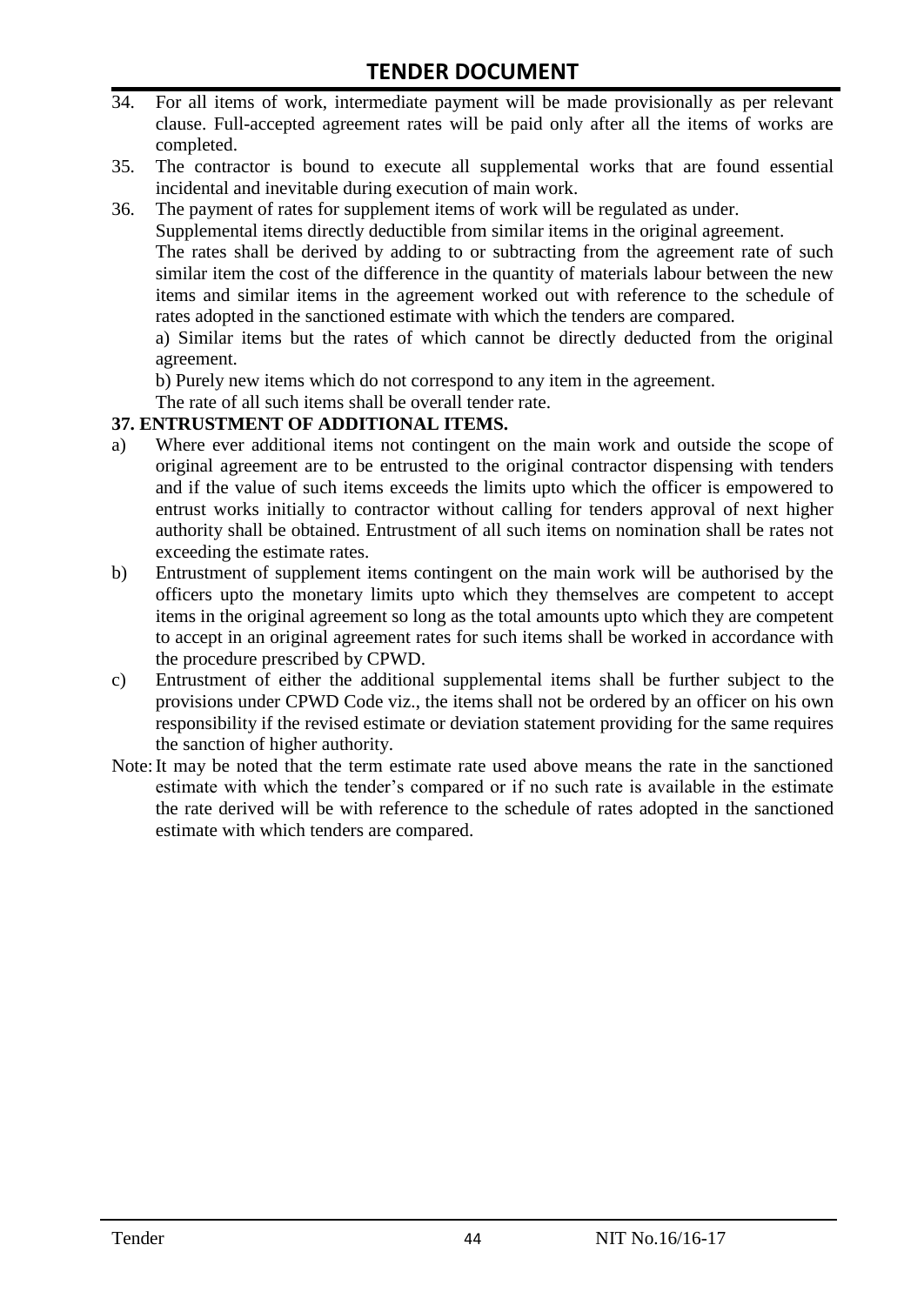# **Schedule - A Price Schedule & Bill of Quantities**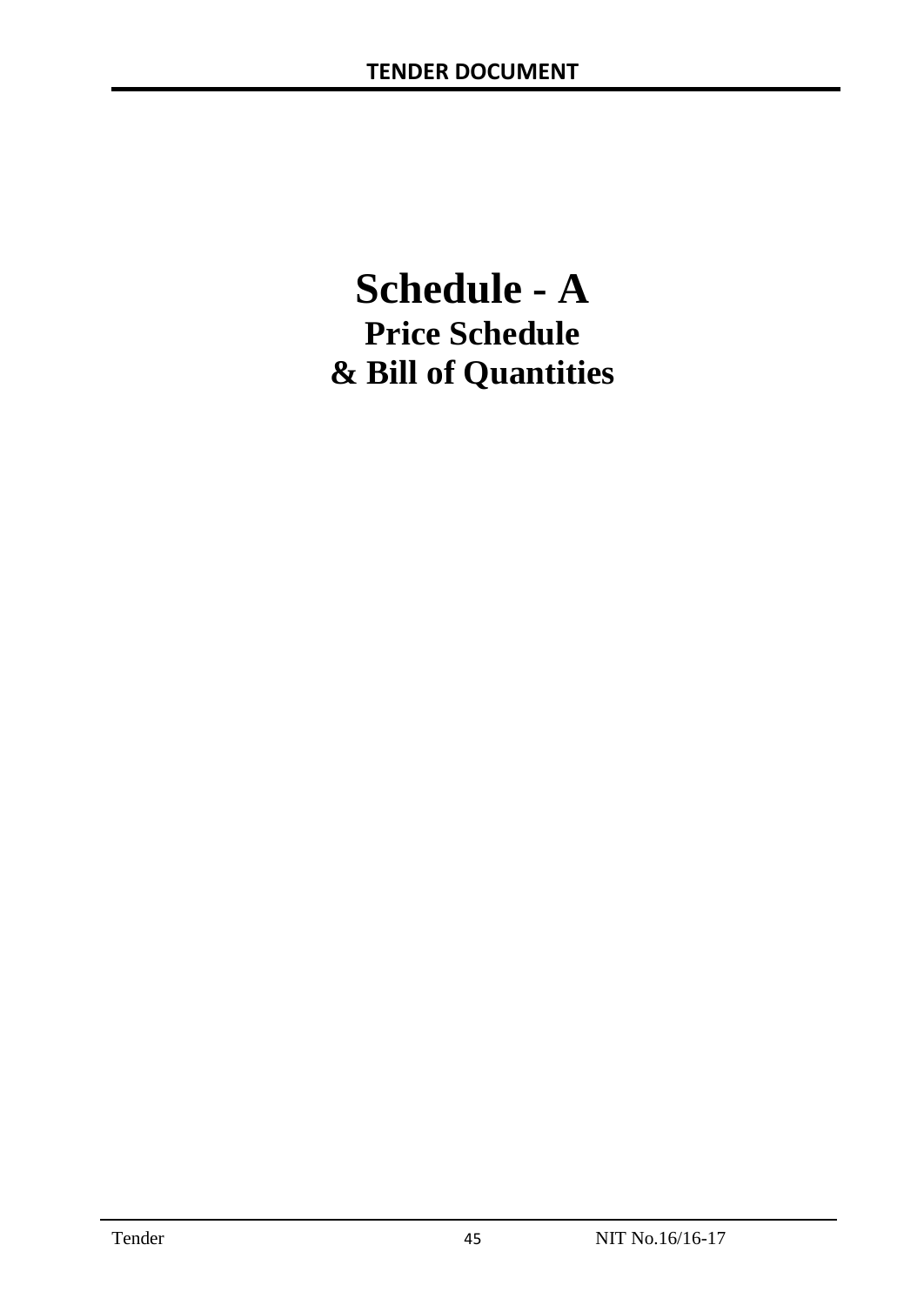#### **PRICE SCHEDULE OF CONTRACT**

Date : …………………

To, Director, ICAR-RCER, ICAR Parisar, Patna-14 Sir,

I/We do hereby tender and if this tender is accepted, undertake to execute the following work viz **(Construction of two numbers of ramps at one acre & two acre IFS sites (Length: 4.2m and width: 4.0m) at ICAR Main Campus, ICAR-RCER, Patna)** as per the specifications, drawings and such other data furnished.

I/We have studied the scope of work, including item wise specifications, with unit rates and agree to execute the work, when the lump sum payment under the terms of the agreement is varied by payment on measurement quantities. I/We certify that I/We have inspected the site of the work before quoting my rate excess or less on ECV, I/We have satisfied about the quality, availability and transport facilities for all the materials.

I/We undertake to execute the work indicated in price schedules of this tender at the rates quoted below:

| Package   Description | Price   | Price      |
|-----------------------|---------|------------|
| of package            | In Rs.) | (In Words) |
| Civil Works           |         |            |

I/We hereby distinctly and expressly, declare that the rates quoted by us is inclusive of all taxes and duties, prevailing at the time of execution of work. Further, I/We declare that I/We will not claim any price escalation or extra compensation on this account.

I/We agreed to keep the offer in this tender valid for a period of 6 (Six) Months mentioned in Tender Notice and not to modify the whole or any part of it for any reason within above period. If the tender is withdrawn by me / us for any reasons whatsoever, the earnest money deposit (EMD) paid by me / us will be forfeited to the Government.

IF MY / OUR tender is not accepted the sum shall be returned to me/us on application when intimation is sent to me/us of rejection or at the expiration of three months from last date of receipt of this tender, whichever is earlier. If my/our tender is accepted the earnest money shall be retained by the Government as security for the due fulfilment of this contract. If upon written intimation to me/us by the Office, I/We fail to attend the said office on the date herein fixed or if upon intimation being given to me/us or acceptance of my/our tender, and if I/We fail to make the additional security deposit or to enter into the required agreement as defined in the tender notice, then I/We agree the forfeiture of the earnest money. Any notice required to be served on me/us here under shall be sufficiently served on me/us if delivered to me/us hereunder shall be sufficiently served on me/us if delivered to me/us personally or forwarded to me/us by post to (registered or ordinary) or left at my/our address given herein. Such notice shall if sent by post be deemed to have been served on me/us at the time when in due course of post it would be delivered at the address to which it is sent.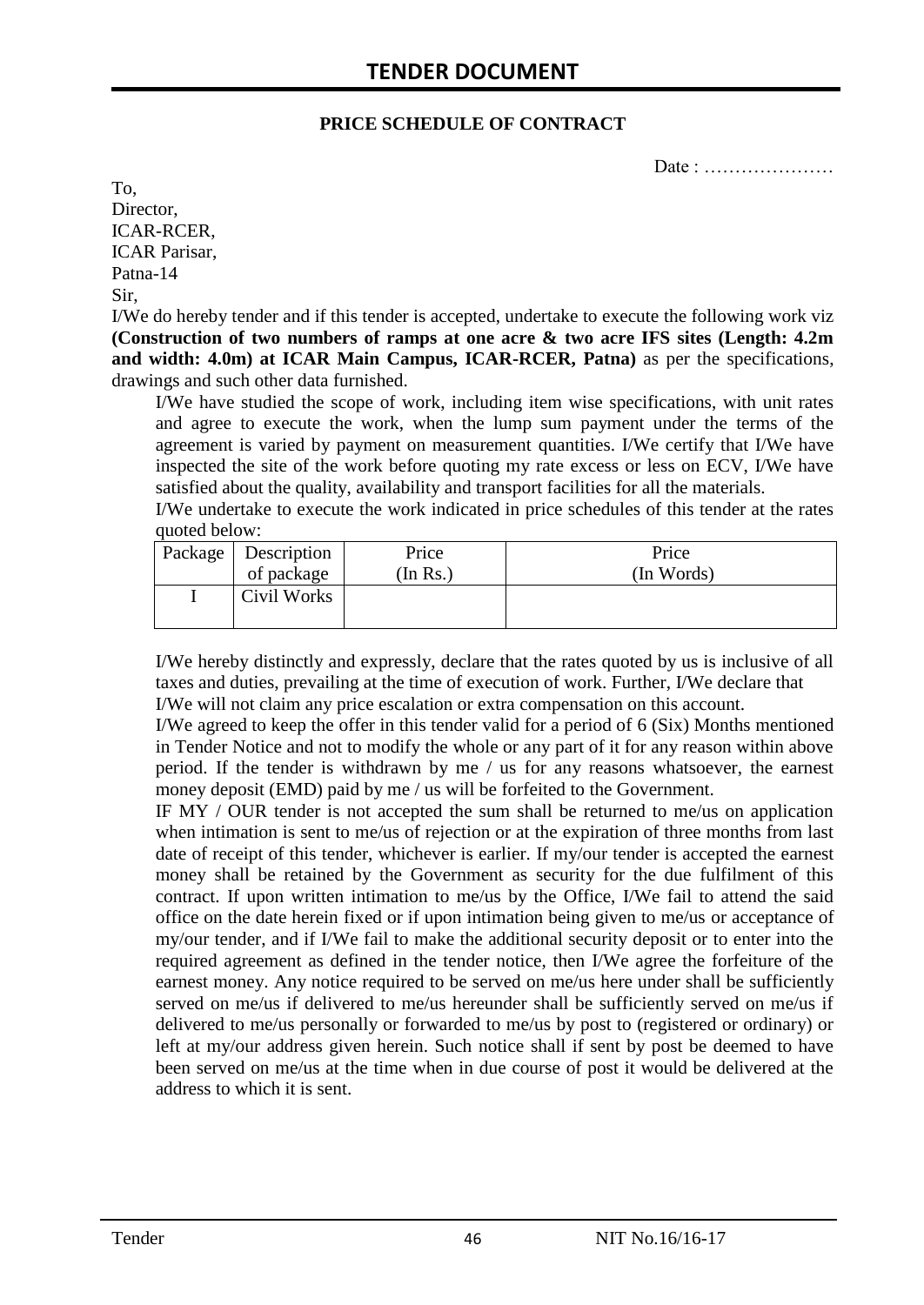I/WE fully understand that the written agreement to be entered into between me/us and Government shall be the foundation of the rights of the both the parties and the contract shall not be deemed to be complete until the agreement has first been signed by me/us and then by the proper officer authorised to enter into contract on behalf of Government. The bid form of the tender is duly signed by the authorized signatory of the Firm/company and sealed in presence of the following witness.

| Address of the Tenderer:                                                                  | (Signature of Tender). |
|-------------------------------------------------------------------------------------------|------------------------|
|                                                                                           |                        |
|                                                                                           |                        |
|                                                                                           |                        |
| $(Fax No: \dots \dots \dots \dots \dots \dots \dots \dots \dots \dots \dots \dots \dots)$ |                        |
|                                                                                           |                        |

#### WITNESS:

| ⌒ |  |
|---|--|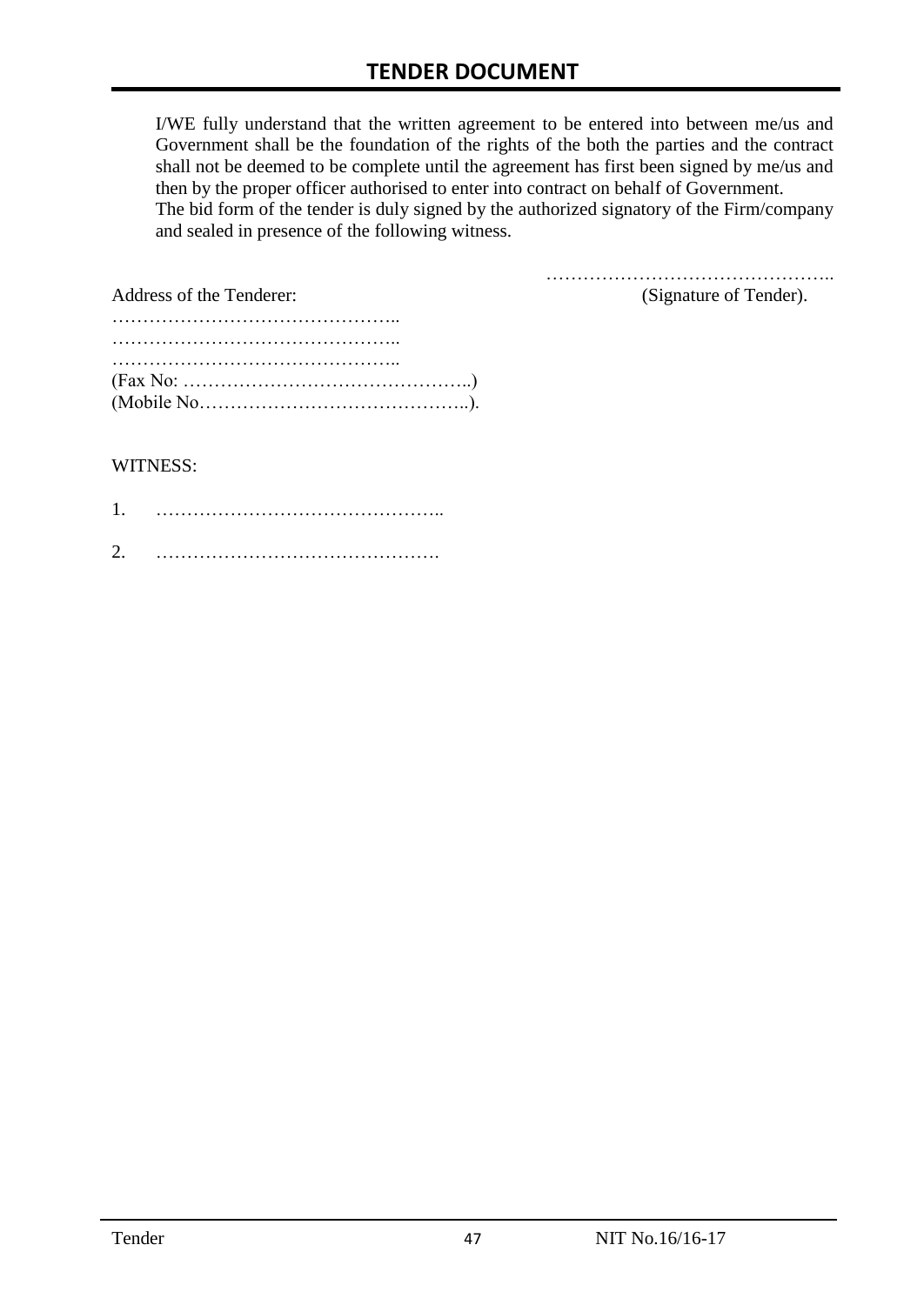#### **PRICE SUMMARY**

**Name of the work: Construction of two numbers of ramps at one acre & two acre IFS sites (Length: 4.2m and width: 4.0m) at ICAR Main Campus, ICAR-RCER, Patna.**

PACK-I : CIVIL & ALLIED WORKS: AMOUNT. (Rs).

1 Civil Works.

GRAND TOTAL FOR PROJECT (INCL.TAXES)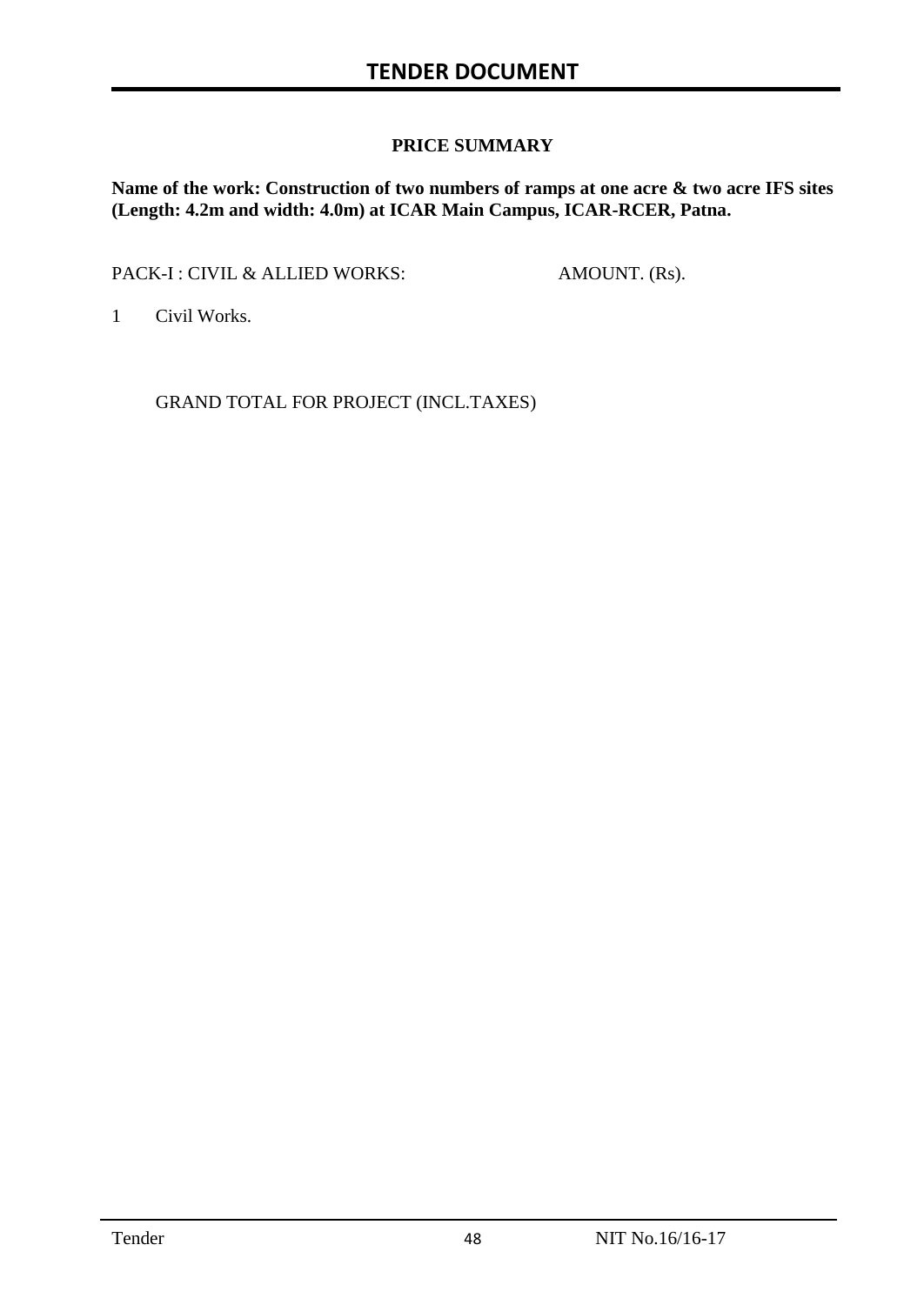Price Schedule for: Construction of two numbers of ramps at one acre & two acre IFS **sites (Length: 4.2m and width: 4.0m) at ICAR Main Campus, ICAR-RCER, Patna.**

|                | Name of Work:- Construction of two numbers of ramps at one acre & two acre IFS sites                 |       |      |      |               |
|----------------|------------------------------------------------------------------------------------------------------|-------|------|------|---------------|
|                | (Length: 4.2m and width: 4.0m) at ICAR Main Campus, ICAR-RCER, Patna.                                |       |      |      |               |
| SI.            | <b>Description of item</b>                                                                           |       |      |      | <b>Amount</b> |
| N <sub>0</sub> |                                                                                                      | Qty   | Unit | Rate | (in Rs.)      |
| $\mathbf{1}$   | Clearing jungle including uprooting of rank                                                          |       |      |      |               |
|                | vegetation, grass, brush wood, trees and saplings                                                    |       |      |      |               |
|                | of girth upto 30 cm measured at a height of 1m                                                       |       |      |      |               |
|                | above ground level and removal of rubbish upto a                                                     | 33.6  | sqm  |      |               |
|                | distance of 50 m outside the periphery of the area                                                   |       |      |      |               |
|                | cleared. $4.2x4x2=33.6sqm$                                                                           |       |      |      |               |
| $\overline{2}$ | Earth work in excavation by mechanical means                                                         |       |      |      |               |
|                | (Hydraulic excavator)/ manual means over areas                                                       |       |      |      |               |
|                | (exceeding 30cm in depth. 1.5 m in width as well                                                     |       |      |      |               |
|                | as 10 sqm on plan) including disposal of                                                             | 3.72  | cum  |      |               |
|                | excavated earth, lead upto 50m and lift upto 1.5m,                                                   |       |      |      |               |
|                | disposed earth to be levelled and neatly dressed.                                                    |       |      |      |               |
|                | $0.60x12.4x0.25x2 = 3.72cum$                                                                         |       |      |      |               |
| 3              | Dry brick on edge flooring in required pattern                                                       |       |      |      |               |
|                | with bricks of class designation 7.5 on a bed of 12                                                  |       |      |      |               |
|                | mm mud mortar, including filling joints with                                                         | 44.2  | sqm  |      |               |
|                | Jamuna sand, with common burnt clay non                                                              |       |      |      |               |
|                | modular bricks.                                                                                      |       |      |      |               |
|                | $[12.4x0.25+4.3x4]x2+0.45x4x2=44.2sqm$                                                               |       |      |      |               |
| $\overline{4}$ | Brick work with common burnt clay modular                                                            |       |      |      |               |
|                | bricks of class designation 7.5 in exposed brick                                                     | 7.18  | cum  |      |               |
|                | work including making horizontal and vertical                                                        |       |      |      |               |
|                | grooves 10mm wide 12 mm deep complete in                                                             |       |      |      |               |
|                | 1:6<br>$[12.4x(0.3+0.6)+$<br>mortar<br>cement                                                        |       |      |      |               |
| 5              | $1/2x4.2x0.76x2[x2x0.25=7.18cum$                                                                     |       |      |      |               |
|                | Providing and laying in position cement concrete                                                     |       |      |      |               |
|                | of specified grade excluding the cost of centering<br>and shuttering -in CC1:1.5:3 with all complete | 5.09  |      |      |               |
|                | job<br>${12.4x0.25x0.07+(4.5x4.3+4x0.45)0.11}$                                                       |       | cum  |      |               |
|                | $=5.09$ cum                                                                                          |       |      |      |               |
| 6              | Supplying and filling in plinth with ganga sand                                                      |       |      |      |               |
|                | including watering,<br>floors,<br>under<br>ramming,                                                  |       |      |      |               |
|                | consolidating and dressing complete                                                                  | 23.68 | cum  |      |               |
|                | $[12.4x0.25x0.05+4.2x4xx0.30+1/2x4.2x0.76x4+1$                                                       |       |      |      |               |
|                | $(2x0.45x0.3x3)x2=23.68$ cum                                                                         |       |      |      |               |
| $\overline{7}$ | Filling available excavated earth (excluding rock)                                                   |       |      |      |               |
|                | in sides of wall etc. in layers not exceeding 20cm                                                   | 3.34  | cum  |      |               |
|                | in depth, consolidating each deposited layer by                                                      |       |      |      |               |
|                | ramming and watering, lead up to 50 m and lift                                                       |       |      |      |               |
|                | upto 1.5 m [ $12.4x0.45x0.60x1/2$ ] $2=3.34c$ cum                                                    |       |      |      |               |
|                |                                                                                                      |       |      |      |               |
|                | Total (Rs.)                                                                                          |       |      |      |               |

## **(Signature of Contractor/Firm with seal and date)**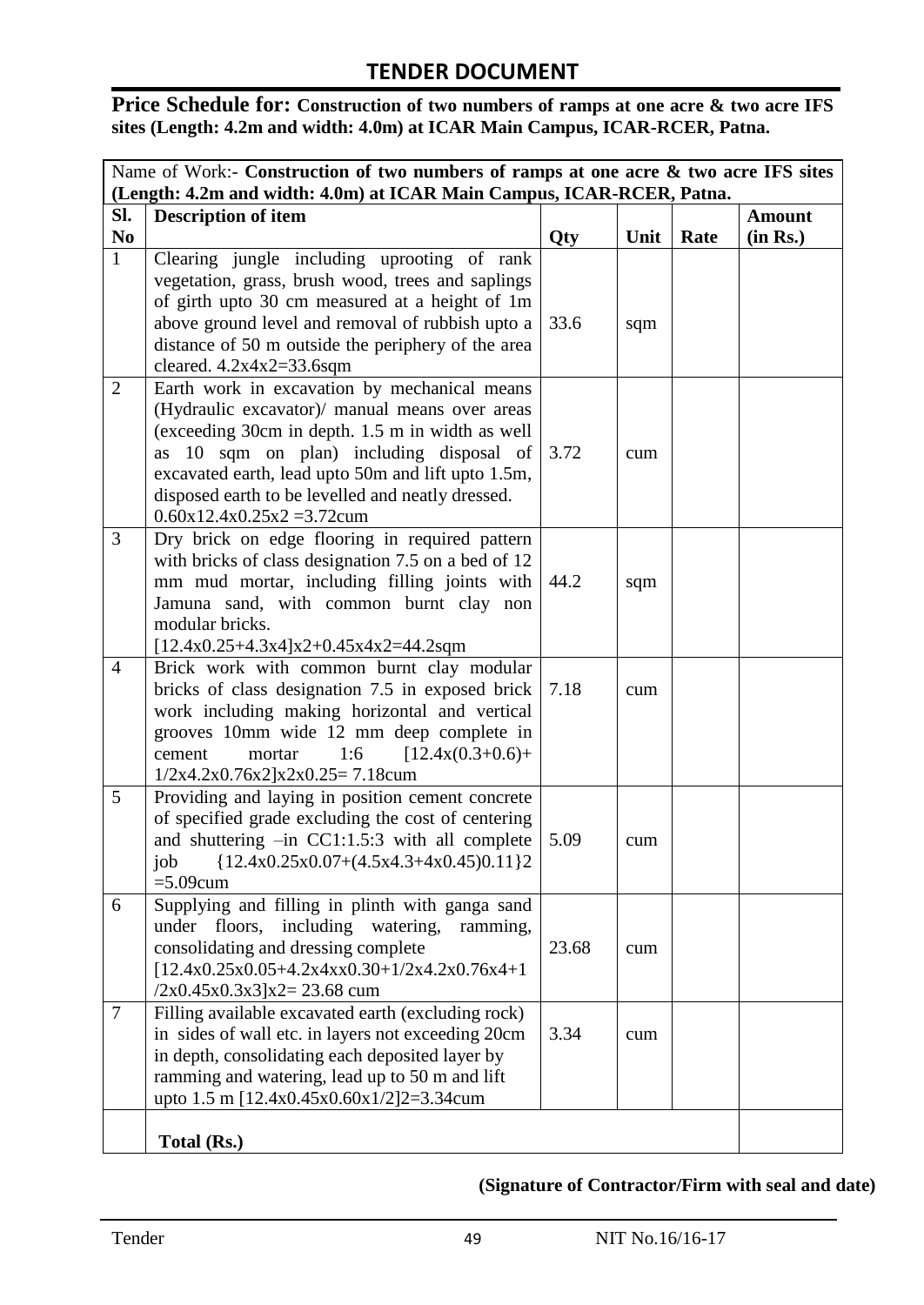#### **CONTRACT FORM**

| This Contract made the |                                                                                                          |
|------------------------|----------------------------------------------------------------------------------------------------------|
|                        | (Month), _______________(Year) between the Hon'ble President of Indian Council of                        |
|                        | Agricultural Research acting through the Director, ICAR Research Complex for Eastern                     |
|                        | <b>Region</b> (Indian Council of Agricultural Research), <b>Patna – 800014</b> (Bihar) (name and address |
|                        |                                                                                                          |
|                        | (name and address of contractor) (hereinafter called "the <b>Contractor</b> " of the other party).       |

WHEREAS the Employer is desirous that the Contractor executes the Work of:-

#### **1. Construction of two numbers of ramps at one acre & two acre IFS sites (Length: 4.2m and width: 4.0m) at ICAR Main Campus, ICAR-RCER, Patna.**

(Ref. No………………………………….) (name and identification number of contract) (hereinafter called "the **Works**") at ICAR-RCER, Patna -800014 (Bihar) and the **Employer** has accepted the Bid by the **Contractor** for the execution and completion of such works and the remedying of any defects therein, at a contract price of **Rs……………(Rupees …………………………………… only)**

#### NOW, THEREFORE, IT IS HEREBY AGREED BETWEEN THE PARTIES AS FOLLOWS:

- 1. In this Contract, words and expressions shall assume the same meanings as are respectively assigned to them in the conditions of Contract hereinafter referred to and they shall be deemed to form and be read and construed as part of this Agreement.
- 2. In consideration of the payments to be made by the Employer to the Contractor as hereinafter mentioned, the Contractor hereby covenants with the Employer to execute and complete the works and remedy the defects therein in conformity in all aspects with the provisions of the contract.
- 3. The Employer hereby covenants to pay the Contractor in consideration of the execution and completion of the works and in remedying the defects wherein the Contract Price or such other sum as may become payable under the provisions of the Contract at the times and in the manner prescribed by the Contract.
- 4. The following documents shall be deemed to form and be read and construed as part of this Contract, viz.:
	- i) Letter of Acceptance
	- ii) Notice to proceed with the works
	- iii) Contractor's Bid
	- iv) Bidding data
	- v) General conditions of contract (including special conditions of contract)
	- vi) Specifications
	- vii) Drawings
	- viii) Bill of quantities
	- ix) Any other documents listed in the contract data as forming part of the contract